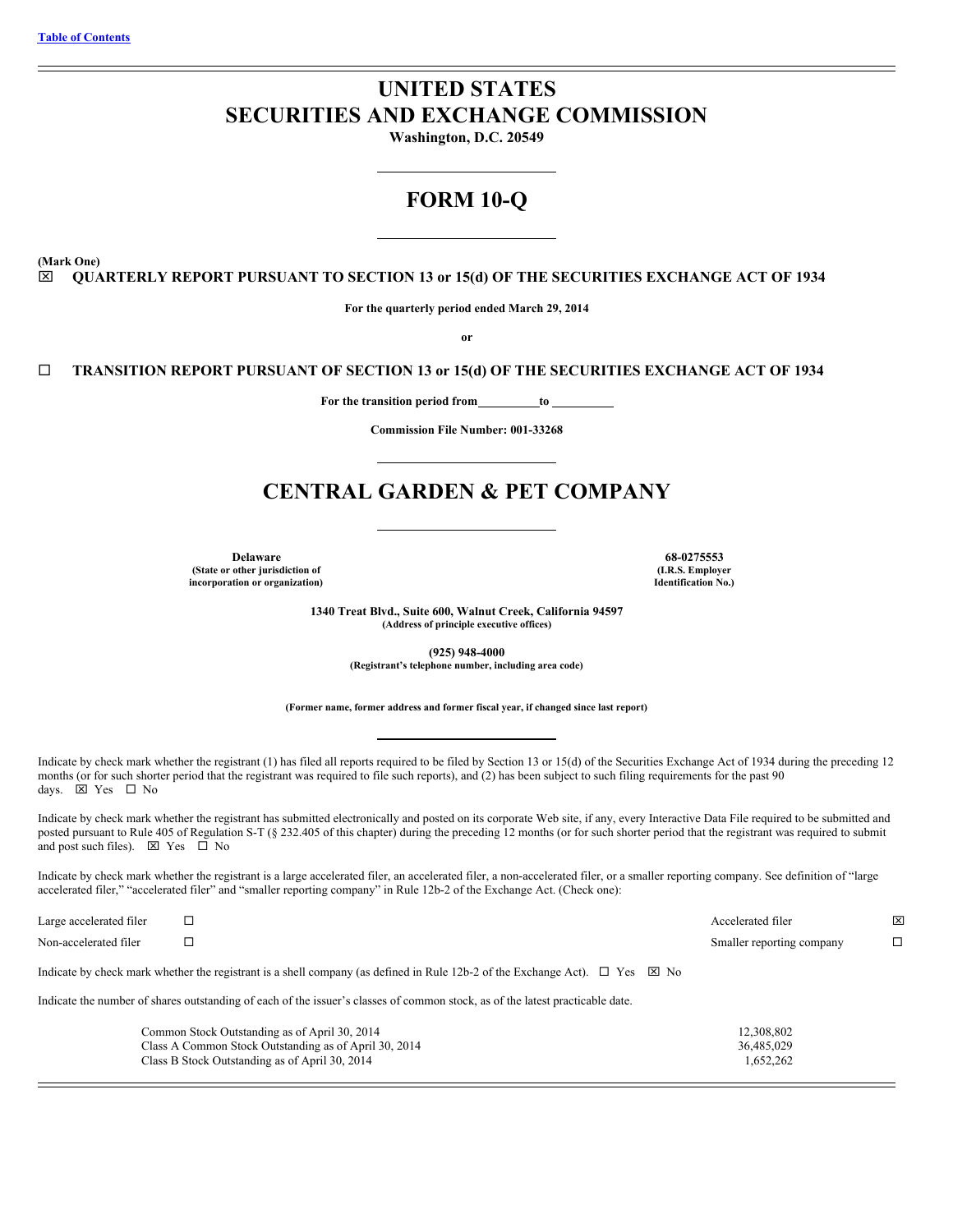#### <span id="page-1-0"></span>**PART I. FINANCIAL INFORMATION**

#### Item 1. Financial [Statements](#page-3-0) 4

|         | Condensed Consolidated Balance Sheets as of March 29, 2014, March 30, 2013, and September 28, 2013                     |    |
|---------|------------------------------------------------------------------------------------------------------------------------|----|
|         | Condensed Consolidated Statements of Operations Three and Six Months Ended March 29, 2014 and March 30, 2013           |    |
|         | Condensed Consolidated Statements of Comprehensive Income Three and Six Months Ended March 29, 2014 and March 30, 2013 | 6  |
|         | Condensed Consolidated Statements of Cash Flows Six Months Ended March 29, 2014 and March 30, 2013                     | 7  |
|         | Notes to Condensed Consolidated Financial Statements                                                                   | 8  |
| Item 2. | Management's Discussion and Analysis of Financial Condition and Results of Operations                                  | 27 |
| Item 3. | <b>Quantitative and Qualitative Disclosures About Market Risk</b>                                                      | 33 |
| Item 4. | <b>Controls and Procedures</b>                                                                                         | 34 |
|         |                                                                                                                        |    |

#### **PART II. OTHER INFORMATION**

| Item 1.  | <b>Legal Proceedings</b>                                    | 34 |
|----------|-------------------------------------------------------------|----|
| Item 1A. | <b>Risk Factors</b>                                         | 34 |
| Item 2.  | Unregistered Sales of Equity Securities and Use of Proceeds | 34 |
| Item 3.  | <b>Defaults Upon Senior Securities</b>                      | 34 |
| Item 4.  | <b>Mine Safety Disclosures</b>                              | 35 |
| Item 5.  | <b>Other Information</b>                                    | 35 |
| Item 6.  | Exhibits                                                    | 35 |
|          |                                                             |    |

#### **Safe Harbor Statement under the Private Securities Litigation Reform Act of 1995**

This Form 10-Q includes ''forward-looking statements.'' Forward-looking statements include statements concerning our plans, objectives, goals, strategies, future events, future revenues or performance, projected cost savings, capital expenditures, financing needs, plans or intentions relating to acquisitions, our competitive strengths and weaknesses, our business strategy and the trends we anticipate in the industries in which we operate and other information that is not historical information. When used in this Form 10-Q, the words "estimates," "expects," "anticipates," "projects," "plans," "intends," "believes" and variations of such words or similar expressions are intended to identify forward-looking statements. All forward-looking statements, including, without limitation, our examination of historical operating trends, are based upon our current expectations and various assumptions. Our expectations, beliefs and projections are expressed in good faith, and we believe there is a reasonable basis for them, but we cannot assure you that our expectations, beliefs and projections will be realized.

There are a number of risks and uncertainties that could cause our actual results to differ materially from the forward-looking statements contained in thisForm 10-Q. Important factors that could cause our actual results to differ materially from the forward-looking statements we make in this Form 10-Q are set forth in ourForm 10-K for the fiscal year ended September 28, 2013, including the factors described in the section entitled ''Item 1A – Risk Factors.'' If any of these risks or uncertainties materialize, or if any of our underlying assumptions are incorrect, our actual results may differ significantly from the results that we express in or imply by any of our forward-looking statements. We do not undertake any obligation to revise these forward-looking statements to reflect future events or circumstances. Presently known risk factors include, but are not limited to, the following factors:

- seasonality and fluctuations in our operating results and cash flow;
- fluctuations in market prices for seeds and grains and other raw materials;
- our inability to pass through cost increases in a timely manner;
- risks associated with innovation, including the risk that our new product innovations will not produce sufficient sales to recoup our investment;
- declines in consumer spending during economic downturns;

 $\overline{2}$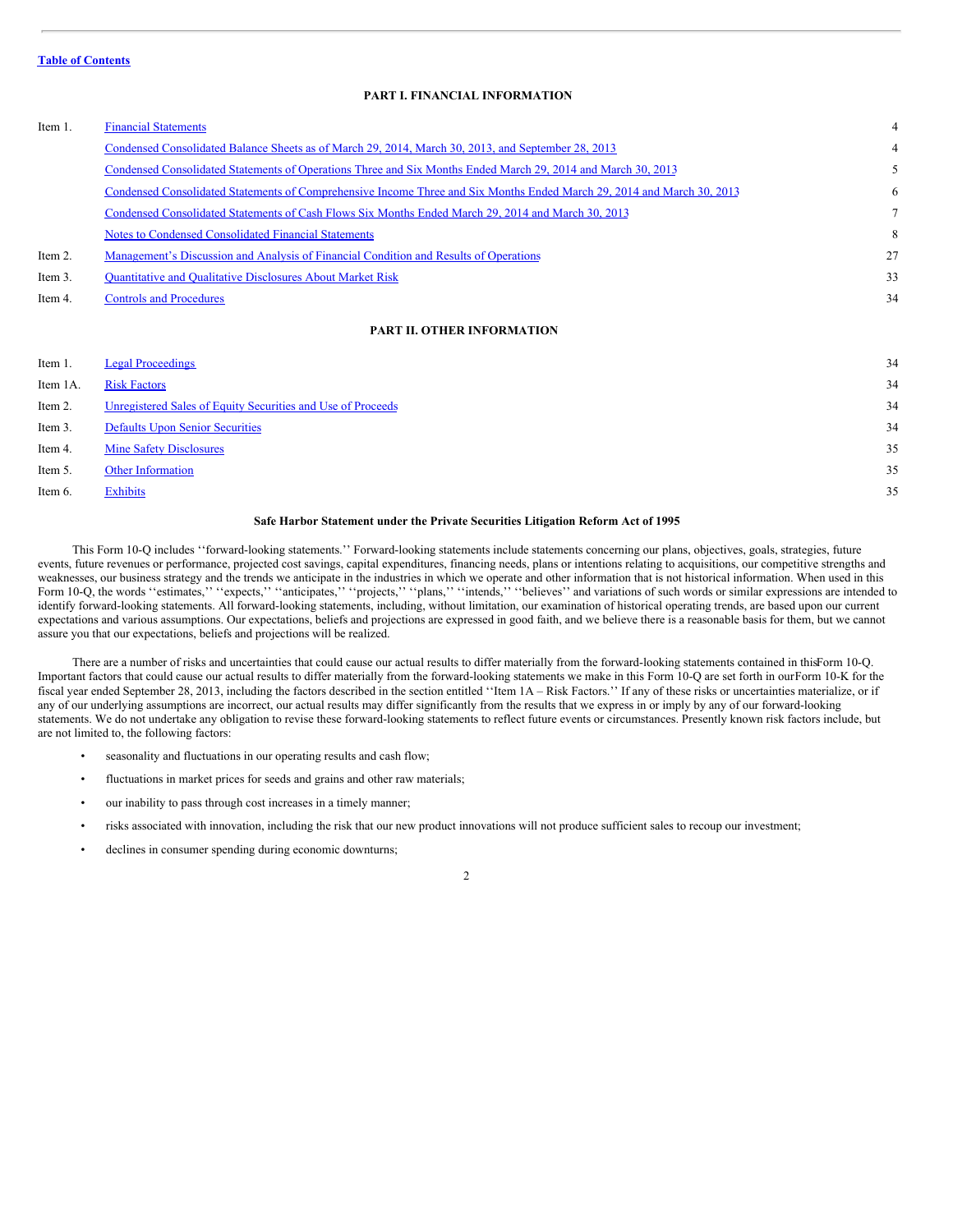- inflation, deflation and other adverse macro-economic conditions;
- supply shortages in small animals and pet birds;
- adverse weather conditions;
- fluctuations in energy prices, fuel and related petrochemical costs;
- access to and cost of additional capital;
- dependence on a small number of customers for a significant portion of our business;
- disruptions in our business arising from the implementation of our change initiatives and the resulting consequences to our business and results of operations;
- increased costs and expenses associated with our change initiatives;
- consolidation trends in the retail industry;
- competition in our industries;
- risks associated with our acquisition strategy;
- potential goodwill or intangible asset impairment;
- dependence upon our key executives;
- implementation of a new enterprise resource planning information technology system;
- our ability to protect our intellectual property rights;
- potential environmental liabilities;
- risk associated with international sourcing;
- litigation and product liability claims;
- regulatory issues;
- the impact of product recalls;
- potential costs and risks associated with actual or anticipated cyber attacks;
- the voting power associated with our Class B stock; and
- potential dilution from issuance of authorized shares.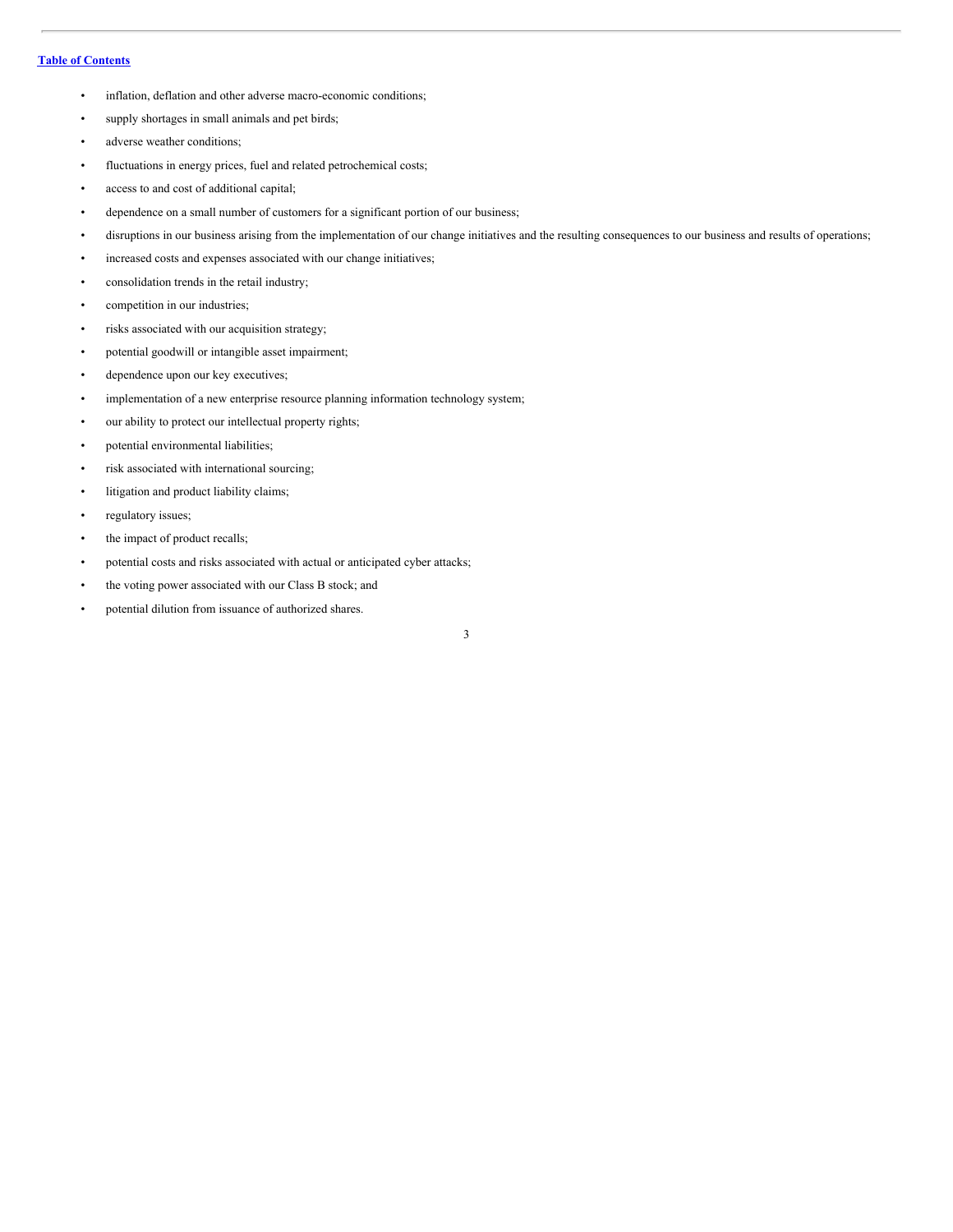#### **PART I. FINANCIAL INFORMATION**

#### <span id="page-3-0"></span>**Item 1. Financial Statements**

#### <span id="page-3-1"></span>**CENTRAL GARDEN & PET COMPANY CONDENSED CONSOLIDATED BALANCE SHEETS (in thousands, except share and per share amounts) Unaudited**

|                                                                                                                                                      | March 29,<br>2014      | March 30,<br>2013       | September 28,<br>2013   |
|------------------------------------------------------------------------------------------------------------------------------------------------------|------------------------|-------------------------|-------------------------|
| <b>ASSETS</b>                                                                                                                                        |                        |                         |                         |
| Current assets:                                                                                                                                      |                        |                         |                         |
| Cash and cash equivalents                                                                                                                            | $\mathbb{S}$<br>16,748 | <sup>\$</sup><br>11,284 | <sup>\$</sup><br>15,156 |
| Short term investments                                                                                                                               | 14.220                 | 17,820                  | 17,820                  |
| Accounts receivable (less allowance for doubtful accounts of \$24,771, \$21,201 and \$21,158)                                                        | 323,183                | 322,190                 | 194,260                 |
| <b>Inventories</b>                                                                                                                                   | 402,720                | 435,883                 | 391,934                 |
| Prepaid expenses and other                                                                                                                           | 55,882                 | 59,408                  | 53,484                  |
| Total current assets                                                                                                                                 | 812,753                | 846,585                 | 672,654                 |
| Land, buildings, improvements and equipment—net                                                                                                      | 185,354                | 193,673                 | 188,913                 |
| Goodwill                                                                                                                                             | 205,756                | 210,223                 | 205,756                 |
| Other intangible assets—net                                                                                                                          | 77,895                 | 76,762                  | 79,868                  |
| Deferred income taxes and other assets                                                                                                               | 12,589                 | 19,338                  | 13,969                  |
| Total                                                                                                                                                | \$1,294,347            | \$1,346,581             | \$1,161,160             |
| <b>LIABILITIES AND EQUITY</b>                                                                                                                        |                        |                         |                         |
| Current liabilities:                                                                                                                                 |                        |                         |                         |
| Accounts payable                                                                                                                                     | 142,152<br>S.          | \$165,691               | 103,569<br>\$           |
| Accrued expenses                                                                                                                                     | 80.886                 | 76,915                  | 78,618                  |
| Current portion of long-term debt                                                                                                                    | 303                    | 271                     | 142                     |
| Total current liabilities                                                                                                                            | 223.341                | 242,877                 | 182,329                 |
| Long-term debt                                                                                                                                       | 545,032                | 593,424                 | 472,445                 |
| Other long-term obligations                                                                                                                          | 40,470                 | 34,651                  | 36,362                  |
| Equity:                                                                                                                                              |                        |                         |                         |
| Common stock, \$.01 par value: 12,308,802, 12,246,751, and 12,246,751 shares outstanding at March 29, 2014, March 30,<br>2013 and September 28, 2013 | 123                    | 122                     | 122                     |
| Class A common stock, \$.01 par value: 36,417,849, 35,206,896 and 35,291,001 shares outstanding at March 29,                                         |                        |                         |                         |
| 2014, March 30, 2013 and September 28, 2013                                                                                                          | 364                    | 352                     | 353                     |
| Class B stock, \$.01 par value: 1,652,262 shares outstanding                                                                                         | 16                     | 16                      | 16                      |
| Additional paid-in capital                                                                                                                           | 396,490                | 386,756                 | 389,153                 |
| Accumulated earnings                                                                                                                                 | 85,779                 | 86,448                  | 77,592                  |
| Accumulated other comprehensive income                                                                                                               | 1,529                  | 932                     | 1,442                   |
| Total Central Garden & Pet Company shareholders' equity                                                                                              | 484,301                | 474,626                 | 468,678                 |
| Noncontrolling interest                                                                                                                              | 1,203                  | 1,003                   | 1,346                   |
| Total equity                                                                                                                                         | 485,504                | 475,629                 | 470,024                 |
| Total                                                                                                                                                | \$1,294,347            | \$1,346,581             | \$1.161.160             |

See notes to condensed consolidated financial statements.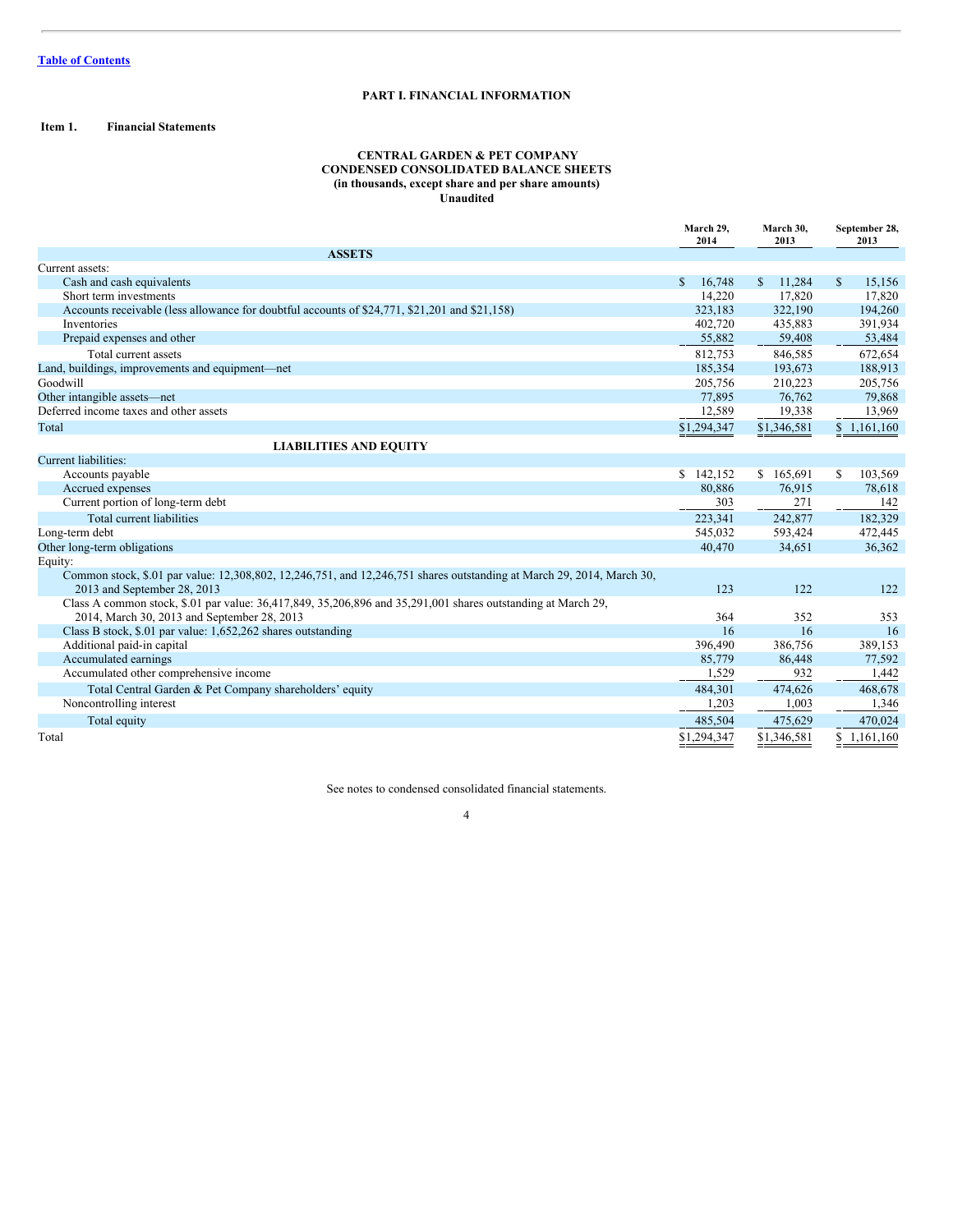#### <span id="page-4-0"></span>**CENTRAL GARDEN & PET COMPANY CONDENSED CONSOLIDATED STATEMENTS OF OPERATIONS (in thousands, except per share amounts) (unaudited)**

|                                                                          |            | <b>Three Months Ended</b> |            | <b>Six Months Ended</b> |  |
|--------------------------------------------------------------------------|------------|---------------------------|------------|-------------------------|--|
|                                                                          | March 29,  | March 30,                 | March 29,  | March 30,               |  |
|                                                                          | 2014       | 2013                      | 2014       | 2013                    |  |
| Net sales                                                                | \$501,611  | \$498,169                 | \$792,132  | \$790,666               |  |
| Cost of goods sold and occupancy                                         | 354,015    | 344,999                   | 564,795    | 560,537                 |  |
| Gross profit                                                             | 147,596    | 153,170                   | 227,337    | 230,129                 |  |
| Selling, general and administrative expenses                             | 102,827    | 106,424                   | 190,923    | 196,477                 |  |
| Income from operations                                                   | 44,769     | 46,746                    | 36,414     | 33,652                  |  |
| Interest expense                                                         | (10, 405)  | (10, 937)                 | (22,622)   | (21,252)                |  |
| Interest income                                                          | 16         | 27                        | 29         | 92                      |  |
| Other income (expense)                                                   | 108        | (48)                      | (60)       | (1,029)                 |  |
| Income before income taxes and noncontrolling interest                   | 34,488     | 35,788                    | 13,761     | 11,463                  |  |
| Income taxes                                                             | 12,999     | 12,828                    | 5,084      | 3,850                   |  |
| Income including noncontrolling interest                                 | 21,489     | 22,960                    | 8,677      | 7,613                   |  |
| Net income attributable to noncontrolling interest                       | 594        | 764                       | 490        | 686                     |  |
| Net income attributable to Central Garden & Pet Company                  | \$20,895   | \$22,196                  | \$8,187    | 6,927<br>\$             |  |
| Net income per share attributable to Central Garden & Pet Company:       |            |                           |            |                         |  |
| <b>Basic</b>                                                             | S.<br>0.43 | \$<br>0.46                | S.<br>0.17 | S.<br>0.14              |  |
| Diluted                                                                  | 0.43       | S<br>0.46                 | 0.17       | 0.14                    |  |
| Weighted average shares used in the computation of net income per share: |            |                           |            |                         |  |
| Basic                                                                    | 48,688     | 48,064                    | 48,523     | 47,968                  |  |
| Diluted                                                                  | 49,116     | 48,740                    | 48,963     | 48,766                  |  |
|                                                                          |            |                           |            |                         |  |

See notes to condensed consolidated financial statements.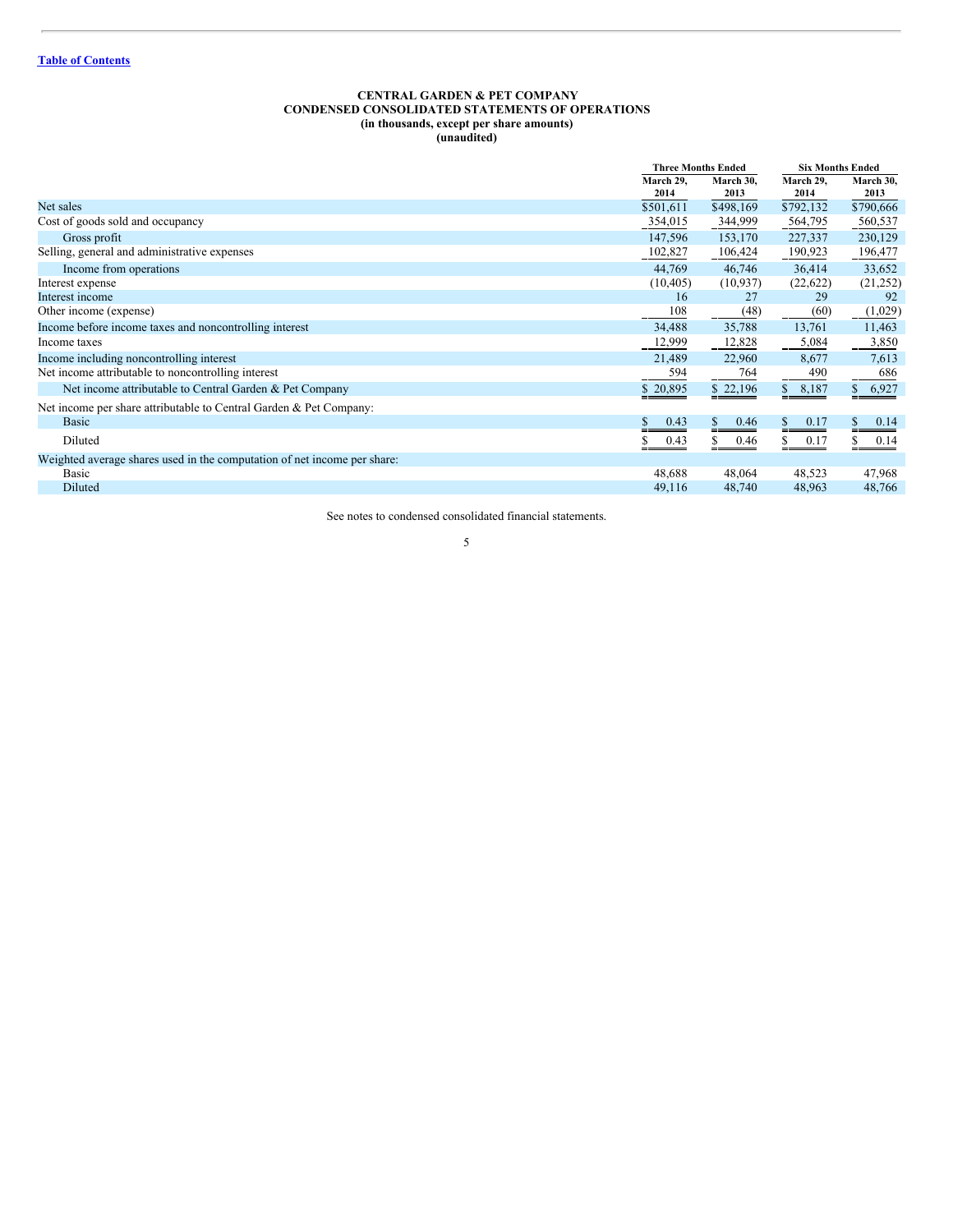#### <span id="page-5-0"></span>**CENTRAL GARDEN & PET COMPANY CONDENSED CONSOLIDATED STATEMENTS OF COMPREHENSIVE INCOME (in thousands, except per share amounts) (unaudited)**

|                                                                   |                     | <b>Three Months Ended</b> |                   | <b>Six Months Ended</b> |
|-------------------------------------------------------------------|---------------------|---------------------------|-------------------|-------------------------|
|                                                                   | March 29.<br>2014   | March 30.<br>2013         | March 29,<br>2014 | March 30,<br>2013       |
| Net income                                                        | \$21,489            | \$22,960                  | \$8,677           | \$7,613                 |
| Other comprehensive income (loss):                                |                     |                           |                   |                         |
| Foreign currency translation                                      |                     | (566)                     | 87                | (607)                   |
| Total comprehensive income                                        | 21.491              | 22.394                    | 8.764             | 7.006                   |
| Comprehensive income attributable to noncontrolling interests     | $-594$              | 764                       | 490               | 686                     |
| Comprehensive income attributable to Central Garden & Pet Company | \$20,897<br>_______ | \$21,630<br>_______       | 8,274             | \$6,320<br>______       |

See notes to condensed consolidated financial statements.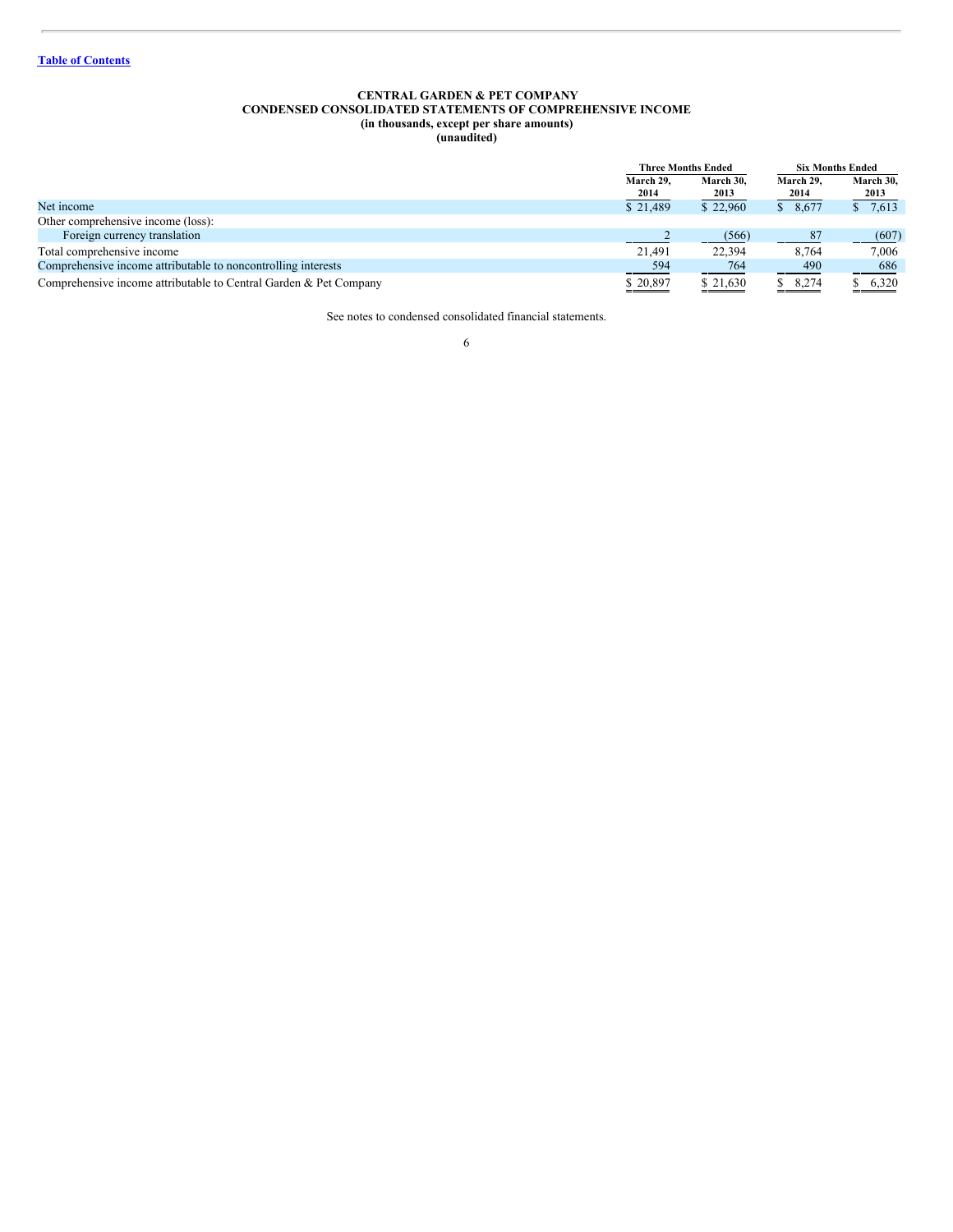#### <span id="page-6-0"></span>**CENTRAL GARDEN & PET COMPANY CONDENSED CONSOLIDATED STATEMENTS OF CASH FLOWS (in thousands) (unaudited)**

|                                                                                 |                        | <b>Six Months Ended</b> |
|---------------------------------------------------------------------------------|------------------------|-------------------------|
|                                                                                 | March 29,<br>2014      | March 30,<br>2013       |
| Cash flows from operating activities:                                           |                        |                         |
| Net income                                                                      | $\mathbb{S}$<br>8.677  | $\mathbb{S}$<br>7,613   |
| Adjustments to reconcile net loss to net cash provided by operating activities: |                        |                         |
| Depreciation and amortization                                                   | 17,512                 | 16,347                  |
| Stock-based compensation                                                        | 4,578                  | 7,774                   |
| Excess tax benefits from stock-based awards                                     | (321)                  | (289)                   |
| Deferred income taxes                                                           | 5,064                  | 6,152                   |
| Write-off of deferred financing costs                                           | 1,731                  | $\theta$                |
| Unrealized losses on derivative financial instruments                           | $\mathbf{0}$           | 581                     |
| Loss on sale of property and equipment                                          | 74                     | 417                     |
| Change in assets and liabilities:                                               |                        |                         |
| Accounts receivable                                                             | (128, 803)             | (120,065)               |
| Inventories                                                                     | (10, 587)              | (106, 081)              |
| Prepaid expenses and other assets                                               | 406<br>38,334          | (6,100)                 |
| Accounts payable<br>Accrued expenses                                            | 5,163                  | 38,404                  |
| Other long-term obligations                                                     | (1,871)                | (4, 843)<br>(2,074)     |
|                                                                                 |                        |                         |
| Net cash used in operating activities                                           | (60, 043)              | (162, 164)              |
| Cash flows from investing activities:                                           |                        |                         |
| Additions to property and equipment                                             | (10, 024)              | (16, 164)               |
| Payments to acquire companies, net of cash acquired                             | $\Omega$               | (4,835)                 |
| Proceeds from short term investments                                            | 3,600                  | 4,885                   |
| Net cash used in investing activities                                           | (6, 424)               | (16, 114)               |
| Cash flows from financing activities:                                           |                        |                         |
| Repayments of long-term debt                                                    | (203)                  | (170)                   |
| Proceeds from issuance of common stock                                          | 461                    | 475                     |
| Borrowings under revolving line of credit                                       | 188,000                | 186,000                 |
| Repayments under revolving line of credit                                       | (116,000)              | (42,000)                |
| Repurchase of common stock                                                      | (924)                  | (2, 454)                |
| Distribution to noncontrolling interest                                         | (633)                  | (629)                   |
| Payment of financing costs                                                      | (3,087)                | $\theta$                |
| Excess tax benefits from stock-based awards                                     | 321                    | 289                     |
| Net cash provided by financing activities                                       | 67.935                 | 141,511                 |
| Effect of exchange rate changes on cash and cash equivalents                    | 124                    | (424)                   |
| Net increase (decrease) in cash and cash equivalents                            | 1,592                  | (37, 191)               |
| Cash and equivalents at beginning of period                                     | 15,156                 | 48,475                  |
| Cash and equivalents at end of period                                           | \$<br>16,748           | 11,284                  |
| Supplemental information:                                                       |                        |                         |
| Cash paid for interest                                                          | 20,804<br>$\mathbb{S}$ | 20.664<br>$\mathbb{S}$  |

See notes to condensed consolidated financial statements.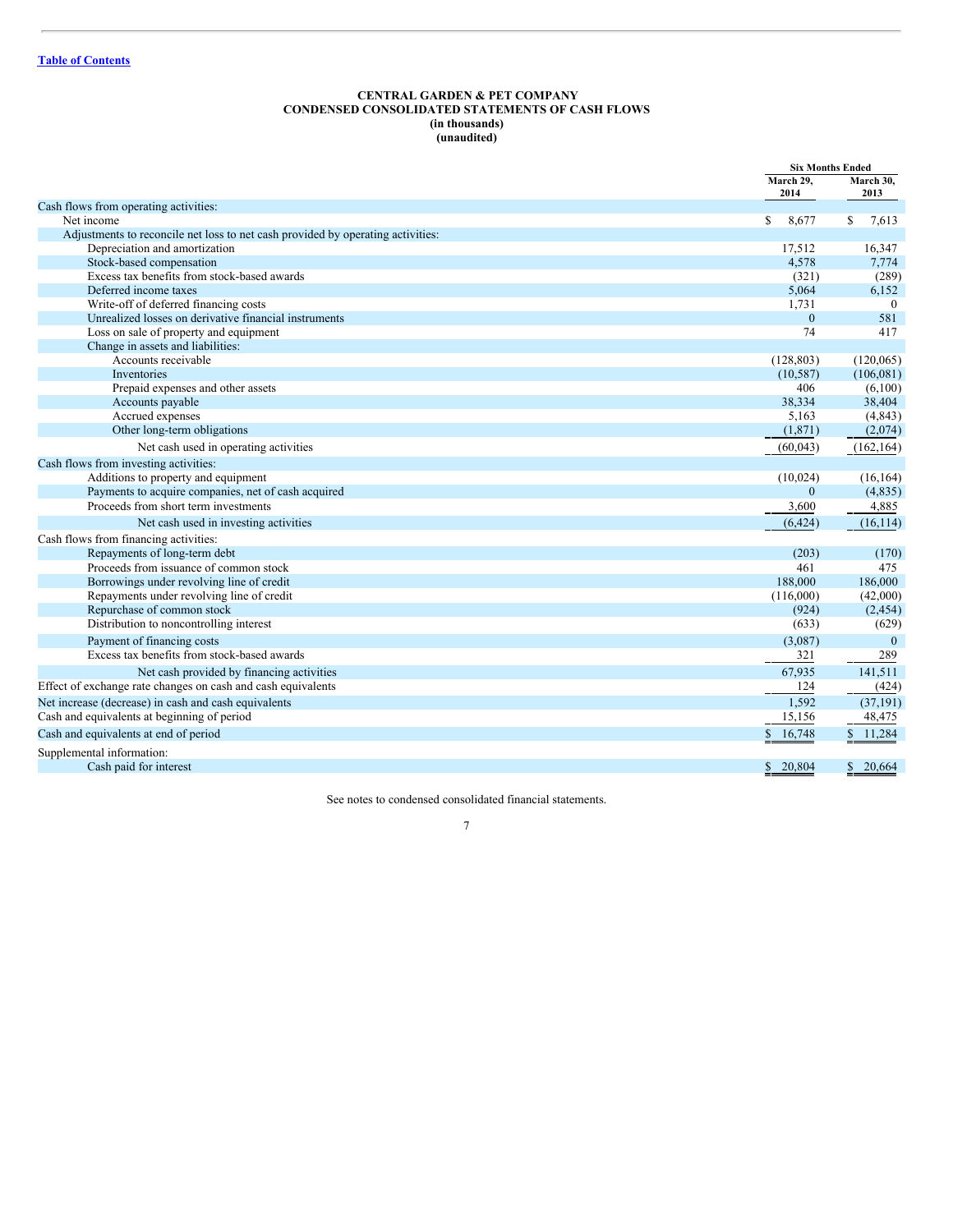#### <span id="page-7-0"></span>**CENTRAL GARDEN & PET COMPANY NOTES TO CONDENSED CONSOLIDATED FINANCIAL STATEMENTS Three and Six Months Ended March 29, 2014 (unaudited)**

#### **1. Basis of Presentation**

The condensed consolidated balance sheets of Central Garden & Pet Company and subsidiaries (the "Company" or "Central") as of March 29, 2014 and March 30, 2013, the condensed consolidated statements of operations for the three months and six months ended March 29, 2014 and March 30, 2013, the condensed consolidated statements of comprehensive income for the three months and six months ended March 29, 2014 and March 30, 2013 and the condensed consolidated statements of cash flows for the six months ended March 29, 2014 and March 30, 2013 have been prepared by the Company, without audit. In the opinion of management, the interim financial statements include all normal recurring adjustments necessary for a fair statement of the results for the interim periods presented.

For the Company's foreign business in the UK, the local currency is the functional currency. Assets and liabilities are translated using the exchange rate in effect at the balance sheet date. Income and expenses are translated at the average exchange rate for the period. Deferred taxes are not provided on translation gains and losses because the Company expects earnings of its foreign subsidiary to be permanently reinvested. Transaction gains and losses are included in results of operations. See Note 9, Supplemental Equity Information, for further detail.

Due to the seasonal nature of the Company's garden business, the results of operations for the three and six month periods ended March 29, 2014 are not indicative of the operating results that may be expected for the entire fiscal year. These interim financial statements should be read in conjunction with the annual audited financial statements, accounting policies and financial notes thereto, included in the Company's 2013 Annual Report on Form 10-K, which has previously been filed with the Securities and Exchange Commission. The September 28, 2013 balance sheet presented herein was derived from the audited statements.

#### *Noncontrolling Interest*

Noncontrolling interest in the Company's condensed consolidated financial statements represents the 20% interest not owned by Central in a consolidated subsidiary. Since the Company controls this subsidiary, its financial statements are consolidated with those of the Company, and the noncontrolling owner's 20% share of the subsidiary's net assets and results of operations is deducted and reported as noncontrolling interest on the consolidated balance sheets and as net income (loss) attributable to noncontrolling interest in the consolidated statements of operations. See Note 9, Supplemental Equity Information, for additional information.

#### *Derivative Instruments*

The Company principally uses a combination of purchase orders and various short and long-term supply arrangements in connection with the purchase of raw materials, including certain commodities. The Company also enters into commodity futures, options and swap contracts to reduce the volatility of price fluctuations of corn, which impacts the cost of raw materials. The Company's primary objective when entering into these derivative contracts is to achieve greater certainty with regard to the future price of commodities purchased for use in its supply chain. These derivative contracts are entered into for periods consistent with the related underlying exposures and do not constitute positions independent of those exposures. The Company does not enter into derivative contracts for speculative purposes and does not use leveraged instruments.

The Company does not perform the assessments required to achieve hedge accounting for commodity derivative positions. Accordingly, the changes in the values of these derivatives are recorded currently in other income (expense) in its condensed consolidated statements of operations. See Note 4, Derivative Instruments, for additional information.

#### *Recent Accounting Pronouncements*

#### *Comprehensive Income*

In February 2013, the FASB issued Accounting Standards Update No. 2013-02, Comprehensive Income (Topic 220)—Reporting of Amounts Reclassified Out of Accumulated Other Comprehensive Income (ASU 2013-02). This guidance requires entities to disclose, either in the notes to the consolidated financial statements or parenthetically on the face of the statement that reports comprehensive income (loss), items reclassified out of accumulated other comprehensive income (loss) and into net earnings in their entirety and the effect of the reclassification on each affected statement of operations line item. In addition, for accumulated other comprehensive income (loss) reclassification items that are not reclassified in their entirety into net earnings, a cross reference to other required accounting standard disclosures is required. This guidance became effective for the Company on September 29, 2013. This new guidance did not have a material impact on the Company's condensed consolidated financial statements.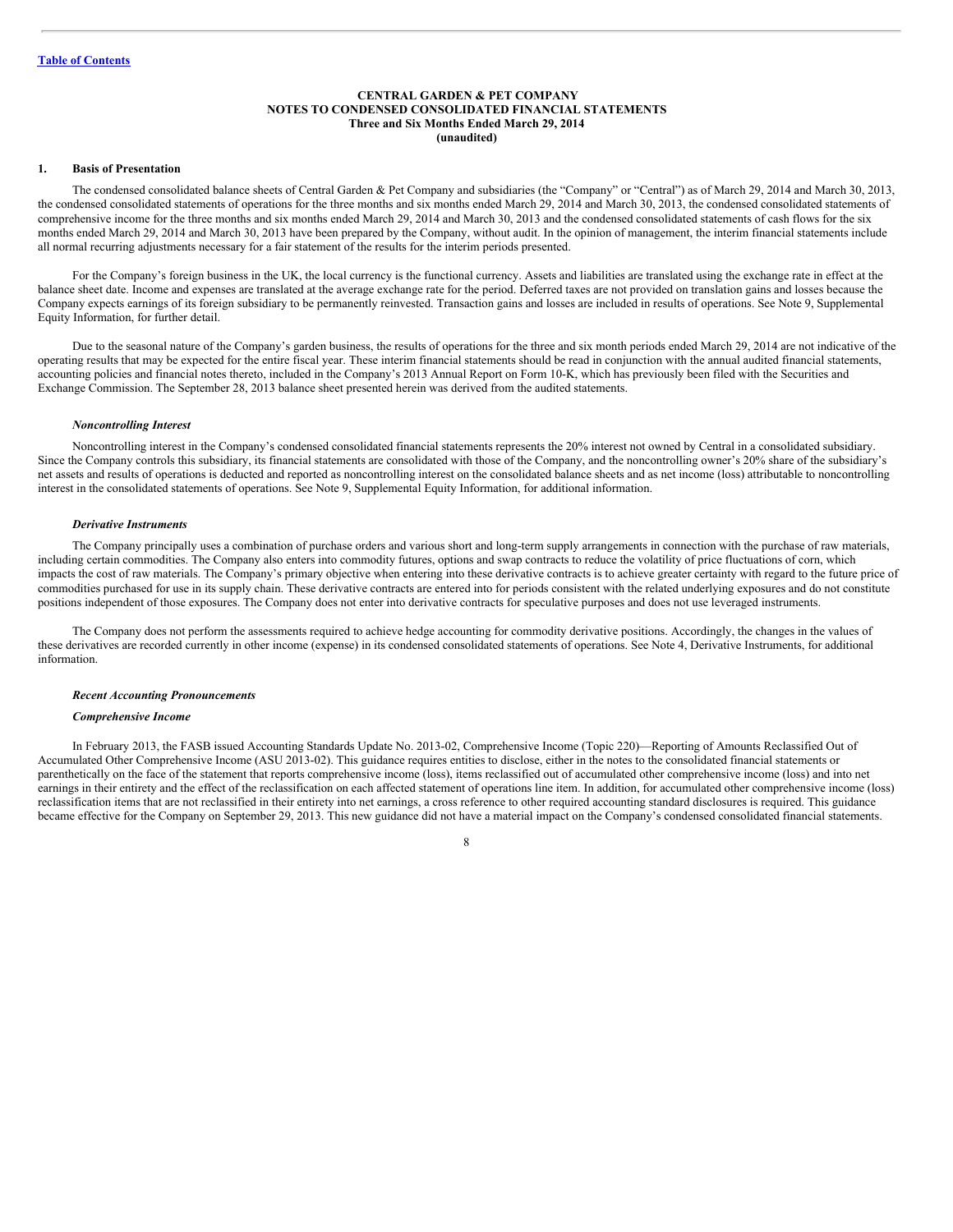#### **2. Business Combinations**

In December 2012, the Company acquired the remaining majority interest in FourStar Microbial Products, LLC (Four Star Microbial) for approximately \$4.8 million in cash and approximately \$4.2 million of contingent future performance-based payments. The purchase price exceeded the estimated fair value of the tangible and intangible assets acquired by \$3.2 million, which was recorded as goodwill. The operating results of FourStar Microbial had no material impact on the consolidated financial statements.

The following table summarizes the preliminary recording of the fair values of the assets acquired and liabilities assumed as of the acquisition date:

| (In thousands)                                                    | Amounts<br>Previously<br>Recognized as of<br><b>Acquisition Date</b> | <b>Measurement</b><br>Period<br><b>Adjustments</b> | <b>Amounts</b><br>Recognized as of<br><b>Acquisition Date</b><br>(as<br>Adjusted) |
|-------------------------------------------------------------------|----------------------------------------------------------------------|----------------------------------------------------|-----------------------------------------------------------------------------------|
| Current assets, net of cash and cash equivalents acquired         | $\Omega$<br>220                                                      | $\theta$                                           | 220                                                                               |
| Fixed assets                                                      | 40                                                                   |                                                    | 40                                                                                |
| Goodwill                                                          | $\Omega$                                                             | 3,243                                              | 3,243                                                                             |
| Intangible assets                                                 | 1,144                                                                | 5,958                                              | 7,102                                                                             |
| Other long-term assets                                            | 5,406                                                                | (5,406)                                            |                                                                                   |
| Current liabilities                                               | (13)                                                                 |                                                    | (13)                                                                              |
| Other long-term liabilities                                       |                                                                      | (4,165)                                            | (4,165)                                                                           |
|                                                                   | 6,797                                                                | (370)(2)                                           | 6,427                                                                             |
| Assets of aquiree recorded prior to purchase of majority interest | (1, 962)                                                             | 370                                                | (1, 592)                                                                          |
| Net assets acquired, less cash and cash equivalents               | 4,835                                                                | $\Omega$                                           | 4,835                                                                             |

(1) As previously reported in our Form 10-Q for the period ended December 29, 2012.

(2) The Company recognized a loss of approximately \$370 on its prior ownership interest in the acquiree.

During fiscal 2013, the fair value measurements of assets acquired and liabilities assumed of FourStar Microbial as of the acquisition date were refined. This refinement did not have a significant impact on the Company's condensed consolidated statements of operations, balance sheets or cash flows in any period and, therefore, the Company has not retrospectively adjusted its financial statements. These fair value assessments were finalized and reflected in the Company's Form 10-K for the year ended September 28, 2013. Financial results for FourStar Microbial have been included in the results of operations within the Pet segment since the date of acquisition.

#### **3. Fair Value Measurements**

ASC 820 establishes a single authoritative definition of fair value, a framework for measuring fair value and expands disclosure of fair value measurements. ASC 820 requires financial assets and liabilities to be categorized based on the inputs used to calculate their fair values as follows:

Level 1 - Quoted prices in active markets for identical assets or liabilities.

Level 2 - Inputs other than quoted prices included within Level 1 that are observable for the asset or liability, either directly or indirectly.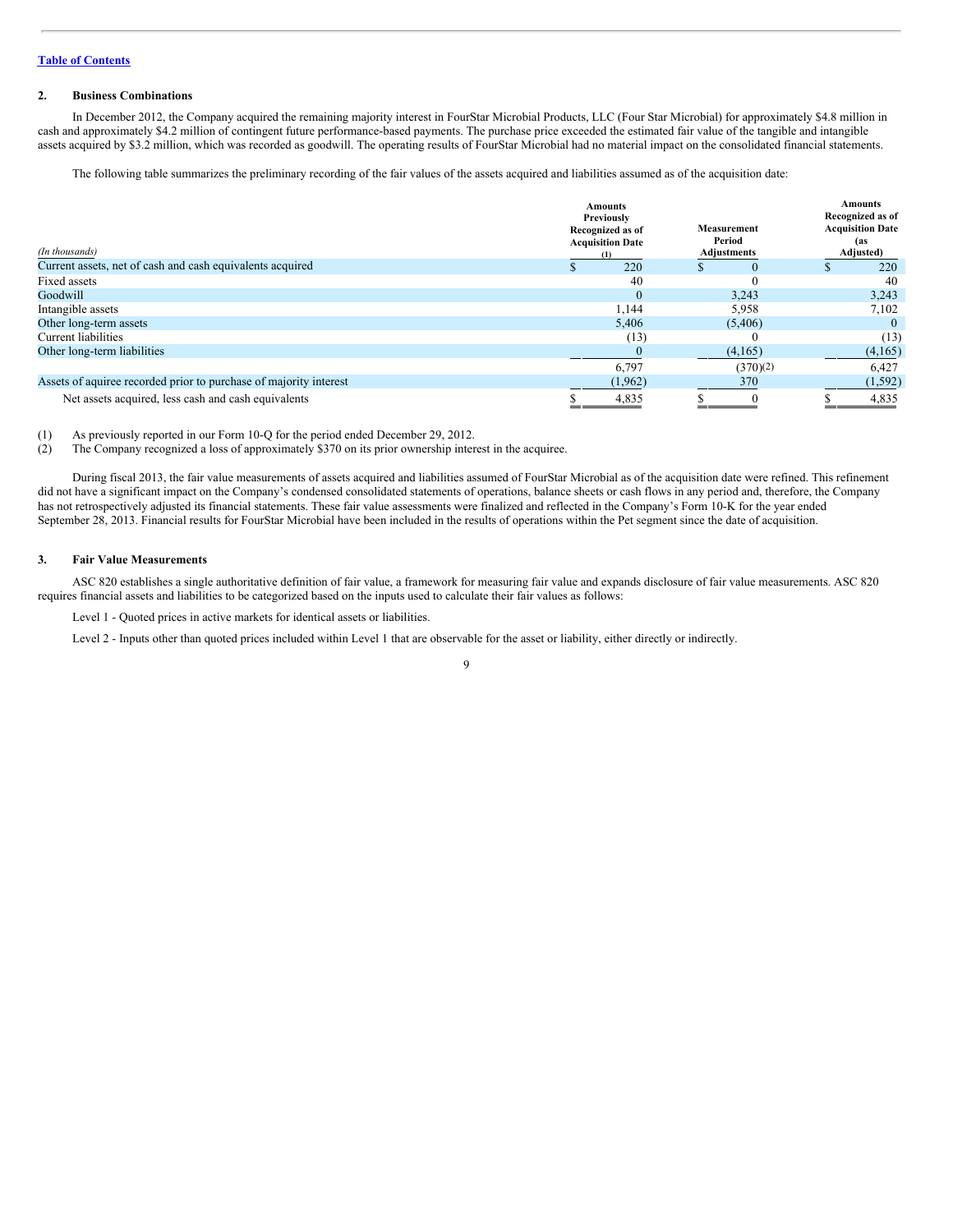Level 3 - Unobservable inputs for the asset or liability, which reflect the Company's own assumptions about the assumptions that market participants would use in pricing the asset or liability (including assumptions about risk).

The Company's financial instruments include cash and equivalents, short term investments consisting of bank certificates of deposit, accounts receivable and payable, derivative instruments, short-term borrowings, and accrued liabilities. The carrying amount of these instruments approximates fair value because of their short-term nature.

#### *Assets and Liabilities Measured at Fair Value on a Recurring Basis*

The following table presents the Company's financial assets and liabilities measured at fair value on a recurring basis based upon the level within the fair value hierarchy in which the fair value measurements fall, as of March 29, 2014 (in thousands):

|                                            | Level 1  | Level 2  | Level 3 | <b>Total</b>      |
|--------------------------------------------|----------|----------|---------|-------------------|
| Assets:                                    |          |          |         |                   |
| Certificates of deposit (a)                |          | \$14,220 |         | \$14,220          |
| Total assets                               | $\Omega$ | \$14,220 |         | \$14,220          |
| Liabilities:                               |          |          |         |                   |
| Liability for contingent consideration (c) |          |          | \$4,414 | \$4,414           |
| <b>Total liabilities</b>                   | __       |          | \$4,414 | $\frac{$4,414}{}$ |

The following table presents the Company's financial assets and liabilities measured at fair value on a recurring basis based upon the level within the fair value hierarchy in which the fair value measurements fall, as of March 30, 2013:

|                             | <b>Level 1</b> | Level 2  | Level 3 | <b>Total</b>                    |
|-----------------------------|----------------|----------|---------|---------------------------------|
| Assets:                     |                |          |         |                                 |
| Certificates of deposit (a) |                | \$17,820 |         | \$17,820                        |
| Total assets                | $\frac{s}{s}$  | \$17,820 | ъ       | \$17,820<br><u>and the same</u> |
| Liabilities:                |                |          |         |                                 |
| Derivative liabilities (b)  |                | 45       |         | 451                             |
| <b>Total liabilities</b>    | S.             | 45       |         | 451                             |

The following table presents our financial assets and liabilities at fair value on a recurring basis based upon the level within the fair value hierarchy in which the fair value measurements fall, as of September 28, 2013:

|                                            | Level 1  | Level 2  | Level 3 | <b>Total</b>      |
|--------------------------------------------|----------|----------|---------|-------------------|
| Assets:                                    |          |          |         |                   |
| Certificates of deposit (a)                | $\theta$ | \$17,820 |         | \$17,820          |
| Total assets                               | $\Omega$ | \$17,820 |         | \$17,820          |
| Liabilities:                               |          |          |         |                   |
| Liability for contingent consideration (c) | $\Omega$ |          | \$4,165 | \$4,165           |
| Total liabilities                          |          |          | \$4,165 | $\frac{$4,165}{}$ |

(a) The fair value of our time deposits is based on the most recent observable inputs for similar instruments in active markets or quoted prices for identical or similar instruments in markets that are not active or are directly or indirectly observable. These are presented as short term investments in the condensed consolidated balance sheets.

(b) Derivative assets and liabilities were valued using quoted forward pricing from bank counterparties and are presented as other current assets and liabilities in the condensed consolidated balance sheets.

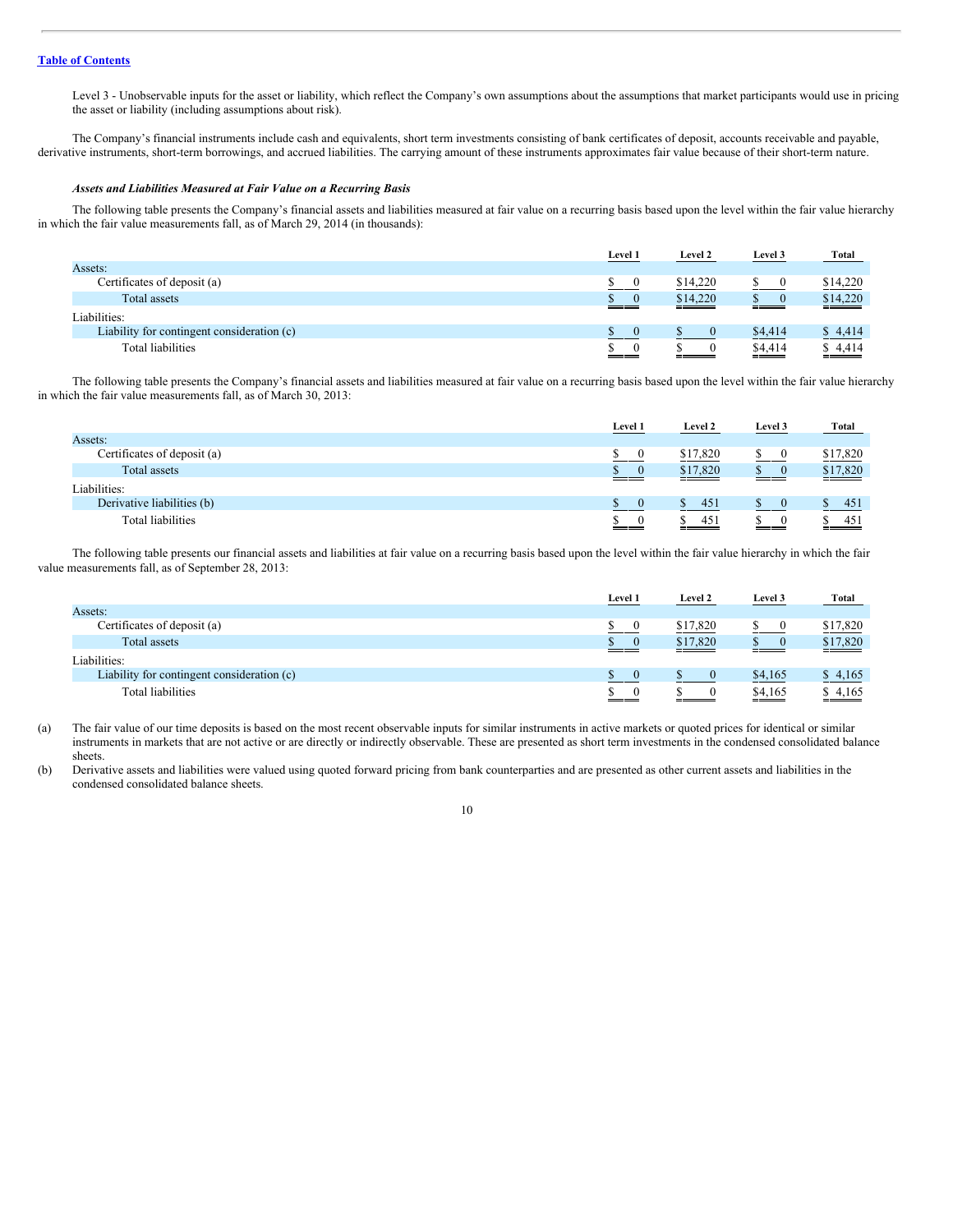(c) The liability for contingent consideration relates to an earn-out for B2E, acquired in December 2012. The fair value of the contingent consideration arrangement is determined based on the Company's evaluation as to the probability and discounted amount of any earn-out that will be achieved based on expected future performance by the acquired entity. This is presented as part of accrued expenses and long-term liabilities in the condensed consolidated balance sheets.

The following table provides a summary of changes in fair value of our Level 3 financial instruments for the period ended September 28, 2013 and March 29, 2014 (in thousands):

|                                                                                               | Amount  |
|-----------------------------------------------------------------------------------------------|---------|
| Balance as of September 28, 2013                                                              | \$4.165 |
| Changes in the fair value of contingent performance-based payments established at the time of |         |
| acquisition                                                                                   | 249     |
| Balance as of March 29, 2014                                                                  | \$4,414 |
|                                                                                               |         |

#### *Assets and Liabilities Measured at Fair Value on a Non-Recurring Basis*

The Company measures certain non-financial assets and liabilities, including long-lived assets, goodwill and intangible assets, at fair value on a non-recurring basis. Fair value measurements of non-financial assets and non-financial liabilities are used primarily in the impairment analyses of long-lived assets, goodwill and other intangible assets. During the period ended March 29, 2014, the Company was not required to measure any significant non-financial assets and liabilities at fair value.

#### *Fair Value of Other Financial Instruments*

The estimated fair value of the Company's \$450.0 million 8.25% senior subordinated notes due 2018 as of March 29, 2014, March 30, 2013 and September 28, 2013, was \$464.9 million, \$463.7 million, and \$449.5 million, respectively, compared to a carrying value of \$449.5 million, \$449.4 million, and \$449.4 million, respectively. The estimated fair value is based on quoted market prices for these notes, which are Level 1 inputs within the fair value hierarchy.

#### **4. Derivative Instruments**

Our operations are exposed to market risks from adverse changes in commodity prices affecting the cost of raw materials. In the normal course of business, these risks are managed through a variety of strategies, including the use of derivatives. The utilization of these financial transactions is governed by policies covering acceptable counterparty exposure, instrument types and other practices. The Company does not enter into derivative contracts for speculative purposes. The Company performs assessments of its counterparty credit risk regularly, including a review of credit ratings and potential nonperformance of the counterparty, and minimizes counterparty concentrations.

Commodity and commodity index futures, swaps and option contracts are used to economically hedge commodity input prices on grains and proteins. These derivative contracts are entered into for periods consistent with the related underlying exposures and do not constitute positions independent of those exposures. Generally, the Company economically hedges a portion of its anticipated consumption of commodity inputs for periods of up to 12 months. As of September 28, 2013 and March 29, 2014, the Company had no outstanding derivative instruments. As of March 30, 2013, the Company had economically hedged certain portions of its anticipated consumption of commodity inputs using derivative instruments with expiration dates through July 2013.

The Company recognizes all derivative instruments as either assets or liabilities at fair value in the condensed consolidated balance sheets, with the exception of normal purchases and normal sales expected to result in physical delivery. The Company's derivative financial instruments have not been designated as hedging instruments for accounting purposes. The Company recognizes realized and unrealized gains and losses from derivatives used to economically hedge anticipated commodity consumption in other income (expense) on the condensed consolidated statement of operations.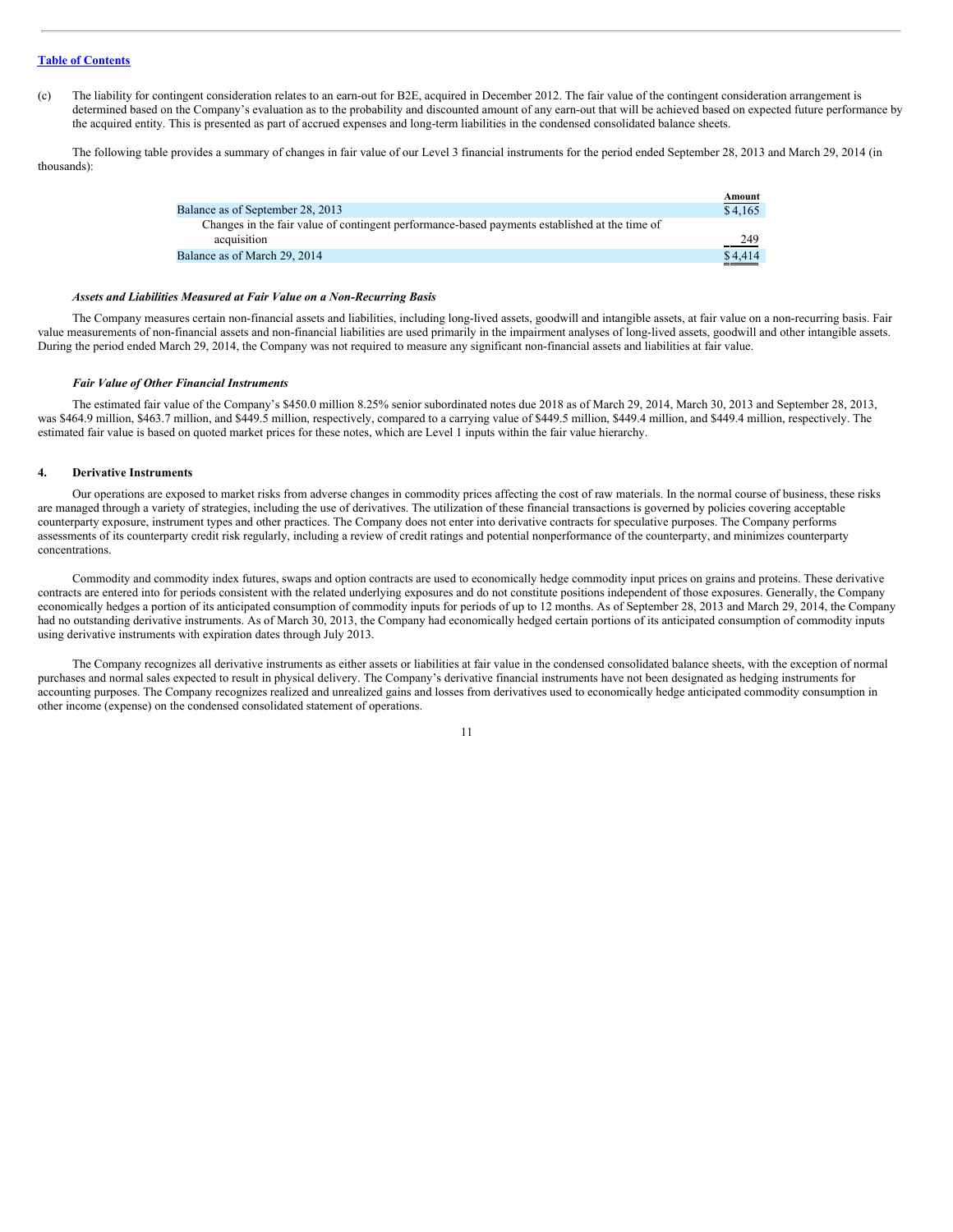The following table presents the fair value of all derivative instruments outstanding in the condensed consolidated balance sheets (in thousands):

|                                                    |                                       | March 29, 2014 |                                     |  |                                       |  | March 30, 2013                      |     | September 28, 2013                    |  |                                            |  |  |
|----------------------------------------------------|---------------------------------------|----------------|-------------------------------------|--|---------------------------------------|--|-------------------------------------|-----|---------------------------------------|--|--------------------------------------------|--|--|
|                                                    | <b>Other Current</b><br><b>Assets</b> |                | <b>Other Current</b><br>Liabilities |  | <b>Other Current</b><br><b>Assets</b> |  | <b>Other Current</b><br>Liabilities |     | <b>Other Current</b><br><b>Assets</b> |  | <b>Other Current</b><br><b>Liabilities</b> |  |  |
| Derivatives not designated as hedging instruments: |                                       |                |                                     |  |                                       |  |                                     |     |                                       |  |                                            |  |  |
| Commodity contracts                                |                                       |                |                                     |  |                                       |  |                                     | 45) |                                       |  |                                            |  |  |
| Total derivative instruments                       |                                       |                |                                     |  |                                       |  |                                     | 451 |                                       |  |                                            |  |  |

The following table presents the effect of derivative instruments recorded in other income (expense) on the condensed consolidated statements of operations (in thousands):

|                                                          | <b>Three Months Ended</b> |           | <b>Six Months Ended</b> |           |  |  |  |  |
|----------------------------------------------------------|---------------------------|-----------|-------------------------|-----------|--|--|--|--|
|                                                          | March 29.                 | March 30, | March 29.               | March 30, |  |  |  |  |
| <b>Derivatives Not Designated as Hedging Instruments</b> | 2014                      | 2013      | 2014                    | 2013      |  |  |  |  |
| Commodity contracts                                      |                           | 68        |                         | (738)     |  |  |  |  |
| Total derivative instruments                             |                           | 68        |                         | 738       |  |  |  |  |

The following table presents the gross contract notional volume of outstanding derivative contracts:

| -<br>`ommoditv | Metric       | 2014<br>20<br>.vlar<br>the contract of the contract of the | March.<br>201.<br>-30. | 2013<br>າດ<br>→*ember ⊥ |
|----------------|--------------|------------------------------------------------------------|------------------------|-------------------------|
| $\sim$<br>Corn | -<br>Bushel. |                                                            | 915,000                |                         |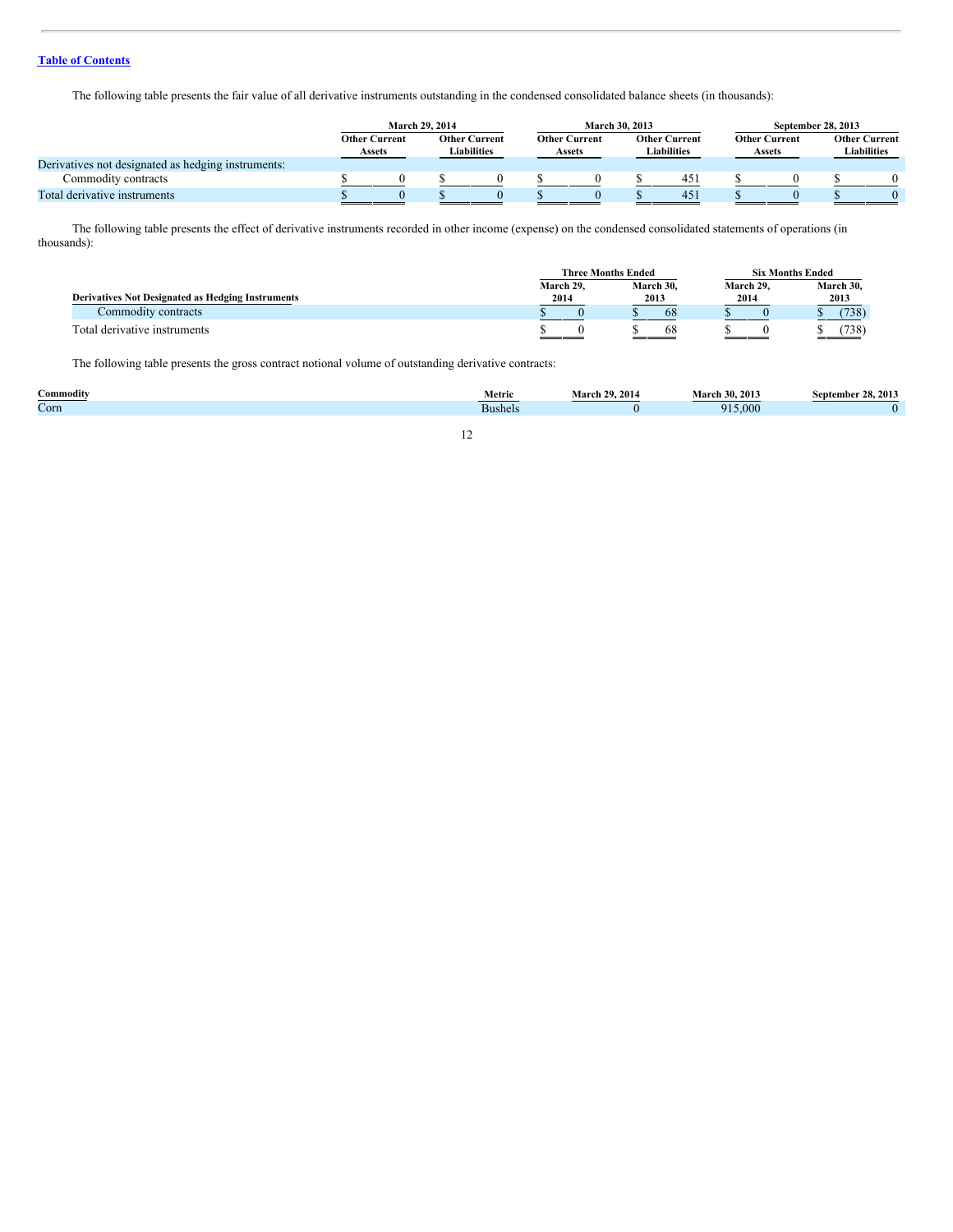#### **5. Inventories, net**

Inventories, net of allowance for obsolescence, consist of the following (in thousands):

|                        | <b>March 29, 2014</b> | <b>March 30, 2013</b> | September 28, 2013 |
|------------------------|-----------------------|-----------------------|--------------------|
| Raw materials          | 101.783               | 130.718               | 121,695            |
| Work in progress       | 16.267                | 17.918                | 19.856             |
| Finished goods         | 269,870               | 286,924               | 236,322            |
| Supplies               | 14.800                | 323                   | 14.060             |
| Total inventories, net | 402,720               | 435,883               | 391.934            |

#### **6. Goodwill**

The Company accounts for goodwill in accordance with ASC 350, "Intangibles – Goodwill and Other," and tests goodwill for impairment annually, or whenever events occur or circumstances change that would more likely than not reduce the fair value of a reporting unit below its carrying amount. This assessment involves the use of significant accounting judgments and estimates as to future operating results and discount rates. Changes in estimates or use of different assumptions could produce significantly different results. An impairment loss is generally recognized when the carrying amount of the reporting unit's net assets exceeds the estimated fair value of the reporting unit. The Company uses discounted cash flow analysis to estimate the fair value of our reporting units. The Company's goodwill impairment analysis also includes a comparison of the aggregate estimated fair value of its reporting units to the Company's total market capitalization. Based on the Company's annual analysis of goodwill performed during the fourth quarter of fiscal 2013, it concluded the carrying value of the Company's Garden segment goodwill was impaired, resulting in a non-cash goodwill impairment charge of \$7.7 million.

#### **7. Other Intangible Assets**

The following table summarizes the components of gross and net acquired intangible assets:

|                                                      | Gross   | Accumulated<br>Amortization<br>(in millions) | Impairment | <b>Net</b><br>Carrying<br>Value |
|------------------------------------------------------|---------|----------------------------------------------|------------|---------------------------------|
| March 29, 2014                                       |         |                                              |            |                                 |
| Marketing-related intangible assets – amortizable    | \$12.5  | (9.4)<br>S                                   |            | 3.1                             |
| Marketing-related intangible assets – nonamortizable | 59.6    |                                              | (16.9)     | 42.7                            |
| Total                                                | 72.1    | (9.4)                                        | (16.9)     | 45.8                            |
| Customer-related intangible assets – amortizable     | 42.8    | (19.0)                                       |            | 23.8                            |
| Other acquired intangible assets – amortizable       | 16.6    | (8.3)                                        |            | 8.3                             |
| Other acquired intangible assets – nonamortizable    | 1.2     |                                              | (1.2)      |                                 |
| Total                                                | 17.8    | (8.3)                                        | (1.2)      | 8.3                             |
| Total other intangible assets                        | \$132.7 | (36.7)                                       | (18.1)     | 77.9                            |

|                                                      | Gross           | Accumulated<br>Amortization<br>(in millions) | Impairment | <b>Net</b><br>Carrying<br>Value |
|------------------------------------------------------|-----------------|----------------------------------------------|------------|---------------------------------|
| March 30, 2013                                       |                 |                                              |            |                                 |
| Marketing-related intangible assets – amortizable    | \$12.3          | (7.9)                                        |            | 4.4                             |
| Marketing-related intangible assets – nonamortizable | 59.6            |                                              | (16.9)     | 42.7                            |
| Total                                                | 71.9            | (7.9)                                        | (16.9)     | 47.1                            |
| Customer-related intangible assets – amortizable     | 42.7            | (16.6)                                       |            | 26.1                            |
| Other acquired intangible assets – amortizable       | 10.8            | (7.2)                                        |            | 3.6                             |
| Other acquired intangible assets – nonamortizable    | 1.4             |                                              | (1.2)      |                                 |
| Total                                                | 12.0            | 7.2                                          | (1.2)      | 3.6                             |
| Total other intangible assets                        | \$126.6<br>____ | (31.7)                                       | (18.1)     | 76.8                            |
|                                                      |                 |                                              |            |                                 |

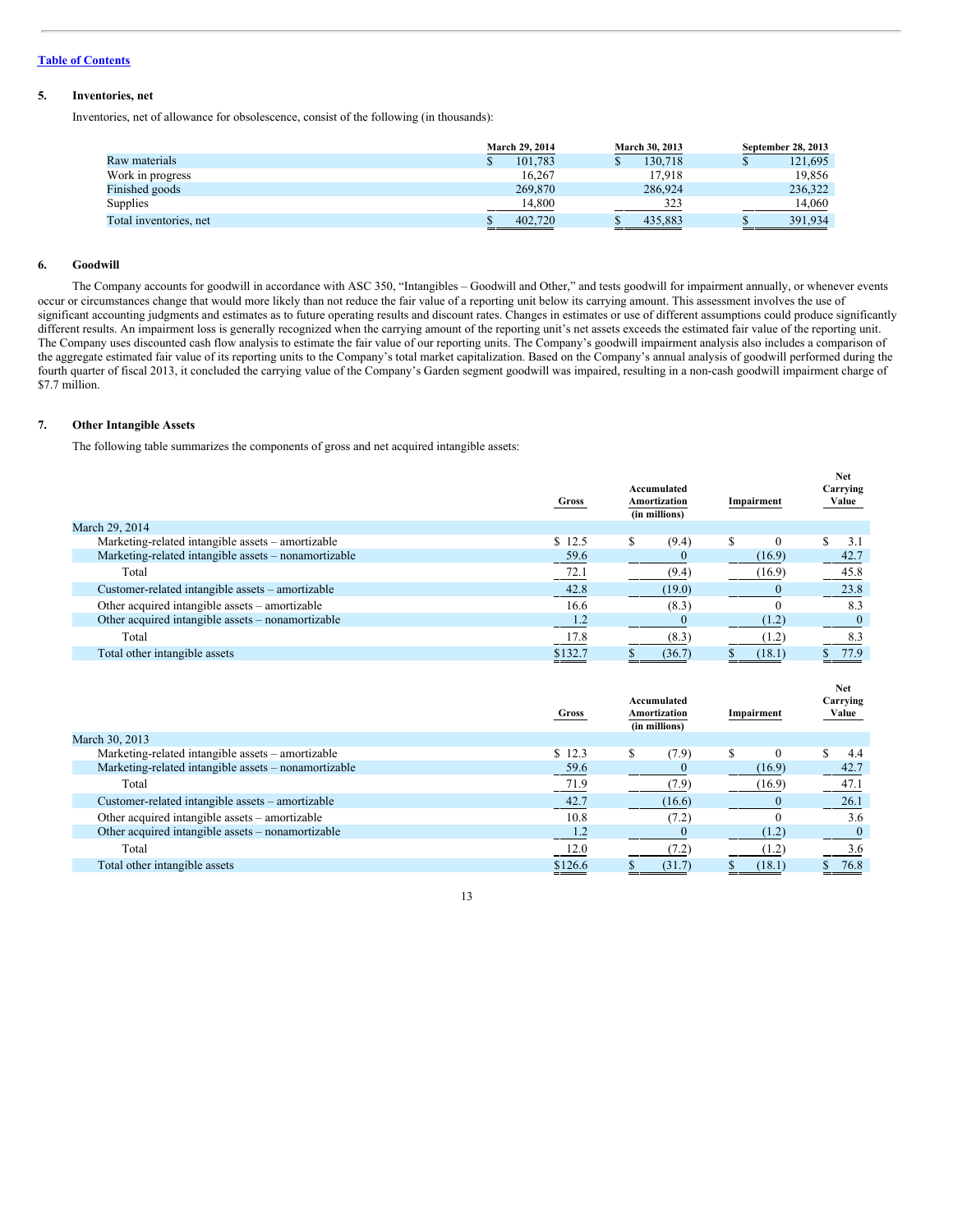|                                                      | Gross           | Accumulated<br>Amortization<br>(in millions) | Impairment | <b>Net</b><br>Carrying<br>Value |
|------------------------------------------------------|-----------------|----------------------------------------------|------------|---------------------------------|
| September 28, 2013                                   |                 |                                              |            |                                 |
| Marketing-related intangible assets - amortizable    | \$12.5          | (8.9)                                        | $\Omega$   | 3.6                             |
| Marketing-related intangible assets – nonamortizable | 59.6            |                                              | (16.9)     | 42.7                            |
| Total                                                | $-72.1$         | (8.9)                                        | (16.9)     | 46.3                            |
| Customer-related intangible assets – amortizable     | 42.8            | (17.9)                                       |            | 24.9                            |
| Other acquired intangible assets – amortizable       | 16.6            | (7.9)                                        | $\theta$   | 8.7                             |
| Other acquired intangible assets – nonamortizable    | 1.2             |                                              | (1.2)      |                                 |
| Total                                                | 17.8            | (7.9)                                        | (1.2)      | 8.7                             |
| Total other intangible assets                        | \$132.7<br>---- | (34.7)                                       | (18.1)     | 79.9                            |
|                                                      |                 |                                              |            |                                 |

Other intangible assets acquired include contract-based and technology-based intangible assets.

As part of its acquisition of the remaining majority interest in FourStar Microbial during the first quarter of fiscal 2013, the Company acquired approximately \$0.1 million of marketing-related intangible assets, \$0.1 million of customer-related intangible assets and \$6.9 million of other intangible assets.

The Company evaluates long-lived assets, including amortizable and indefinite-lived intangible assets, for impairment whenever events or changes in circumstances indicate the carrying value may not be recoverable. The Company evaluates indefinite-lived intangible assets on an annual basis. In fiscal 2013, the Company tested its indefinite-lived intangible assets and no impairment was indicated. Other factors indicating the carrying value of the Company's amortizable intangible assets may not be recoverable were not present in fiscal 2013 or during the six months ended March 29, 2014, and accordingly, no impairment testing was performed on these assets.

The Company is currently amortizing its acquired intangible assets with definite lives over periods ranging from 1 to 25 years; over weighted average remaining lives of six years for marketing-related intangibles, 15 years for customer-related intangibles and 15 years for other acquired intangibles. Amortization expense for intangibles subject to amortization was approximately \$1.0 million for each of three month periods ended March 29, 2014 and March 30, 2013, respectively, and \$2.0 million and \$2.1 million for the six months ended March 29, 2014 and March 30, 2013, respectively, and is classified within operating expenses in the condensed consolidated statements of operations. Estimated annual amortization expense related to acquired intangible assets in each of the succeeding five years is estimated to be approximately \$5 million per year from fiscal 2014 through fiscal 2018.

#### **8. Long-Term Debt**

Long-term debt consists of the following:

|                                                                                                          | <b>March 29, 2014</b><br><b>March 30, 2013</b> |         |  |                | September 28, 2013 |         |  |
|----------------------------------------------------------------------------------------------------------|------------------------------------------------|---------|--|----------------|--------------------|---------|--|
|                                                                                                          |                                                |         |  | (in thousands) |                    |         |  |
| Senior subordinated notes, net of unamortized discount $(1)$ , interest at 8.25%, payable semi-annually, |                                                |         |  |                |                    |         |  |
| principal due March 2018                                                                                 |                                                | 449,472 |  | 449.363        |                    | 449,417 |  |
| Asset-based revolving credit facility, interest at LIBOR plus a margin of 1.25% to 1.75% or Base Rate    |                                                |         |  |                |                    |         |  |
| plus a margin of 0.25% to 0.75%, final maturity December 2018                                            |                                                | 95,000  |  |                |                    | 0       |  |
| Revolving credit facility, interest at Alternate Base Rate plus a margin of 0.75% to 1.75%, or LIBOR     |                                                |         |  |                |                    |         |  |
| plus a margin of $1.75\%$ to $2.75\%$ , final maturity June 2016                                         |                                                |         |  | 144,000        |                    | 23,000  |  |
| Other notes payable                                                                                      |                                                | 863     |  | 332            |                    | 170     |  |
| Total                                                                                                    |                                                | 545,335 |  | 593.695        |                    | 472.587 |  |
| Less current portion                                                                                     |                                                | (303)   |  | (271)          |                    | (142)   |  |
| Long-term portion                                                                                        |                                                | 545,032 |  | 593,424        |                    | 472,445 |  |

(1) Represents unamortized original issue discount of \$528 and \$637, \$583 as of March 29, 2014, March 30, 2013 and September 28, 2013, respectively.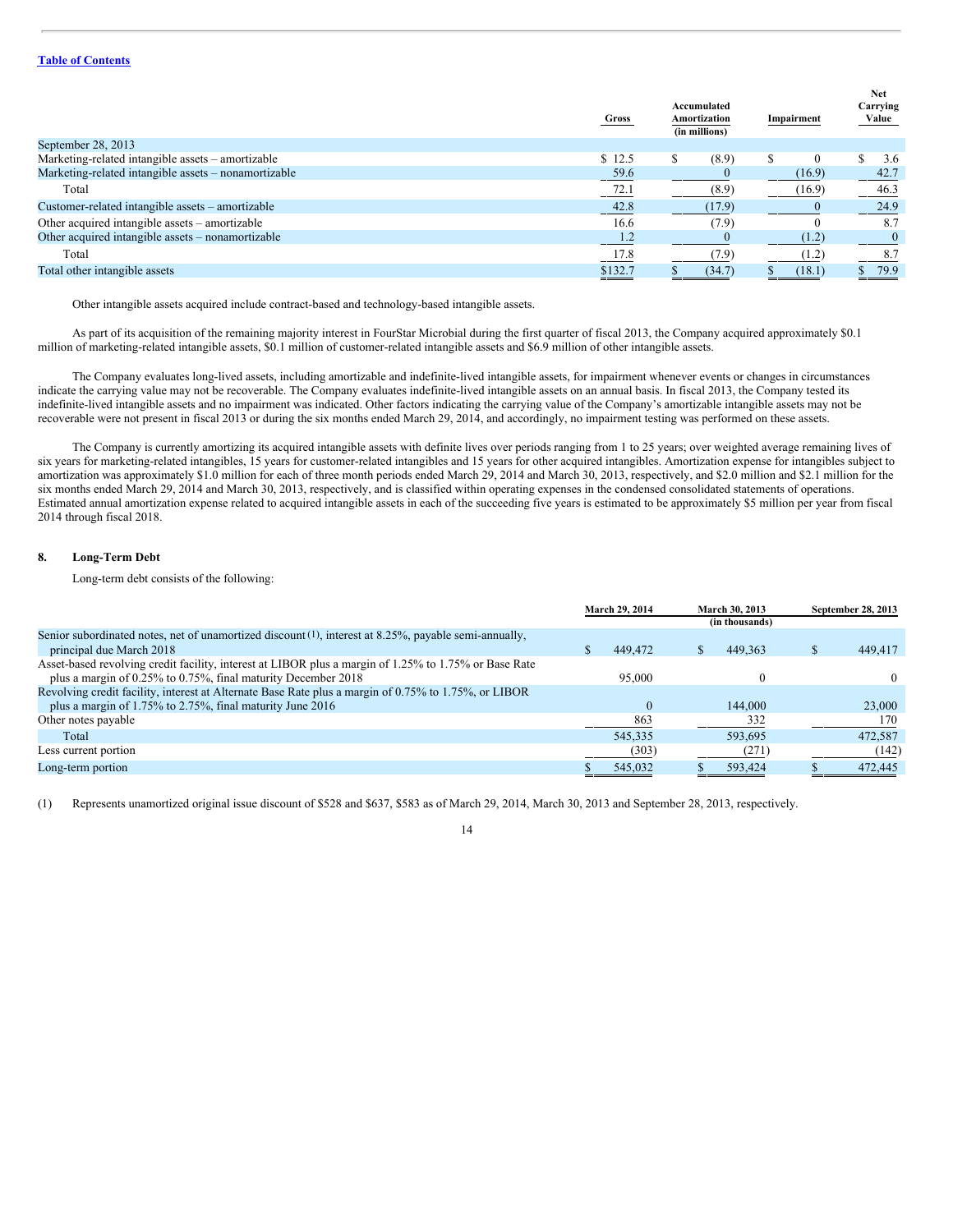#### *Asset Backed Loan Facility*

On December 5, 2013, the Company entered into a credit agreement which provides up to a \$390 million principal amount senior secured asset-based revolving credit facility, with up to an additional \$200 million principal amount available with the consent of the Lenders if the Company exercises the accordion feature set forth therein (collectively, the "Credit Facility"). The Credit Facility matures on December 5, 2018 and replaced the Company's prior revolving credit facility. The Company may borrow, repay and reborrow amounts under the Credit Facility until its maturity date, at which time all amounts outstanding under the Credit Facility must be repaid in full. As of March 29, 2014, there were borrowings of \$95.0 million outstanding under the Credit Facility. There were no letters of credit outstanding under the Credit Facility as of March 29, 2014. There were other letters of credit of \$13.6 million outstanding as of March 29, 2014.

The Credit Facility is subject to a borrowing base, calculated using a formula based upon eligible receivables and inventory, minus certain reserves and subject to restrictions. The borrowing base as of March 29, 2014 was approximately \$390.0 million. The borrowing availability as of March 29, 2014 was approximately \$295.0 million. Borrowings under the Credit Facility will bear interest at an index based on LIBOR or, at the option of the Company, the Base Rate (defined as the highest of (a) the SunTrust prime rate, (b) the Federal Funds Rate plus 0.5% and (c) one-month LIBOR plus 1.00%), plus, in either case, an applicable margin based on the Company's total outstanding borrowings. Such applicable margin for LIBOR-based borrowings fluctuates between 1.25%-1.75% (and was 1.25% at March 29, 2014) and such applicable margin for Base Rate borrowings fluctuates between 0.25%-0.75% (and was 0.25% at March 29, 2014). As of March 29, 2014, the applicable interest rate related to Base Rate borrowings was 3.5%, and the applicable interest rate related to LIBOR-based borrowings was 1.4%.

The Credit Facility contains customary covenants, including financial covenants which require the Company to maintain a minimum fixed charge coverage ratio of 1.00:1.00 upon reaching certain borrowing levels. The Credit Facility is secured by substantially all assets of the Company. The Company was in compliance with all covenants under the Credit Facility during the period ended March 29, 2014.

The Company incurred approximately \$3.1 million of costs in conjunction with this transaction, which included banking fees and legal expenses. These costs will be amortized over the term of the Credit Facility.

The Company recorded a non-cash charge of \$1.7 million for the three month period ended December 28, 2013 as part of interest expense, related to the unamortized deferred financing costs under the prior revolving credit facility.

#### *Senior Subordinated Notes*

On March 8, 2010, the Company issued \$400 million aggregate principal amount of 8.25% senior subordinated notes due March 1, 2018 (the "2018 Notes"). On February 13, 2012, the Company issued an additional \$50 million aggregate principal amount of its 2018 Notes at a price of 98.501%, plus accrued interest from September 1, 2011, in a private placement. The Company used the net proceeds from the offering to pay a portion of the outstanding balance under its prior revolving credit facility.

The estimated fair value of our \$450 million of 2018 Notes as of March 29, 2014 was approximately \$464.9 million. The estimated fair value is based on quoted market prices for these notes.

The 2018 Notes require semiannual interest payments, which commenced on September 1, 2010. The 2018 Notes are unsecured senior subordinated obligations and are subordinated to all of the Company's existing and future senior debt, including the Company's Credit Facility. The obligations under the 2018 Notes are fully and unconditionally guaranteed on a senior subordinated basis by each of the Company's existing and future domestic restricted subsidiaries with certain exceptions. The guarantees are general unsecured senior subordinated obligations of the guarantors and are subordinated to all existing and future senior debt of the guarantors.

The Company may redeem some or all of the 2018 Notes at any time after March 1, 2014 for 104.125%, after March 1, 2015 for 102.063% and after March 1, 2016 for 100%, plus accrued and unpaid interest. The holders of the 2018 Notes have the right to require the Company to repurchase all or a portion of the 2018 Notes at a purchase price equal to 101% of the principal amount of the notes repurchased, plus accrued and unpaid interest upon the occurrence of a change of control.

The 2018 Notes contain customary high yield covenants, including covenants limiting debt incurrence and restricted payments, subject to certain baskets and exceptions. The Company was in compliance with all financial covenants in the 2018 Notes indenture as of March 29, 2014.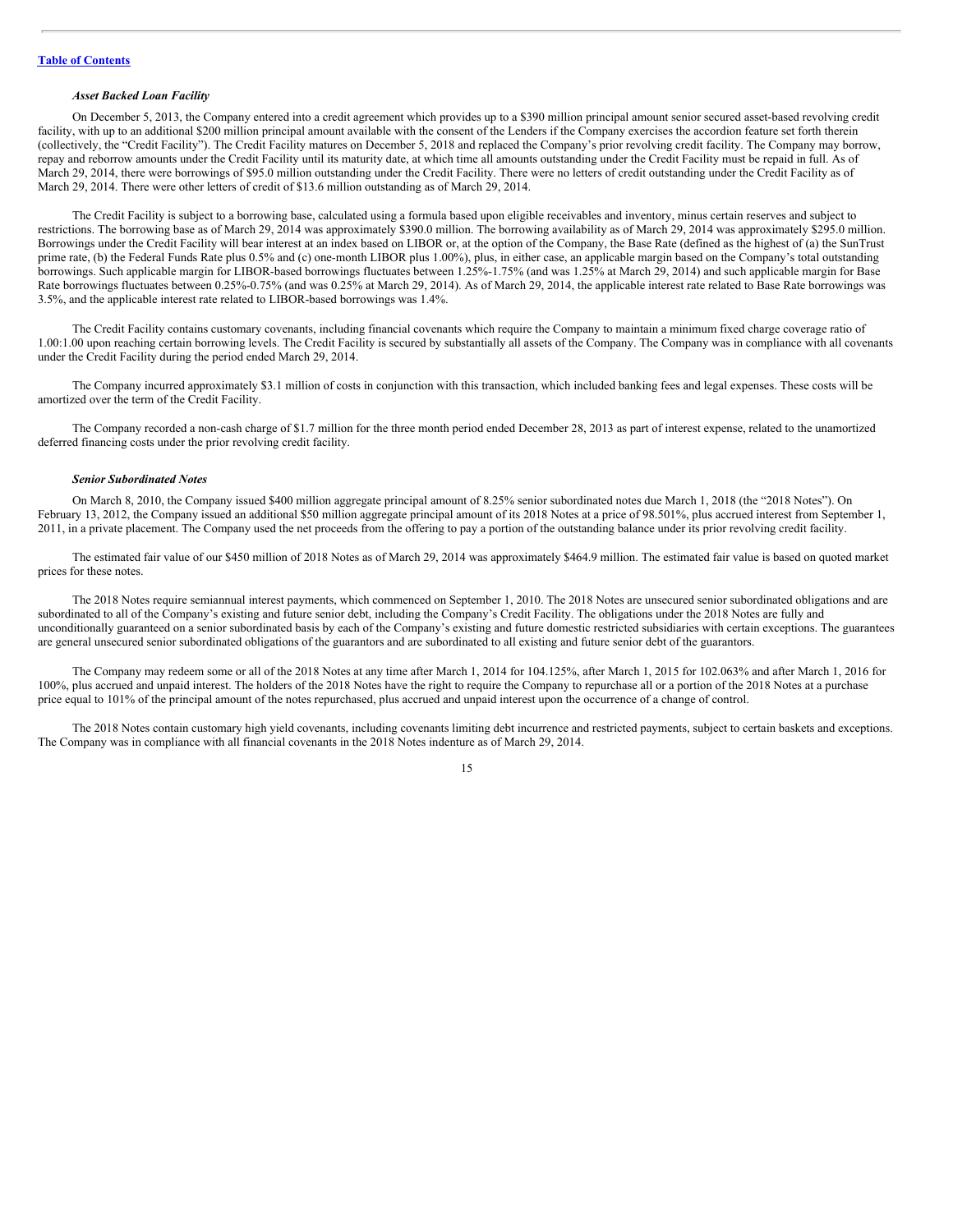#### **9. Supplemental Equity Information**

The following table provides a summary of the changes in the carrying amounts of equity attributable to controlling interest and noncontrolling interest for the six months ended March 29, 2014 and March 30, 2013:

|                                         | <b>Controlling Interest</b> |                                   |                                   |                                         |                                                                                         |  |                            |           |  |       |           |
|-----------------------------------------|-----------------------------|-----------------------------------|-----------------------------------|-----------------------------------------|-----------------------------------------------------------------------------------------|--|----------------------------|-----------|--|-------|-----------|
| (in thousands)                          | Common<br>Stock             | <b>Class A</b><br>Common<br>Stock | <b>Class</b><br>в<br><b>Stock</b> | <b>Additional</b><br>Paid In<br>Capital | Accumulated<br>Other<br>Retained<br>Comprehensive<br><b>Earnings</b><br>Total<br>Income |  | Noncontrolling<br>Interest |           |  |       | Total     |
| <b>Balance September 28, 2013</b>       | 122                         | 353                               | \$16                              | \$389,153                               | \$77,592                                                                                |  | 1,442                      | \$468,678 |  | .,346 | \$470,024 |
| Comprehensive income                    |                             |                                   |                                   |                                         | 8,187                                                                                   |  | 87                         | 8,274     |  | 490   | 8,764     |
| Stock based compensation                |                             |                                   |                                   | 2,486                                   |                                                                                         |  |                            | 2,486     |  |       | 2,486     |
| Restricted share activity               |                             | a                                 |                                   | 3,968                                   |                                                                                         |  |                            | 3,977     |  |       | 3,977     |
| Issuance of common stock                |                             |                                   |                                   | 562                                     |                                                                                         |  |                            | 565       |  |       | 565       |
| Tax benefit on stock option exercise    |                             |                                   |                                   | 321                                     |                                                                                         |  |                            | 321       |  |       | 321       |
| Distribution to Noncontrolling interest |                             |                                   |                                   |                                         |                                                                                         |  |                            |           |  | (633) | (633)     |
| Balance March 29, 2014                  | 123                         | 364                               | \$16                              | \$396,490                               | \$85,779                                                                                |  | 1,529                      | \$484,301 |  | ,203  | \$485,504 |

|                                         | <b>Controlling Interest</b> |                |     |              |                   |                 |  |               |           |                |           |
|-----------------------------------------|-----------------------------|----------------|-----|--------------|-------------------|-----------------|--|---------------|-----------|----------------|-----------|
|                                         |                             |                |     |              |                   |                 |  | Accumulated   |           |                |           |
|                                         |                             | <b>Class A</b> |     | <b>Class</b> | <b>Additional</b> |                 |  | Other         |           |                |           |
|                                         | Common                      | Common         |     | B            | Paid In           | Retained        |  | Comprehensive |           | Noncontrolling |           |
| (in thousands)                          | Stock                       | Stock          |     | <b>Stock</b> | Capital           | <b>Earnings</b> |  | Income        | Total     | Interest       | Total     |
| <b>Balance September 29, 2012</b>       | 122                         |                | 347 | \$16         | \$382,195         | \$79,718        |  | 1,539         | \$463,937 | 946            | \$464,883 |
| Comprehensive loss                      |                             |                |     |              |                   | 6,927           |  | (607)         | 6,320     | 686            | 7,006     |
| Stock based compensation                |                             |                |     |              | 2,441             |                 |  |               | 2,441     |                | 2,441     |
| Restricted share activity               |                             |                |     |              | 2,498             |                 |  |               | 2,503     |                | 2,503     |
| Issuance of common stock                |                             |                |     |              | 638               |                 |  |               | 638       |                | 638       |
| Repurchase of common stock              |                             |                |     |              | (1,305)           | (197)           |  |               | (1,502)   |                | (1, 502)  |
| Tax benefit on stock option exercise    |                             |                |     |              | 289               |                 |  |               | 289       |                | 289       |
| Distribution to Noncontrolling interest |                             |                |     |              |                   |                 |  |               |           | (629)          | (629)     |
| <b>Balance March 30, 2013</b>           | 122                         |                | 352 | \$16         | \$386,756         | \$86,448        |  | 932           | \$474,626 | 1,003          | \$475,629 |

#### **10. Stock-Based Compensation**

The Company recognized share-based compensation expense of \$4.6 million and \$7.8 million for the six month periods ended March 29, 2014 and March 30, 2013, respectively, as a component of selling, general and administrative expenses. The tax benefit associated with share-based compensation expense for the six month periods ended March 29, 2014 and March 30, 2013 was \$1.7 million and \$2.9 million, respectively.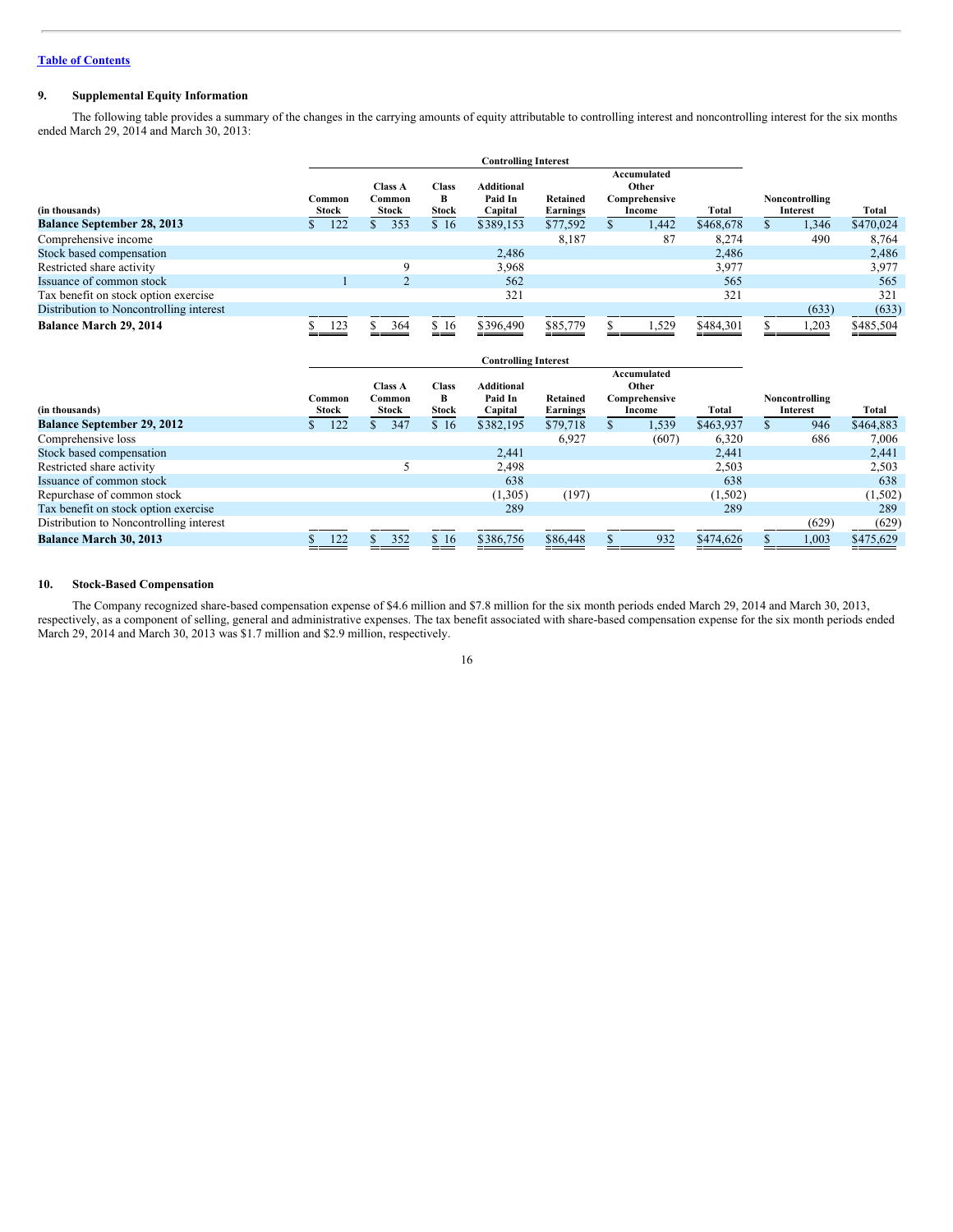#### **11. Earnings Per Share**

The following is a reconciliation of the numerators and denominators of the basic and diluted per share computations for income from continuing operations.

|                                             |          | <b>Three Months Ended</b><br>March 29, 2014 |           |      | <b>Six Months Ended</b><br>March 29, 2014 |               |  |           |  |  |  |  |
|---------------------------------------------|----------|---------------------------------------------|-----------|------|-------------------------------------------|---------------|--|-----------|--|--|--|--|
|                                             | Income   | <b>Shares</b>                               | Per Share |      | Income                                    | <b>Shares</b> |  | Per Share |  |  |  |  |
|                                             |          | (in thousands, except per share amounts)    |           |      |                                           |               |  |           |  |  |  |  |
| <b>Basic EPS:</b>                           |          |                                             |           |      |                                           |               |  |           |  |  |  |  |
| Net income available to common shareholders | \$20,895 | 48.688                                      | S.        | 0.43 | \$8,187                                   | 48,523        |  | 0.17      |  |  |  |  |
| Effect of dilutive securities:              |          |                                             |           |      |                                           |               |  |           |  |  |  |  |
| Options to purchase common stock            |          | 23                                          |           | 0.00 |                                           | 50            |  | 0.00      |  |  |  |  |
| Restricted shares                           |          | 405                                         |           | 0.00 |                                           | 390           |  | 0.00      |  |  |  |  |
| Diluted EPS:                                |          |                                             |           |      |                                           |               |  |           |  |  |  |  |
| Net income available to common shareholders | \$20,895 | 49,116                                      |           | 0.43 | \$8,187                                   | 48,963        |  | 0.17      |  |  |  |  |

|                                             |          | <b>Three Months Ended</b><br>March 30, 2013 |    |           | <b>Six Months Ended</b><br><b>March 30, 2013</b> |               |           |      |
|---------------------------------------------|----------|---------------------------------------------|----|-----------|--------------------------------------------------|---------------|-----------|------|
|                                             | Income   | <b>Shares</b>                               |    | Per Share | Income                                           | <b>Shares</b> | Per Share |      |
|                                             |          |                                             |    |           | (in thousands, except per share amounts)         |               |           |      |
| <b>Basic EPS:</b>                           |          |                                             |    |           |                                                  |               |           |      |
| Net income available to common shareholders | \$22,196 | 48,064                                      | S. | 0.46      | \$6,927                                          | 47,968        | S.        | 0.14 |
| Effect of dilutive securities:              |          |                                             |    |           |                                                  |               |           |      |
| Options to purchase common stock            |          | 410                                         |    | 0.00      |                                                  | 390           |           | 0.00 |
| Restricted shares                           |          | 266                                         |    | 0.00      |                                                  | 408           |           | 0.00 |
| Diluted EPS:                                |          |                                             |    |           |                                                  |               |           |      |
| Net income available to common shareholders | \$22,196 | 48,740                                      |    | 0.46      | \$6,927                                          | 48,766        |           | 0.14 |

Options to purchase 11.6 million shares of common stock at prices ranging from \$4.60 to \$16.23 per share were outstanding at March 29, 2014 and options to purchase 12.0 million shares of common stock at prices ranging from \$4.60 to \$16.23 per share were outstanding at March 30, 2013.

For the three month periods ended March 29, 2014 and March 30, 2013, options to purchase 10.4 million and 9.1 million shares of common stock, respectively, were outstanding but were not included in the computation of diluted earnings per share because the option exercise prices were greater than the average market price of the common shares and, therefore, the effect would be anti-dilutive.

For the six month period ended March 29, 2014 and March 30, 2013, options to purchase 10.4 million and 4.6 million shares of common stock, respectively, were outstanding but were not included in the computation of diluted earnings per share because the option exercise prices were greater than the average market price of the common shares and, therefore, the effect would be anti-dilutive.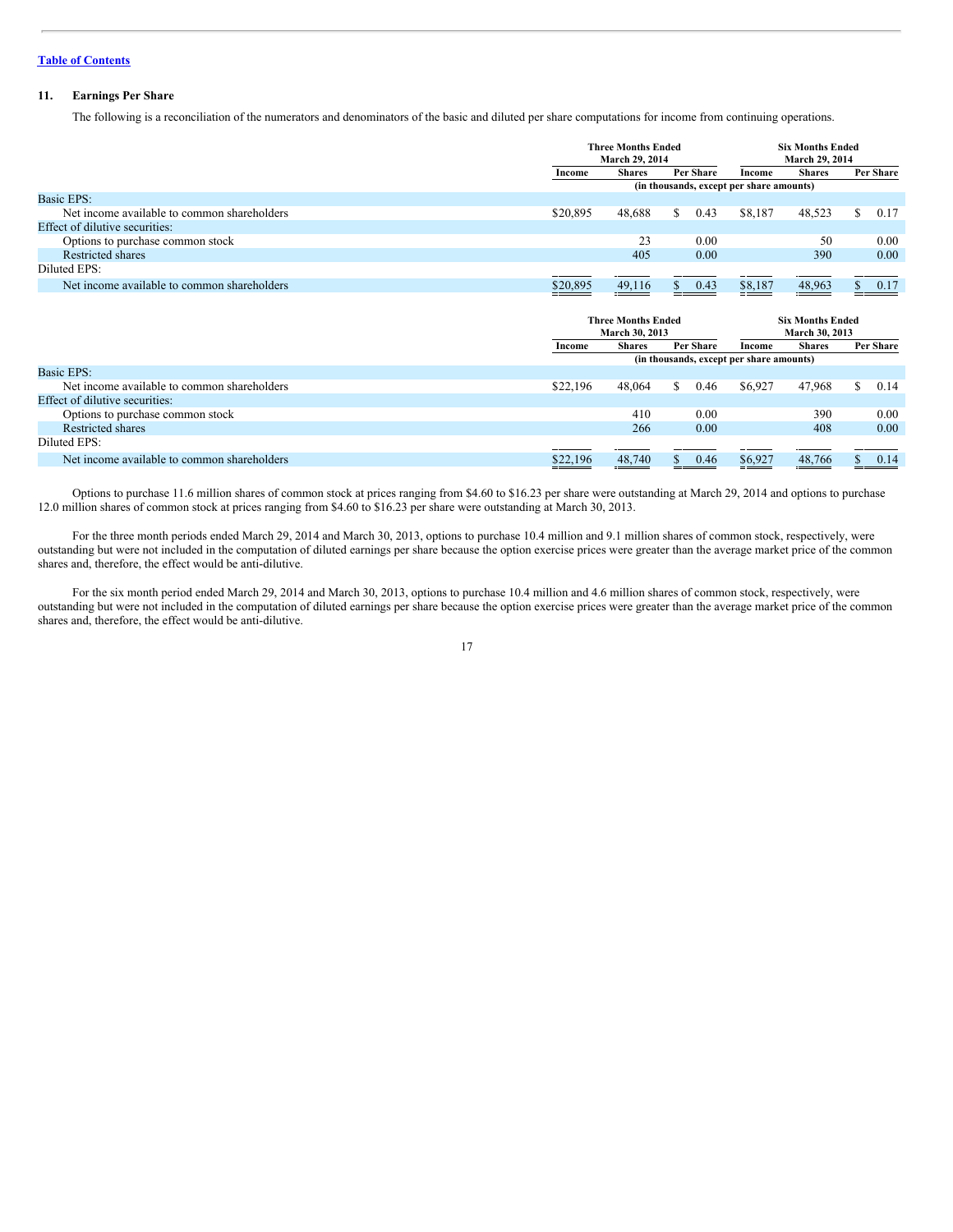#### **12. Segment Information**

Management has determined that the Company has two operating segments which are also reportable segments based on the level at which the Chief Operating Decision Maker reviews the results of operations to make decisions regarding performance assessment and resource allocation. These operating segments are Pet segment and Garden segment and are presented in the table below (in thousands).

|                                                         | <b>Three Months Ended</b> |                     | <b>Six Months Ended</b> |                   |
|---------------------------------------------------------|---------------------------|---------------------|-------------------------|-------------------|
|                                                         | March 29,<br>2014         | March 30.<br>2013   | March 29,<br>2014       | March 30,<br>2013 |
| Net sales:                                              |                           |                     |                         |                   |
| Pet segment                                             | 216,744<br>S.             | \$234,750           | 401,349<br>S            | \$429,930         |
| Garden segment                                          | 284,867                   | 263,419             | 390,783                 | 360,736           |
| Total net sales                                         | S<br>501,611              | \$<br>498,169<br>÷. | S<br>792,132            | \$790,666         |
| Income (loss) from operations:                          |                           |                     |                         |                   |
| Pet segment                                             | 24,193                    | 27,465              | 38,579                  | 37,638            |
| Garden segment                                          | 36,799                    | 33,958              | 30,568                  | 25,422            |
| Corporate                                               | (16, 223)                 | (14,677)            | (32, 733)               | (29, 408)         |
| Total income from operations                            | 44,769                    | 46,746              | 36,414                  | 33,652            |
| Interest expense – net                                  | (10, 389)                 | (10,910)            | (22, 593)               | (21,160)          |
| Other income (expense)                                  | 108                       | (48)                | (60)                    | (1,029)           |
| Income taxes                                            | 12,999                    | 12,828              | 5,084                   | 3,850             |
| Income including noncontrolling interest                | 21,489                    | 22,960              | 8,677                   | 7,613             |
| Net Income attributable to noncontrolling interest      | 594                       | 764                 | 490                     | 686               |
| Net income attributable to Central Garden & Pet Company | 20,895                    | 22,196              | \$<br>8,187             | 6,927<br>S.       |
| Depreciation and amortization:                          |                           |                     |                         |                   |
| Pet segment                                             | $\mathbf{s}$<br>4,484     | \$<br>4.024         | $\mathbb{S}$<br>8,370   | 7,719             |
| Garden segment                                          | 1,832                     | 1,622               | 3,405                   | 3,278             |
| Corporate                                               | 2,876                     | 2,685               | 5,737                   | 5,350             |
| Total depreciation and amortization                     | 9,192<br>S                | \$<br>8,331         | S<br>17,512             | \$16,347          |
|                                                         | March 29,<br>2014         | March 30,<br>2013   | September 28,<br>2013   |                   |
| Assets:                                                 |                           |                     |                         |                   |
| Pet segment                                             | \$434,059                 | \$447,082           | S<br>425,988            |                   |
| Garden segment                                          | 521.663                   | 542,764             | 388,581                 |                   |
| Corporate                                               | 338,625                   | 356,735             | 346,591                 |                   |
| <b>Total</b> assets                                     | \$1,294,347               | \$1,346,581         | \$1,161,160             |                   |
| Goodwill (included in corporate assets above):          |                           |                     |                         |                   |
| Pet segment                                             | 205,756<br>$\mathbb{S}$   | \$202,514           | 205,756<br>\$           |                   |
| Garden segment                                          | $\boldsymbol{0}$          | 7,709               | $\theta$                |                   |
| Total goodwill                                          | 205,756<br>$\mathbb{S}$   | \$210,223           | \$<br>205,756           |                   |

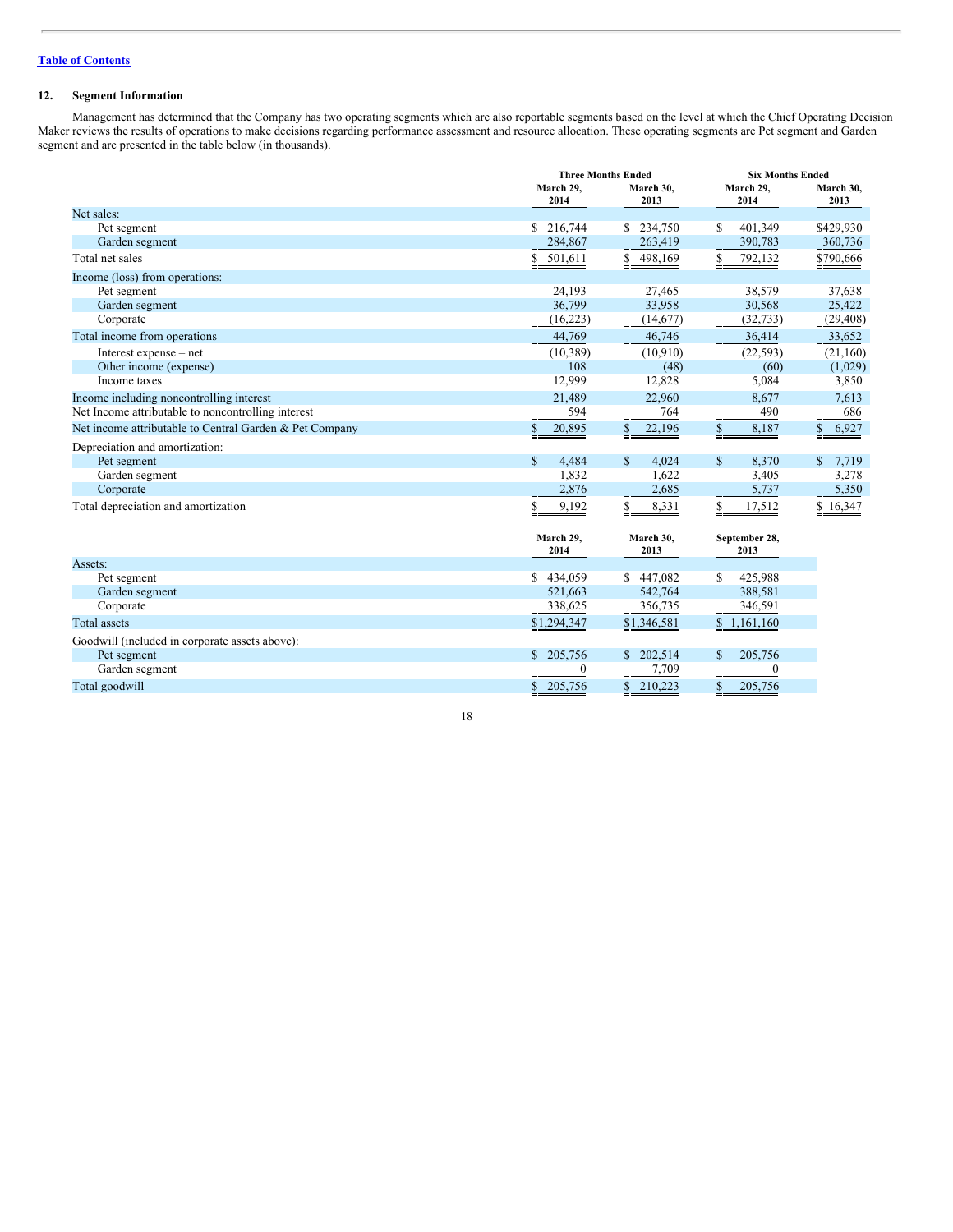#### **13. Consolidating Condensed Financial Information of Guarantor Subsidiaries**

Certain 100% wholly-owned subsidiaries of the Company (as listed below, collectively the "Guarantor Subsidiaries") have guaranteed fully and unconditionally, on a joint and several basis, the obligation to pay principal and interest on the Company's 2018 Notes. Certain subsidiaries and operating divisions are not guarantors of the Notes (collectively, the "Non-Guarantor entities") and have been included in the financial results of the Parent in the information below. These Non-Guarantor entities are not material to the Parent. Those subsidiaries that are guarantors and co-obligors of the Notes are as follows:

Farnam Companies, Inc. Four Paws Products Ltd. Gulfstream Home & Garden, Inc. Kaytee Products, Inc. Matson, LLC New England Pottery, LLC Pennington Seed, Inc. (including Gro Tec, Inc. and All-Glass Aquarium Co., Inc.) Pets International, Ltd. T.F.H. Publications, Inc. Wellmark International (including B2E Corporation and B2E Biotech LLC)

In lieu of providing separate audited financial statements for the Guarantor Subsidiaries, the Company has included the accompanying consolidating condensed financial statements based on the Company's understanding of the Securities and Exchange Commission's interpretation and application of Rule 3-10 of the Securities and Exchange Commission's Regulation S-X.

|                                                                                                                           | <b>CONSOLIDATING CONDENSED STATEMENT OF</b><br><b>OPERATIONS</b><br>Three Months Ended March 29, 2014<br>(in thousands)<br>(unaudited) |                           |              |              |
|---------------------------------------------------------------------------------------------------------------------------|----------------------------------------------------------------------------------------------------------------------------------------|---------------------------|--------------|--------------|
|                                                                                                                           | Parent                                                                                                                                 | Guarantor<br>Subsidiaries | Eliminations | Consolidated |
| Net sales                                                                                                                 | \$170,227                                                                                                                              | \$344,890                 | \$(13,506)   | \$501,611    |
| Cost of products sold and occupancy                                                                                       | 125,449                                                                                                                                | 242,072                   | (13,506)     | 354,015      |
| Gross profit                                                                                                              | 44,778                                                                                                                                 | 102,818                   | $\mathbf{0}$ | 147,596      |
| Selling, general and administrative expenses                                                                              | 34,843                                                                                                                                 | 67,984                    | $\Omega$     | 102,827      |
| Income from operations                                                                                                    | 9.935                                                                                                                                  | 34,834                    | $\mathbf{0}$ | 44,769       |
| $Interest - net$                                                                                                          | (10, 384)                                                                                                                              | (5)                       | $\bf{0}$     | (10, 389)    |
| Other income (loss)                                                                                                       | (2,376)                                                                                                                                | 2,484                     |              | 108          |
| Income (loss) before income taxes                                                                                         | (2,825)                                                                                                                                | 37,313                    | 0            | 34,488       |
| Income taxes (tax benefit)                                                                                                | (798)                                                                                                                                  | 13,797                    | $\Omega$     | 12,999       |
| Income (loss) including noncontrolling interest                                                                           | (2,027)                                                                                                                                | 23,516                    |              | 21,489       |
| Income attributable to noncontrolling interest                                                                            | 594                                                                                                                                    | $\bf{0}$                  | $\bf{0}$     | 594          |
| Income (loss) attributable to Central Garden & Pet Co. before equity in undistributed income of guarantor<br>subsidiaries | (2,621)                                                                                                                                | 23,516                    | $\mathbf{0}$ | 20,895       |
| Equity in undistributed income of guarantor subsidiaries                                                                  | 23,516                                                                                                                                 | $\theta$                  | (23,516)     |              |
| Net income attributable to Central Garden & Pet Co.                                                                       | \$20,895                                                                                                                               | 23,516                    | (23,516)     | 20,895       |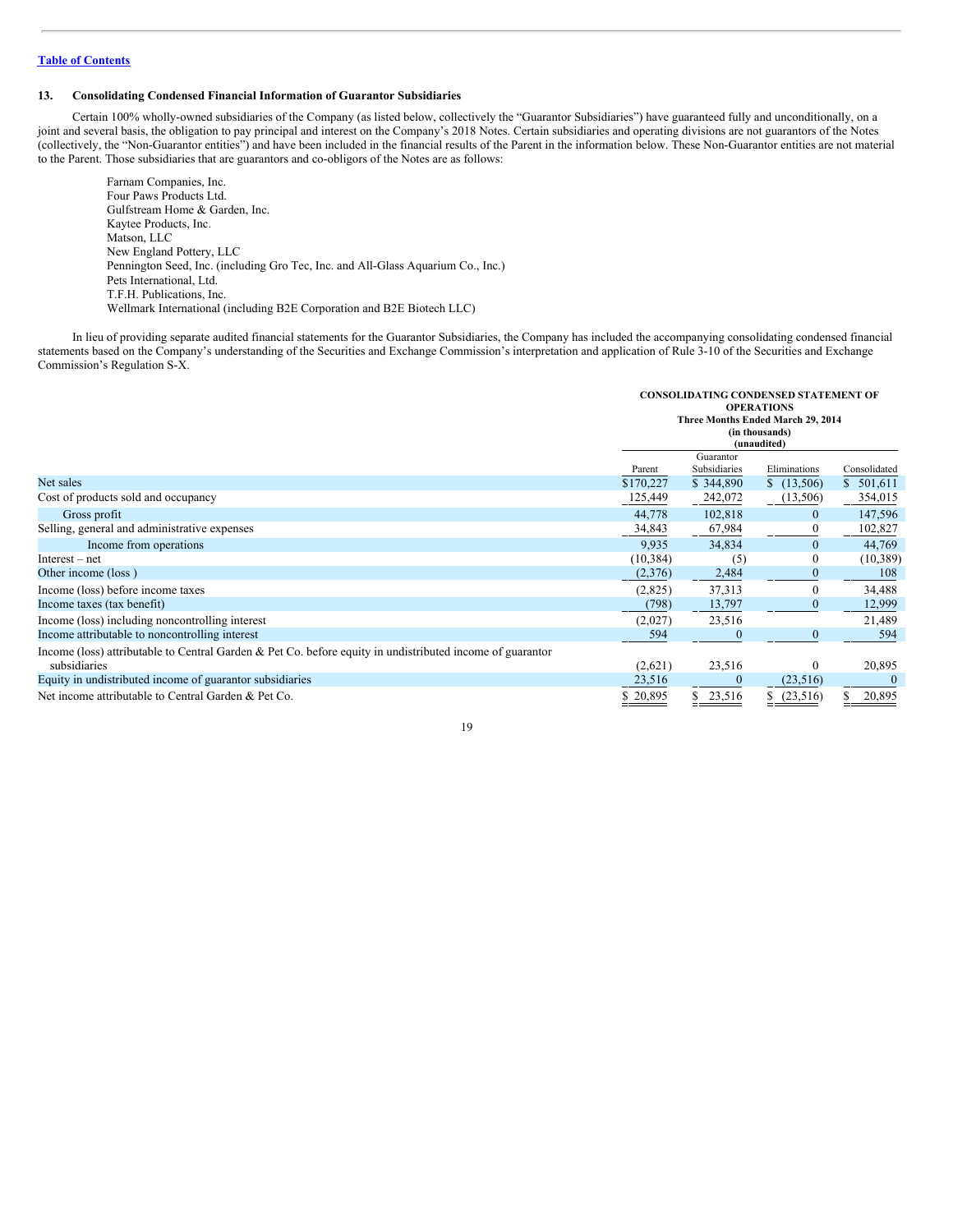# **CONSOLIDATING CONDENSED STATEMENT OF OPERATIONS Three Months Ended March 30, 2013 (in thousands)**

|                                                                                                           |           | (in thousands)<br>(unaudited) |              |              |  |
|-----------------------------------------------------------------------------------------------------------|-----------|-------------------------------|--------------|--------------|--|
|                                                                                                           | Guarantor |                               |              |              |  |
|                                                                                                           | Parent    | Subsidiaries                  | Eliminations | Consolidated |  |
| Net sales                                                                                                 | \$158,939 | \$351,581                     | (12, 351)    | \$498,169    |  |
| Cost of products sold and occupancy                                                                       | 116,559   | 240,791                       | (12,351)     | 344,999      |  |
| Gross profit                                                                                              | 42,380    | 110,790                       | $\theta$     | 153,170      |  |
| Selling, general and administrative expenses                                                              | 36,927    | 69,497                        | $\Omega$     | 106,424      |  |
| Income from operations                                                                                    | 5,453     | 41,293                        | $\mathbf{0}$ | 46,746       |  |
| $Interest - net$                                                                                          | (10, 922) | 12                            | 0            | (10,910)     |  |
| Other income (loss)                                                                                       | (3,065)   | 3,017                         | $\theta$     | (48)         |  |
| Income (loss) before income taxes                                                                         | (8, 534)  | 44,322                        | 0            | 35,788       |  |
| Income taxes (tax benefit)                                                                                | (2,605)   | 15,433                        |              | 12,828       |  |
| Income (loss) including noncontrolling interest                                                           | (5,929)   | 28,889                        |              | 22,960       |  |
| Income attributable to noncontrolling interest                                                            | 764       |                               |              | 764          |  |
| Income (loss) attributable to Central Garden & Pet Co. before equity in undistributed income of guarantor |           |                               |              |              |  |
| subsidiaries                                                                                              | (6,693)   | 28,889                        | 0            | 22,196       |  |
| Equity in undistributed income of guarantor subsidiaries                                                  | 28,889    |                               | (28, 889)    |              |  |
| Net income attributable to Central Garden & Pet Co.                                                       | \$22,196  | 28,889                        | (28, 889)    | 22,196       |  |

## **CONSOLIDATING CONDENSED STATEMENT OF OPERATIONS Six Months Ended March 29, 2014**

|                                                                                                           | SIX MONTHS Ended March 29, 2014<br>(in thousands)<br>(unaudited) |              |              |              |
|-----------------------------------------------------------------------------------------------------------|------------------------------------------------------------------|--------------|--------------|--------------|
|                                                                                                           |                                                                  | Guarantor    |              |              |
|                                                                                                           | Parent                                                           | Subsidiaries | Eliminations | Consolidated |
| Net sales                                                                                                 | \$266,566                                                        | \$550,196    | (24,630)     | \$792,132    |
| Cost of products sold and occupancy                                                                       | 202,196                                                          | 387,229      | (24, 630)    | 564,795      |
| Gross profit                                                                                              | 64,370                                                           | 162,967      | $\bf{0}$     | 227,337      |
| Selling, general and administrative expenses                                                              | 63,218                                                           | 127,705      | $\theta$     | 190,923      |
| Income from operations                                                                                    | 1,152                                                            | 35,262       | $\mathbf{0}$ | 36,414       |
| $Interest - net$                                                                                          | (22, 568)                                                        | (25)         | $\theta$     | (22, 593)    |
| Other income (loss)                                                                                       | (1,961)                                                          | 1,901        |              | (60)         |
| Income (loss) before income taxes                                                                         | (23, 377)                                                        | 37,138       | $\Omega$     | 13,761       |
| Income taxes (tax benefit)                                                                                | (8,646)                                                          | 13,730       | $\theta$     | 5,084        |
| Income (loss) including noncontrolling interest                                                           | (14, 731)                                                        | 23,408       |              | 8,677        |
| Income attributable to noncontrolling interest                                                            | 490                                                              |              | $\theta$     | 490          |
| Income (loss) attributable to Central Garden & Pet Co. before equity in undistributed income of guarantor |                                                                  |              |              |              |
| subsidiaries                                                                                              | (15,221)                                                         | 23,408       | 0            | 8,187        |
| Equity in undistributed income of guarantor subsidiaries                                                  | 23,408                                                           | $\theta$     | (23, 408)    |              |
| Net income attributable to Central Garden & Pet Co.                                                       | 8,187                                                            | 23,408       | (23, 408)    | 8,187        |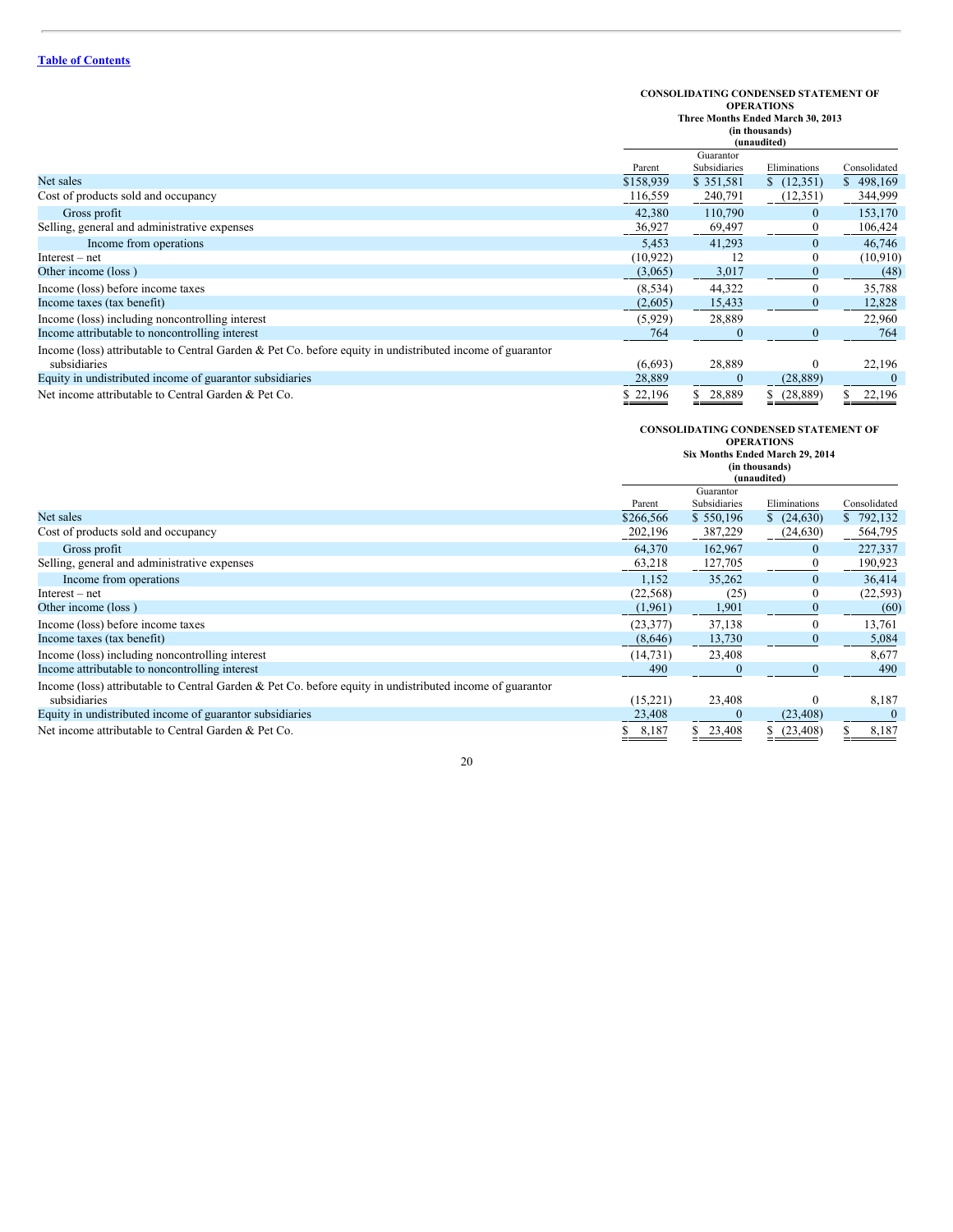### **CONSOLIDATING CONDENSED STATEMENT OF OPERATIONS**

**Six Months Ended March 30, 2013**

| (in thousands) |  |
|----------------|--|
|----------------|--|

|                                                                                                           | (unaudited) |              |                 |              |
|-----------------------------------------------------------------------------------------------------------|-------------|--------------|-----------------|--------------|
|                                                                                                           |             | Guarantor    |                 |              |
|                                                                                                           | Parent      | Subsidiaries | Eliminations    | Consolidated |
| Net sales                                                                                                 | \$254,942   | \$560,626    | (24,902)        | \$790,666    |
| Cost of products sold and occupancy                                                                       | 191,402     | 394,037      | (24,902)        | 560,537      |
| Gross profit                                                                                              | 63,540      | 166,589      | $\theta$        | 230,129      |
| Selling, general and administrative expenses                                                              | 65,446      | 131,031      | $\theta$        | 196,477      |
| Income (loss) from operations                                                                             | (1,906)     | 35,558       | $\mathbf{0}$    | 33,652       |
| $Interest - net$                                                                                          | (21,221)    | 61           |                 | (21,160)     |
| Other income (loss)                                                                                       | (2,817)     | 1,788        | $\bf{0}$        | (1,029)      |
| Income (loss) before income taxes                                                                         | (25,944)    | 37,407       | $\theta$        | 11,463       |
| Income taxes (tax benefit)                                                                                | (8,988)     | 12,838       | $\theta$        | 3,850        |
| Income (loss) including noncontrolling interest                                                           | (16,956)    | 24,569       |                 | 7,613        |
| Income attributable to noncontrolling interest                                                            | 686         |              | $\bf{0}$        | 686          |
| Income (loss) attributable to Central Garden & Pet Co. before equity in undistributed income of guarantor |             |              |                 |              |
| subsidiaries                                                                                              | (17,642)    | 24,569       | 0               | 6,927        |
| Equity in undistributed income of guarantor subsidiaries                                                  | 24,569      | $\bf{0}$     | (24, 569)       |              |
| Net income attributable to Central Garden & Pet Co.                                                       | 6,927       | \$24,569     | (24, 569)<br>\$ | 6,927        |

# **CONSOLIDATING CONDENSED STATEMENTS OF COMPREHENSIVE INCOME Three Months Ended March 29, 2014 (in thousands)**

|                                                                          |                      | (ш. uluusallus)<br>(unaudited) |              |              |  |
|--------------------------------------------------------------------------|----------------------|--------------------------------|--------------|--------------|--|
|                                                                          |                      | Guarantor                      |              |              |  |
|                                                                          | Parent               | Subsidiaries                   | Eliminations | Consolidated |  |
| Net income (loss)                                                        | \$(2,027)            | \$23,516                       |              | \$21,489     |  |
| Other comprehensive income:                                              |                      |                                |              |              |  |
| Foreign currency translation                                             |                      |                                |              |              |  |
| Total comprehensive income (loss)                                        | (2,025)              | 23,516                         |              | 21.491       |  |
| Comprehensive income attributable to noncontrolling interests            | 594                  |                                |              | 594          |  |
| Comprehensive income (loss) attributable to Central Garden & Pet Company | $\frac{$(2,619)}{2}$ | \$23,516                       |              | 20,897       |  |

## **CONSOLIDATING CONDENSED STATEMENTS OF COMPREHENSIVE INCOME**

|                                                                          |           | Three Months Ended March 30, 2013<br>(in thousands)<br>(unaudited) |              |              |  |
|--------------------------------------------------------------------------|-----------|--------------------------------------------------------------------|--------------|--------------|--|
|                                                                          | Parent    | Guarantor<br>Subsidiaries                                          | Eliminations | Consolidated |  |
| Net income (loss)                                                        | \$(5,929) | \$28,889                                                           |              | 22,960       |  |
| Other comprehensive loss:                                                |           |                                                                    |              |              |  |
| Foreign currency translation                                             | (566)     |                                                                    |              | (566)        |  |
| Total comprehensive income (loss)                                        | (6, 495)  | 28,889                                                             |              | 22,394       |  |
| Comprehensive income attributable to noncontrolling interests            | 764       |                                                                    |              | 764          |  |
| Comprehensive income (loss) attributable to Central Garden & Pet Company | \$(7,259) | 28.889                                                             |              | 21.630       |  |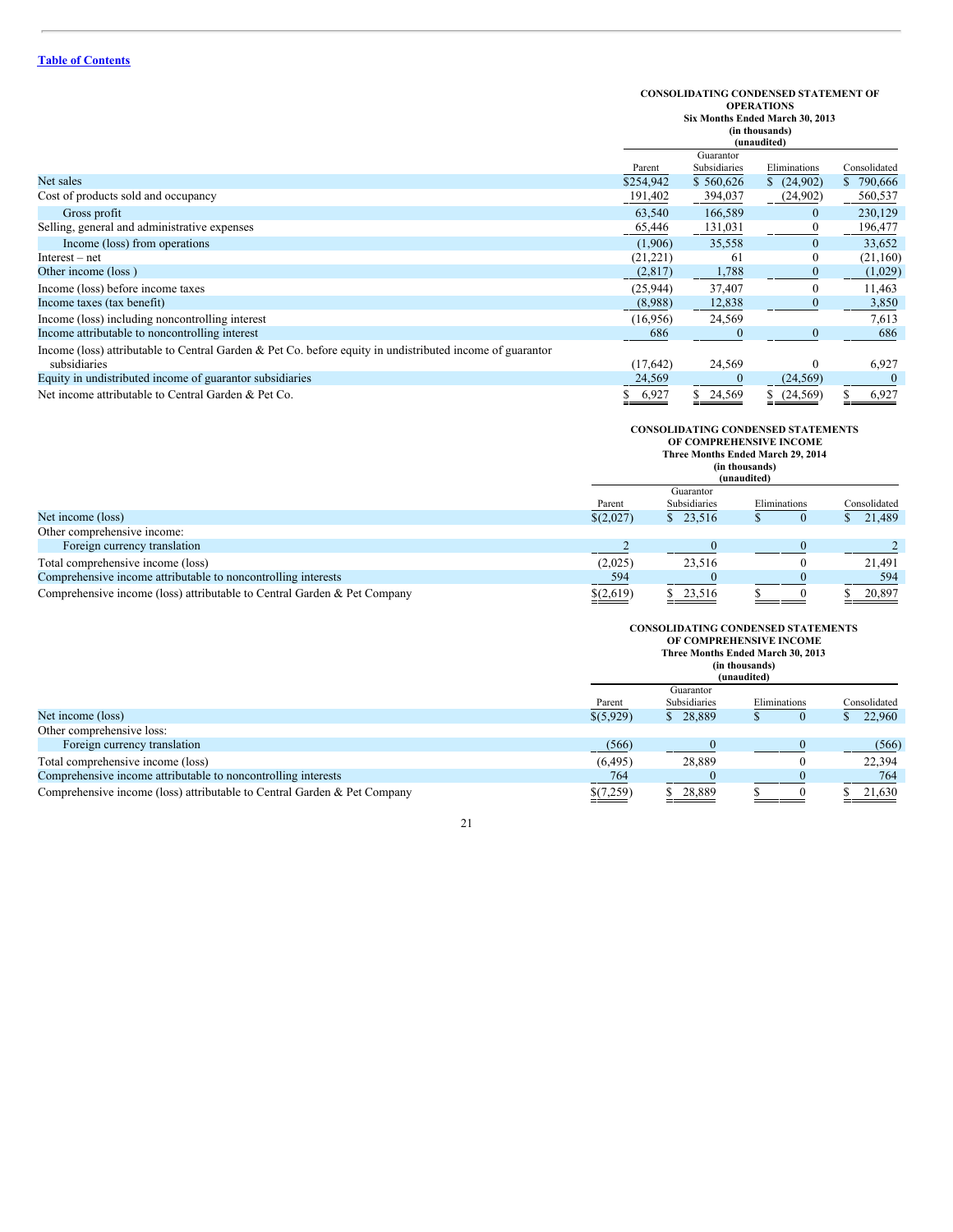## **CONSOLIDATING CONDENSED STATEMENTS OF COMPREHENSIVE INCOME Six Months Ended March 29, 2014**

**(in thousands)**

|                                                                          |             | ли половицо <i>ј</i><br>(unaudited) |              |              |  |
|--------------------------------------------------------------------------|-------------|-------------------------------------|--------------|--------------|--|
|                                                                          |             | Guarantor                           |              |              |  |
|                                                                          | Parent      | Subsidiaries                        | Eliminations | Consolidated |  |
| Net income (loss)                                                        | \$(14,731)  | \$23,408                            |              | 8,677        |  |
| Other comprehensive income:                                              |             |                                     |              |              |  |
| Foreign currency translation                                             | 87          |                                     |              | 87           |  |
| Total comprehensive income (loss)                                        | (14, 644)   | 23,408                              |              | 8.764        |  |
| Comprehensive income attributable to noncontrolling interests            | 490         |                                     |              | 490          |  |
| Comprehensive income (loss) attributable to Central Garden & Pet Company | \$(15, 134) | \$ 23,408                           |              | 8.274        |  |

|                                                                          |              | <b>CONSOLIDATING CONDENSED STATEMENTS</b><br>OF COMPREHENSIVE INCOME<br>Six Months Ended March 30, 2013<br>(in thousands)<br>(unaudited) |              |              |  |
|--------------------------------------------------------------------------|--------------|------------------------------------------------------------------------------------------------------------------------------------------|--------------|--------------|--|
|                                                                          | Parent       | Guarantor<br>Subsidiaries                                                                                                                | Eliminations | Consolidated |  |
| Net income (loss)                                                        | \$(16,956)   | \$24,569                                                                                                                                 | $\mathbf{0}$ | 7,613        |  |
| Other comprehensive income:                                              |              |                                                                                                                                          |              |              |  |
| Foreign currency translation                                             | (607)        |                                                                                                                                          |              | (607)        |  |
| Total comprehensive income (loss)                                        | (17, 563)    | 24,569                                                                                                                                   | 0            | 7,006        |  |
| Comprehensive income attributable to noncontrolling interests            | 686          |                                                                                                                                          |              | 686          |  |
| Comprehensive income (loss) attributable to Central Garden & Pet Company | $$$ (18,249) | 24,569                                                                                                                                   |              | 6,320        |  |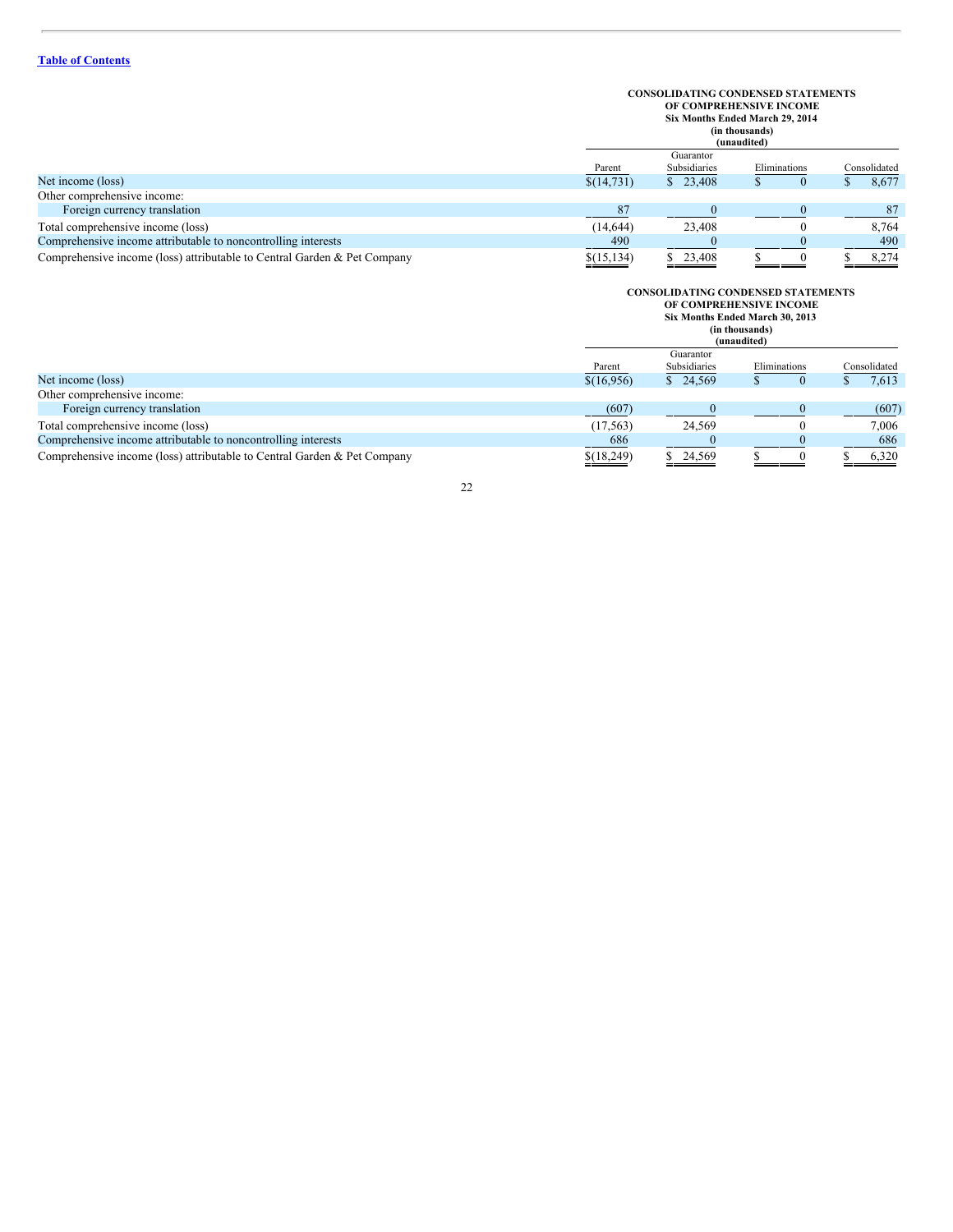**CONSOLIDATING CONDENSED BALANCE SHEET**

|                                                               |              | March 29, 2014<br>(in thousands)<br>(unaudited) |                     |                  |  |
|---------------------------------------------------------------|--------------|-------------------------------------------------|---------------------|------------------|--|
|                                                               |              | Guarantor                                       |                     |                  |  |
|                                                               | Parent       | <b>Subsidiaries</b>                             | <b>Eliminations</b> | Consolidated     |  |
| <b>ASSETS</b>                                                 |              |                                                 |                     |                  |  |
| Cash and cash equivalents                                     | \$<br>14,820 | 1,928<br>S.                                     | S<br>$\theta$       | 16,748<br>S      |  |
| Short term investments                                        | 14,220       | $\Omega$                                        | $\theta$            | 14,220           |  |
| Accounts receivable, net                                      | 104,384      | 226,821                                         | (8,022)             | 323,183          |  |
| Inventories                                                   | 129,367      | 273,353                                         | $\mathbf{0}$        | 402,720          |  |
| Prepaid expenses and other assets                             | 25,719       | 30,163                                          | $\boldsymbol{0}$    | 55,882           |  |
| Total current assets                                          | 288,510      | 532,265                                         | (8,022)             | 812,753          |  |
| Land, buildings, improvements and equipment, net              | 77,903       | 107,451                                         | 0                   | 185,354          |  |
| Goodwill                                                      | $\theta$     | 205,756                                         | $\Omega$            | 205,756          |  |
| Investment in guarantors                                      | 741,485      | $\mathbf{0}$                                    | (741, 485)          | $\boldsymbol{0}$ |  |
| Deferred income taxes and other assets                        | 57,247       | 33,237                                          | $\mathbf{0}$        | 90,484           |  |
| Total                                                         | \$1,165,145  | \$ 878,709                                      | \$(749,507)         | \$1,294,347      |  |
| <b>LIABILITIES AND EQUITY</b>                                 |              |                                                 |                     |                  |  |
| Accounts payable                                              | \$<br>63,803 | 86,371<br>\$                                    | (8,022)<br>S        | 142,152<br>S     |  |
| Accrued expenses and other current liabilities                | 35,455       | 45,734                                          | 0                   | 81,189           |  |
| Total current liabilities                                     | 99,258       | 132,105                                         | (8,022)             | 223,341          |  |
| Long-term debt                                                | 544,917      | 115                                             | $\theta$            | 545,032          |  |
| Other long-term obligations                                   | 35,466       | 5,004                                           | 0                   | 40,470           |  |
| Shareholders' equity attributable to Central Garden & Pet Co. | 484,301      | 741,485                                         | (741, 485)          | 484,301          |  |
| Noncontrolling interest                                       | 1,203        | $\boldsymbol{0}$                                |                     | 1,203            |  |
| Total equity                                                  | 485,504      | 741,485                                         | (741, 485)          | 485,504          |  |
| Total                                                         | \$1,165,145  | \$ 878,709                                      | \$(749,507)         | \$1,294,347      |  |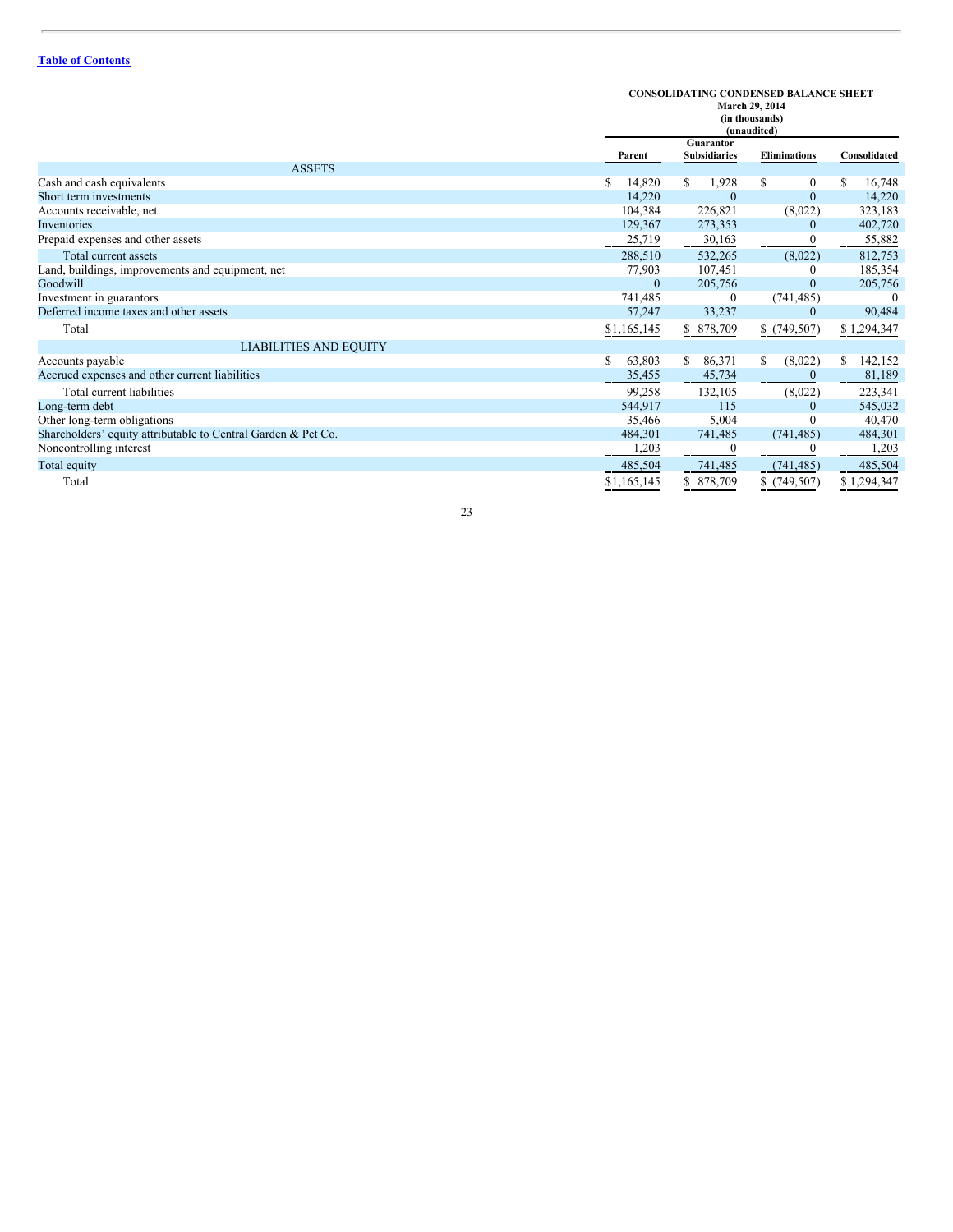### **CONSOLIDATING CONDENSED BALANCE SHEET September 28, 2013**

|                                                           |              | эеріешрег 40, 4019<br>(in thousands) |                     |              |  |
|-----------------------------------------------------------|--------------|--------------------------------------|---------------------|--------------|--|
|                                                           | Parent       | Guarantor<br><b>Subsidiaries</b>     | <b>Eliminations</b> | Consolidated |  |
| <b>ASSETS</b>                                             |              |                                      |                     |              |  |
| Cash and cash equivalents                                 | \$<br>12,441 | 2,715<br>S                           | S<br>$\theta$       | 15,156<br>S  |  |
| Short term investments                                    | 17,820       | $\Omega$                             | $\mathbf{0}$        | 17,820       |  |
| Accounts receivable, net                                  | 43,660       | 153,734                              | (3, 134)            | 194,260      |  |
| Inventories                                               | 114,662      | 277,272                              | $\mathbf{0}$        | 391,934      |  |
| Prepaid expenses and other assets                         | 24,747       | 28,737                               | 0                   | 53,484       |  |
| Total current assets                                      | 213,330      | 462,458                              | (3, 134)            | 672,654      |  |
| Land, buildings, improvements and equipment, net          | 78,662       | 110,251                              | 0                   | 188,913      |  |
| Goodwill                                                  | $\theta$     | 205,756                              | $\mathbf{0}$        | 205,756      |  |
| Investment in guarantors                                  | 693,615      | 0                                    | (693, 615)          | $\Omega$     |  |
| Other assets                                              | 57,255       | 36,582                               |                     | 93,837       |  |
| Total                                                     | \$1,042,862  | \$815,047                            | \$ (696,749)        | \$1,161,160  |  |
| <b>LIABILITIES AND EQUITY</b>                             |              |                                      |                     |              |  |
| Accounts payable                                          | \$<br>36,869 | S.<br>69,834                         | S<br>(3, 134)       | S<br>103,569 |  |
| Accrued expenses and other liabilities                    | 33,664       | 45,096                               | $\mathbf{0}$        | 78,760       |  |
| Total current liabilities                                 | 70,533       | 114,930                              | (3, 134)            | 182,329      |  |
| Long-term debt                                            | 472,418      | 27                                   | $\mathbf{0}$        | 472,445      |  |
| Other long-term obligations                               | 29,887       | 6,475                                |                     | 36,362       |  |
| Shareholders' equity attributable to Central Garden & Pet | 468,678      | 693,615                              | (693, 615)          | 468,678      |  |
| Noncontrolling interest                                   | 1,346        | $\Omega$                             | 0                   | 1,346        |  |
| Total equity                                              | 470,024      | 693,615                              | (693, 615)          | 470,024      |  |
| Total                                                     | \$1,042,862  | \$ 815,047                           | \$ (696,749)        | \$1,161,160  |  |

#### **CONSOLIDATING CONDENSED BALANCE SHEET**

|                                                               |              | March 30, 2013<br>(in thousands)<br>(unaudited) |                     |               |
|---------------------------------------------------------------|--------------|-------------------------------------------------|---------------------|---------------|
|                                                               |              | Guarantor                                       |                     |               |
|                                                               | Parent       | <b>Subsidiaries</b>                             | <b>Eliminations</b> | Consolidated  |
| <b>ASSETS</b>                                                 |              |                                                 |                     |               |
| Cash and cash equivalents                                     | \$<br>8,906  | 2,378<br>S                                      | S<br>$\mathbf{0}$   | S<br>11,284   |
| Short term investments                                        | 17,820       | $\mathbf{0}$                                    | $\mathbf{0}$        | 17,820        |
| Accounts receivable, net                                      | 108,938      | 224,199                                         | (10, 947)           | 322,190       |
| Inventories                                                   | 145,781      | 290,102                                         | $\mathbf{0}$        | 435,883       |
| Prepaid expenses and other assets                             | 30,013       | 29,395                                          |                     | 59,408        |
| Total current assets                                          | 311,458      | 546,074                                         | (10, 947)           | 846,585       |
| Land, buildings, improvements and equipment, net              | 82,948       | 110,725                                         | 0                   | 193,673       |
| Goodwill                                                      | $\Omega$     | 210,223                                         | $\theta$            | 210,223       |
| Investment in guarantors                                      | 772,514      | $\mathbf{0}$                                    | (772, 514)          | $\Omega$      |
| Deferred income taxes and other assets                        | 53,747       | 42,353                                          | 0                   | 96,100        |
| Total                                                         | \$1,220,667  | \$909,375                                       | \$(783,461)         | \$1,346,581   |
| <b>LIABILITIES AND EQUITY</b>                                 |              |                                                 |                     |               |
| Accounts payable                                              | \$<br>79,227 | 97,411<br>S.                                    | (10, 947)<br>\$     | \$<br>165,691 |
| Accrued expenses and other current liabilities                | 39,520       | 37,666                                          | $\Omega$            | 77,186        |
| Total current liabilities                                     | 118,747      | 135,077                                         | (10, 947)           | 242,877       |
| Long-term debt                                                | 593,376      | 48                                              | $\Omega$            | 593,424       |
| Other long-term obligations                                   | 32,915       | 1,736                                           | $_{0}$              | 34,651        |
| Shareholders' equity attributable to Central Garden & Pet Co. | 474,626      | 772,514                                         | (772, 514)          | 474,626       |
| Noncontrolling interest                                       | 1,003        | $\boldsymbol{0}$                                | 0                   | 1,003         |
| Total equity                                                  | 475,629      | 772,514                                         | (772, 514)          | 475,629       |
| Total                                                         | \$1,220,667  | 909,375                                         | \$(783,461)         | \$1,346,581   |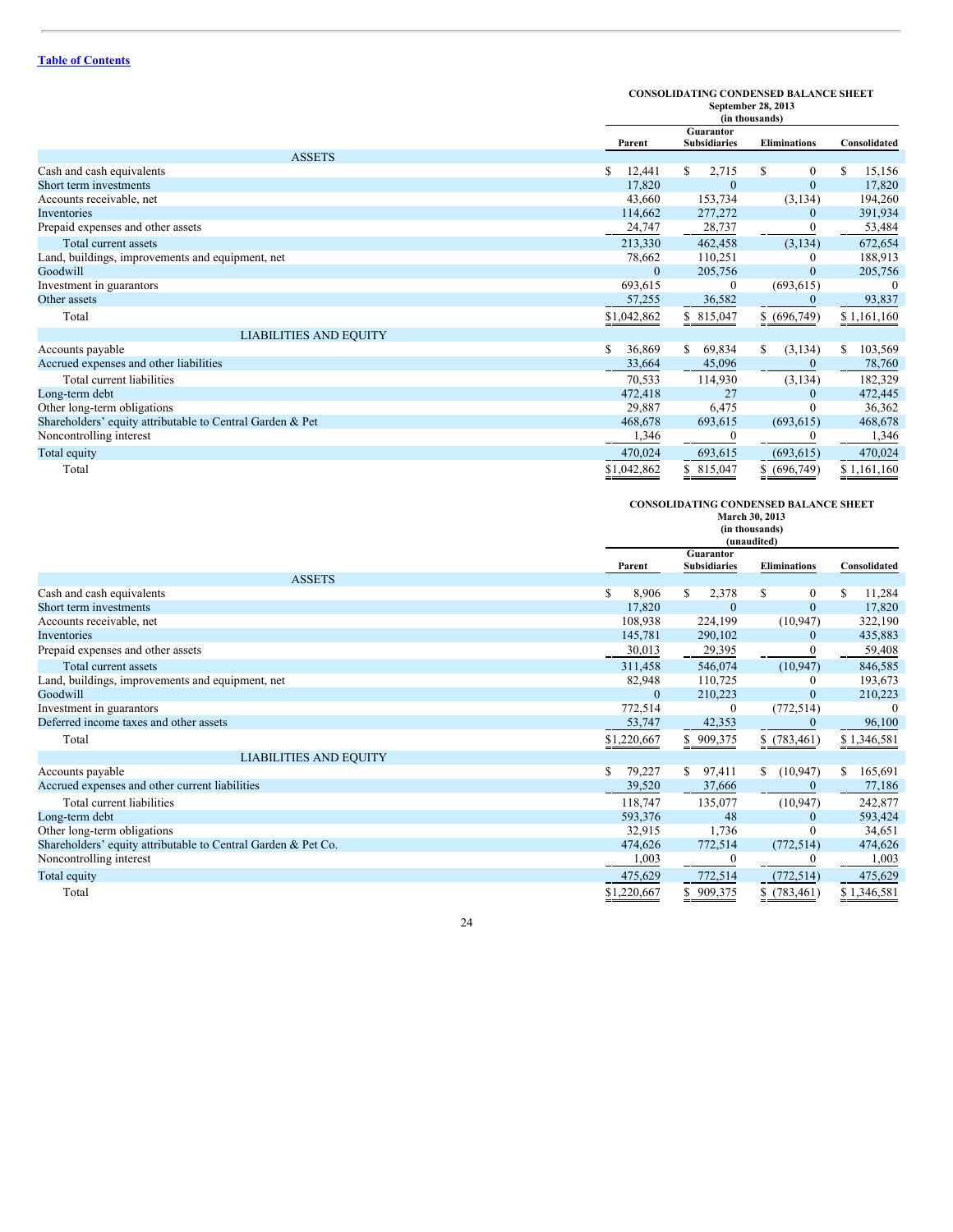|                                                      |           | <b>CONSOLIDATING CONDENSED STATEMENT OF CASH FLOWS</b><br>Six Months Ended March 29, 2014<br>in thousands)<br>(unaudited) |                     |              |  |
|------------------------------------------------------|-----------|---------------------------------------------------------------------------------------------------------------------------|---------------------|--------------|--|
|                                                      | Parent    | Guarantor<br><b>Subsidiaries</b>                                                                                          | <b>Eliminations</b> | Consolidated |  |
| Net cash used by operating activities                | (16,606)  | (20, 029)                                                                                                                 | (23, 408)           | (60, 043)    |  |
| Additions to property and equipment                  | (4,979)   | (5,045)                                                                                                                   |                     | (10,024)     |  |
| Proceeds from short term investments                 | 3,600     |                                                                                                                           | $\Omega$            | 3,600        |  |
| Payment to acquire companies                         | $\Omega$  |                                                                                                                           |                     |              |  |
| Investment in guarantor subsidiaries                 | (47, 870) | 24,462                                                                                                                    | 23,408              |              |  |
| Net cash provided (used) by investing activities     | (49, 249) | 19,417                                                                                                                    | 23,408              | (6, 424)     |  |
| Repayments of long-term debt                         | (104)     | (99)                                                                                                                      | $\Omega$            | (203)        |  |
| Borrowings under revolving line of credit            | 188,000   |                                                                                                                           |                     | 188,000      |  |
| Repayments under revolving line of credit            | (116,000) | $\Omega$                                                                                                                  | $\Omega$            | (116,000)    |  |
| Repurchase of common stock                           | (924)     |                                                                                                                           |                     | (924)        |  |
| Proceeds from issuance of common stock               | 461       |                                                                                                                           |                     | 461          |  |
| Payment of deferred financing costs                  | (3,087)   |                                                                                                                           |                     | (3,087)      |  |
| Distribution to minority interest                    | (633)     | $\mathbf{0}$                                                                                                              | $\bf{0}$            | (633)        |  |
| Excess tax benefits from stock-based awards          | 321       |                                                                                                                           |                     | 321          |  |
| Net cash provided (used) by financing activities     | 68,034    | (99)                                                                                                                      | $\theta$            | 67,935       |  |
| Effect of exchange rate changes on cash              | 200       | (76)                                                                                                                      |                     | 124          |  |
| Net increase (decrease) in cash and cash equivalents | 2,379     | (787)                                                                                                                     | $\Omega$            | 1,592        |  |
| Cash and cash equivalents at beginning of period     | 12,441    | 2,715                                                                                                                     |                     | 15,156       |  |
| Cash and cash equivalents at end of period           | 14,820    | 1,928                                                                                                                     |                     | 16,748       |  |

# **CONSOLIDATING CONDENSED STATEMENT OF CASH FLOWS Six Months Ended March 30, 2013 ( in thousands) (unaudited)**

|                                                  |            | (unaudited)                      |                     |              |  |
|--------------------------------------------------|------------|----------------------------------|---------------------|--------------|--|
|                                                  | Parent     | Guarantor<br><b>Subsidiaries</b> | <b>Eliminations</b> | Consolidated |  |
| Net cash used by operating activities            | (56, 490)  | (81, 105)                        | (24, 569)           | (162, 164)   |  |
| Additions to property and equipment              | (7,000)    | (9,164)                          |                     | (16, 164)    |  |
| Proceeds from short term investments             | 4,885      |                                  | $\Omega$            | 4,885        |  |
| Payment to acquire companies                     |            | (4,835)                          |                     | (4,835)      |  |
| Investment in guarantor subsidiaries             | (118, 152) | 93,583                           | 24,569              |              |  |
| Net cash provided (used) by investing activities | (120, 267) | 79,584                           | 24,569              | (16, 114)    |  |
| Repayments of long-term debt                     | (111)      | (59)                             | $\Omega$            | (170)        |  |
| Borrowings under revolving line of credit        | 186,000    |                                  |                     | 186,000      |  |
| Repayments under revolving line of credit        | (42,000)   | $\Omega$                         |                     | (42,000)     |  |
| Repurchase of common stock                       | (2, 454)   |                                  |                     | (2, 454)     |  |
| Proceeds from issuance of common stock           | 475        |                                  |                     | 475          |  |
| Distribution to minority interest                | (629)      |                                  | $\theta$            | (629)        |  |
| Excess tax benefits from stock-based awards      | 289        |                                  |                     | 289          |  |
| Net cash provided (used) by financing activities | 141,570    | (59)                             | $\theta$            | 141,511      |  |
| Effect of exchange rate changes on cash          | (569)      | 145                              |                     | (424)        |  |
| Net decrease in cash and cash equivalents        | (35,756)   | (1, 435)                         |                     | (37, 191)    |  |
| Cash and cash equivalents at beginning of period | 44,662     | 3,813                            |                     | 48,475       |  |
| Cash and cash equivalents at end of period       | 8,906      | 2,378                            |                     | 11,284       |  |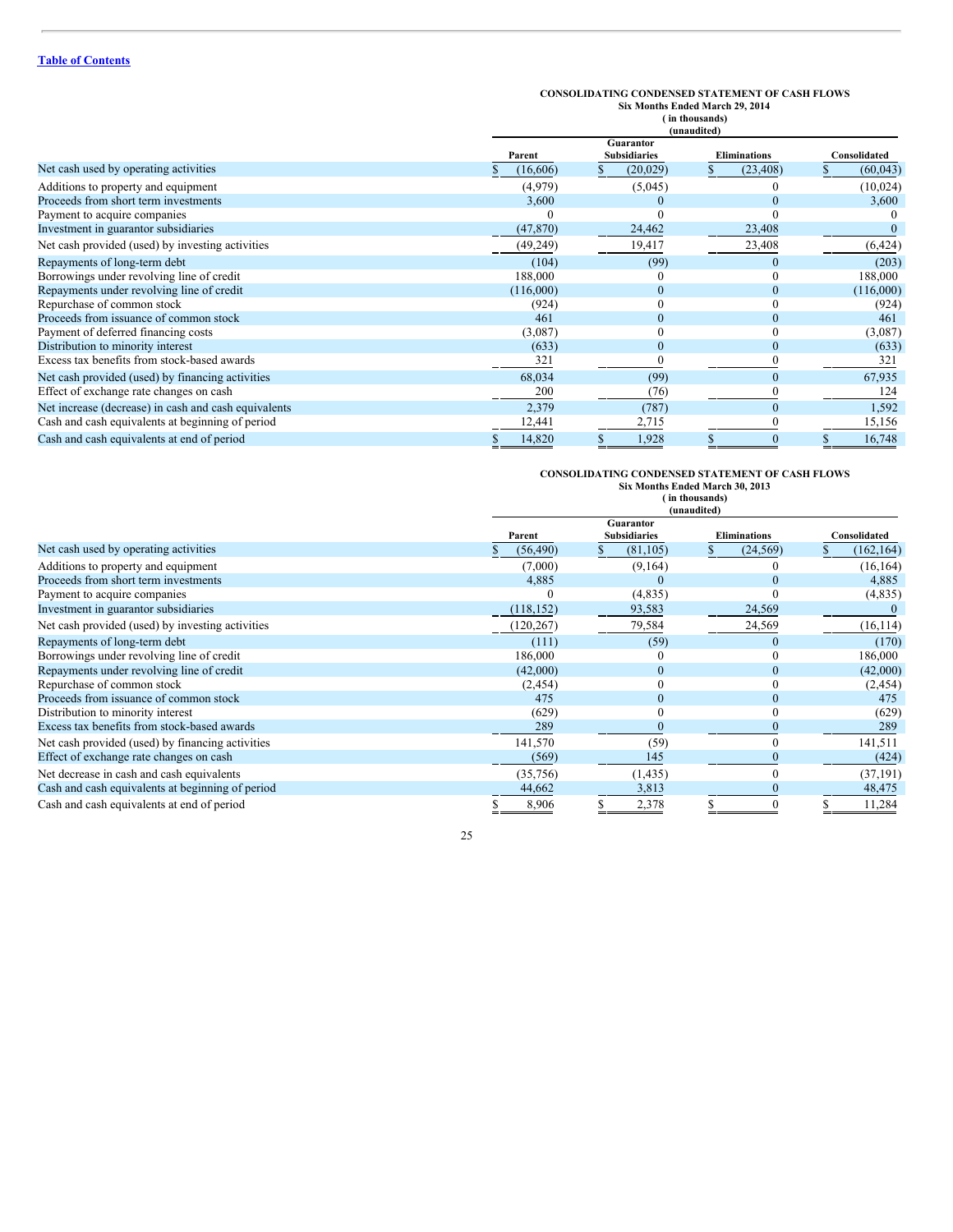The Company and its guarantor subsidiaries participate in a cash pooling program. As part of this program, cash balances are generally swept on a daily basis between the guarantor subsidiary bank accounts and those of the Company. In addition, the Company pays expenses on behalf of its guarantor subsidiaries on a regular basis. These types of transactions have been accounted for as investments in guarantor subsidiaries within investing activities.

#### **14. Contingencies**

The Company may from time to time become involved in legal proceedings in the ordinary course of business. Currently, the Company is not a party to any legal proceedings that management believes would have a material effect on the Company's financial position or results of operations.

#### **15. Subsequent Event**

On April 1, 2014, the Company purchased certain assets of Envincio LLC, a wholly-owned subsidiary of Santolubes LLC, for approximately \$19.0 million in cash. The assets acquired include established brands, EPA registrations, inventory and trade receivables. This acquisition is expected to enable the Company to be a key supplier and product innovator in the growing natural insecticides product market, often characterized as EPA-exempt products, and expand its offerings in traditional pesticides.

<sup>26</sup>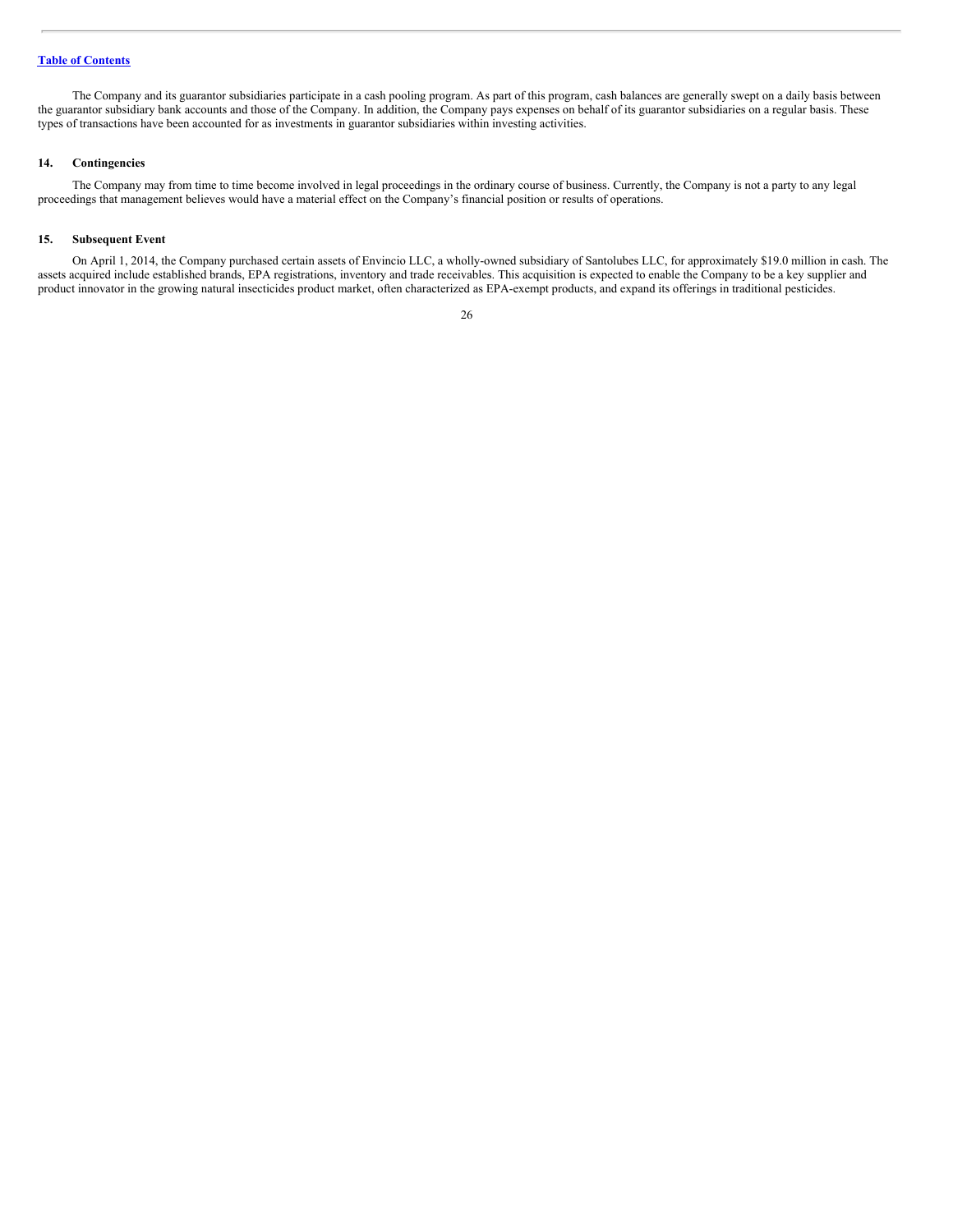#### <span id="page-26-0"></span>**Item 2. Management's Discussion and Analysis of Financial Condition and Results of Operations**

#### **Our Company**

Central Garden & Pet Company is a leading innovator, marketer and producer of quality branded products. We are one of the largest suppliers in the pet and lawn and garden supplies industries in the United States. The total pet food and supplies industry is estimated to be approximately \$30 billion in annual retail sales. We estimate the annual retail sales of the pet supplies and super-premium pet food markets in the categories in which we participate to be approximately \$13.5 billion. The total lawn and garden industry in the United States, which includes equipment, supplies and services, is estimated to be approximately \$21 billion in annual retail sales. We estimate the annual retail sales of the lawn and garden supplies markets in the categories in which we participate to be approximately \$6 billion. In addition, we participate in the pottery and seasonal décor markets.

Our pet supplies products include products for dogs and cats, including edible bones, premium healthy edible and non-edible chews, super premium dog and cat food and treats, toys, pet carriers, grooming supplies and other accessories; products for birds, small animals and specialty pets, including food, cages and habitats, toys, chews and related accessories; animal and household health and insect control products; products for fish, reptiles and other aquarium-based pets, including aquariums, furniture and lighting fixtures, pumps, filters, water conditioners, food and supplements, and information and knowledge resources; and products for horses and livestock. These products are sold under the master brands including Adams<sup>TM</sup>, Aqueon®, Avoderm®, BioSpot®, Farnam®, Four Paws®, Kaytee®, Nylabone®, Pinnacle®, TFHTM, Zilla® as well as a number of other brands including Altosid, Comfort Zone®, Coralife®, Interpet, Kent Marine®, Oceanic Systems®, Pet Select®, Pre-Strike®, Super Pet®, and Zodiac®.

Our lawn and garden supplies products include proprietary and non-proprietary grass seed; wild bird feed, bird feeders, bird houses and other birding accessories; weed, grass, ant and other herbicide, insecticide and pesticide products; and decorative outdoor lifestyle and lighting products including pottery, trellises and other wood products and holiday lighting. These products are sold under the master brands AMDRO®, GKI/Bethlehem Lighting®, Ironite®, Pennington®, and Sevin®, as well as a number of other brand names including Grant's®, Lilly Miller®, Matthews Four SeasonsTM, New England Pottery®, Norcal Pottery®, Over-N-Out®, Smart Seed® and The Rebels®**.**

In fiscal 2013, our consolidated net sales were \$1.7 billion, of which our Pet segment, or Pet, accounted for approximately \$888 million and our Lawn and Garden segment, or Garden, accounted for approximately \$765 million. In fiscal 2013, our branded product sales were approximately \$1.4 billion, or approximately 83% of total sales, sales of other manufacturers' products were approximately 17% of total sales. In fiscal 2013, our income from operations, before corporate expenses and eliminations of \$64 million, was \$104 million, of which the Pet segment accounted for \$96 million and the Garden segment accounted for \$8 million. See Note 12 to our consolidated financial statements for financial information about our two operating segments.

We were incorporated in Delaware in June 1992 as the successor to a California corporation that was formed in 1955. Our executive offices are located at 1340 Treat Boulevard, Suite 600, Walnut Creek, California 94597, and our telephone number is (925) 948-4000. Our website is www.central.com. The information on our website is not incorporated by reference in this annual report.

#### **Recent Developments**

*Fiscal 2014 Second Quarter Financial Performance:*

- Our net sales increased \$3.4 million, or 0.7%, to \$502 million due to increased sales in our garden segment, which offset reduced sales in our pet segment.
- Gross margin declined 130 basis points to 29.4% due to the margin decline in our garden segment.
- Selling, general & administrative expenses decreased as a percentage of net sales to 20.5% from 21.4% in the prior year quarter.
- Operating income decreased \$2.0 million to \$44.8 million.
- Our effective income tax rate was 37.7% in the second quarter of fiscal 2014, compared to 35.8% in the second quarter of fiscal 2013.
- Our net income in the second quarter of fiscal 2014 was \$20.9 million, or \$0.43 per share, compared to \$22.2 million, or \$0.46 per share, in the second quarter of fiscal 2013.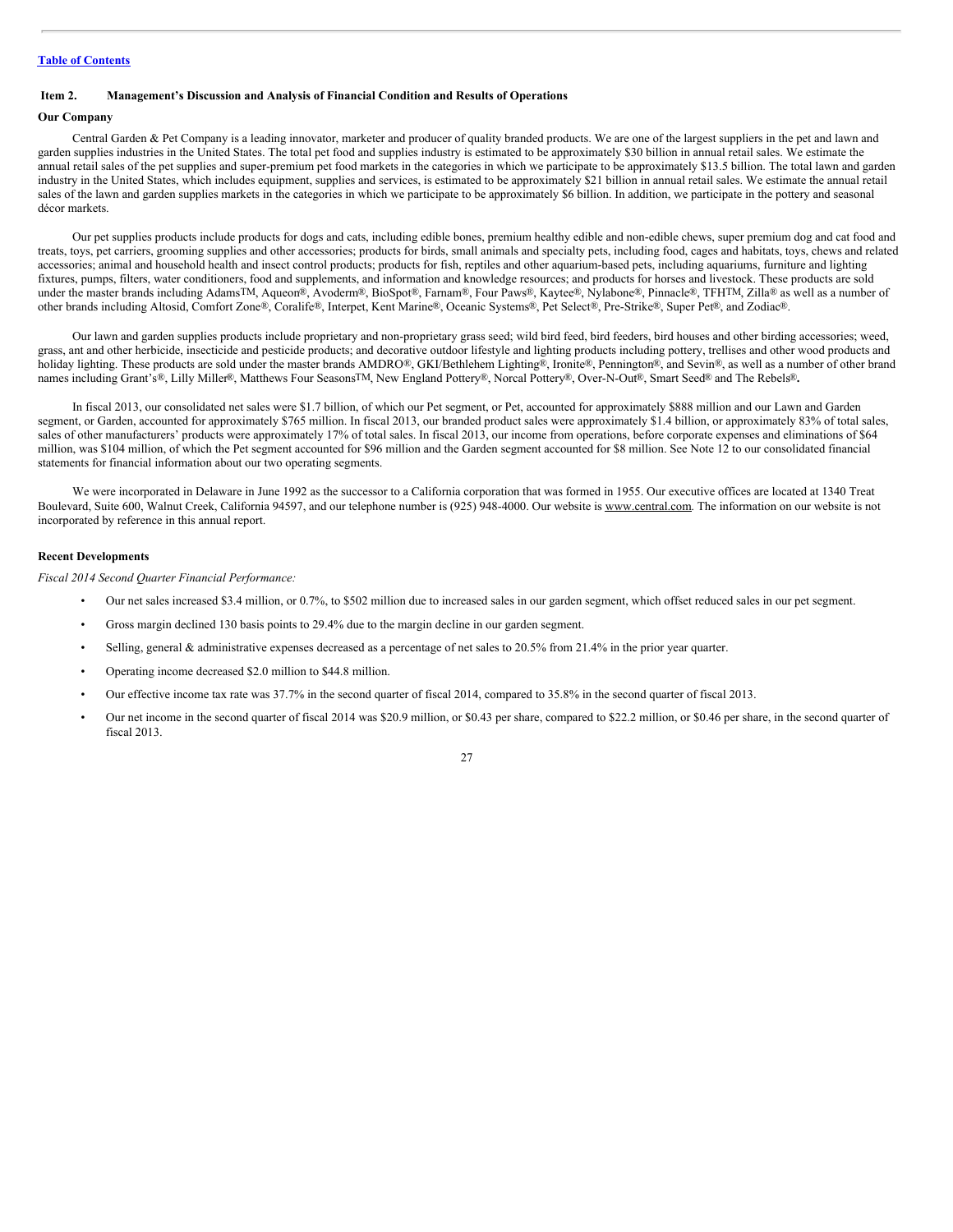#### *Acquisition of Assets:*

In April 2014, we purchased certain assets of Envincio LLC, a wholly-owned subsidiary of Santolubes LLC, for approximately \$19.0 million in cash. The assets acquired include established brands, EPA registrations, inventory and trade receivables. This acquisition is expected to enable the Company to be a key supplier and product innovator in the growing natural insecticides product market, often characterized as EPA-exempt products, and expand its offerings in traditional pesticides.

#### **Results of Operations**

#### **Three Months Ended March 29, 2014 Compared with Three Months Ended March 30, 2013**

#### *Net Sales*

Net sales for the three months ended March 29, 2014 increased \$3.4 million, or 0.7%, to \$501.6 million from \$498.2 million for the three months ended March 30, 2013. Our branded product sales decreased \$5.2 million and sales of other manufacturers' products increased \$8.6 million.

Pet segment net sales decreased \$18.1 million, or 7.7%, to \$216.7 million for the three months ended March 29, 2014 from \$234.8 million for the three months ended March 30, 2013. Pet branded product sales decreased \$23.3 million, due primarily to a \$13.9 million decrease in our animal health category, resulting primarily from lower sales in our flea and tick business and our professional business, and a \$6.6 million decrease in our dog and cat category, partially offset by a \$5.2 million increase of sales of other manufacturers' products. Both the flea and tick business and the dog and cat business lost shelf space, as a result of a number of factors, including our decision not to renew some low margin private label business in our dog and cat category. Additionally, we began the introduction of two new flea and tick products with new formulations, which adversely impacted sales in the current quarter in preparation for shipments of the new products in the third quarter of fiscal 2014.

Garden segment net sales increased \$21.5 million, or 8.2%, to \$284.9 million for the three months ended March 29, 2014 from \$263.4 million for the three months ended March 30, 2013. Garden branded product sales increased \$18.1 million and sales of other manufacturers' products increased \$3.4 million. The sales increase in our garden branded products was due primarily to increases in grass seed and wild bird feed. The increase in sales in grass seed was primarily volume driven due to an inventory build by retailers in anticipation of the spring planting season and expanded distribution. We believe the early inventory build by the retailers shifted sales from April into our second fiscal quarter and that this will likely have an adverse impact on our third quarter Garden product sales. The increase in sales in wild bird feed was volume driven reflecting expanded distribution and favorable weather conditions. During fiscal 2013, we introduced two major innovative Garden products. Despite enthusiastic support from our retailers and substantial marketing spend, the new products did not sell through as expected, and we took a significant charge related to inventory and product and packaging changes at the end of the fourth quarter of fiscal 2013 relating to the new products. For the fiscal 2014 garden season, we have made design and packaging enhancements and implemented promotional programs relating to these products to improve retail sales of these products. While we are still in mid-season, sales of the innovative products are less than expected. By the end of the garden season, we should have a better indication as to whether we will be able to recoup our significant investment.

#### *Gross Profit*

Gross profit for the three months ended March 29, 2014 decreased \$5.6 million, or 3.7%, to \$147.6 million from \$153.2 million for the three months ended March 30, 2013. Gross margin declined from 30.7% for the three months ended March 30, 2013 to 29.4% for the three months ended March 29, 2014. Gross profit decreased in the pet segment as a result of the sales decrease while garden segment gross profit remained relatively flat as compared to the prior year quarter.

Gross margin in the pet segment remained unchanged from the prior year quarter as the impact of decreased sales of our higher margin products in our animal health category was offset by increased margins in our bird and small animal business which benefitted from lower commodity costs. Gross margin declined in the garden segment due primarily to a mix shift away from sales of higher margin products in our controls and fertilizers products. Additionally, the garden segment gross margin was impacted by lower margins in our grass seed business.

#### *Selling, General and Administrative Expenses*

Selling, general and administrative expenses decreased \$3.6 million, or 3.4%, to \$102.8 million for the three months ended March 29, 2014 from \$106.4 million for the three months ended March 30, 2013. As a percentage of net sales, selling, general and administrative expenses decreased to 20.5% for the three months ended March 29, 2014, compared to 21.4% in the comparable prior year quarter.

Selling and delivery expense decreased \$2.9 million, or 4.9%, to \$56.7 million for the three months ended March 29, 2014 from \$59.6 million for the three months ended March 30, 2013. The decrease was due primarily to decreased marketing program expenses, primarily advertising, in our garden segment.

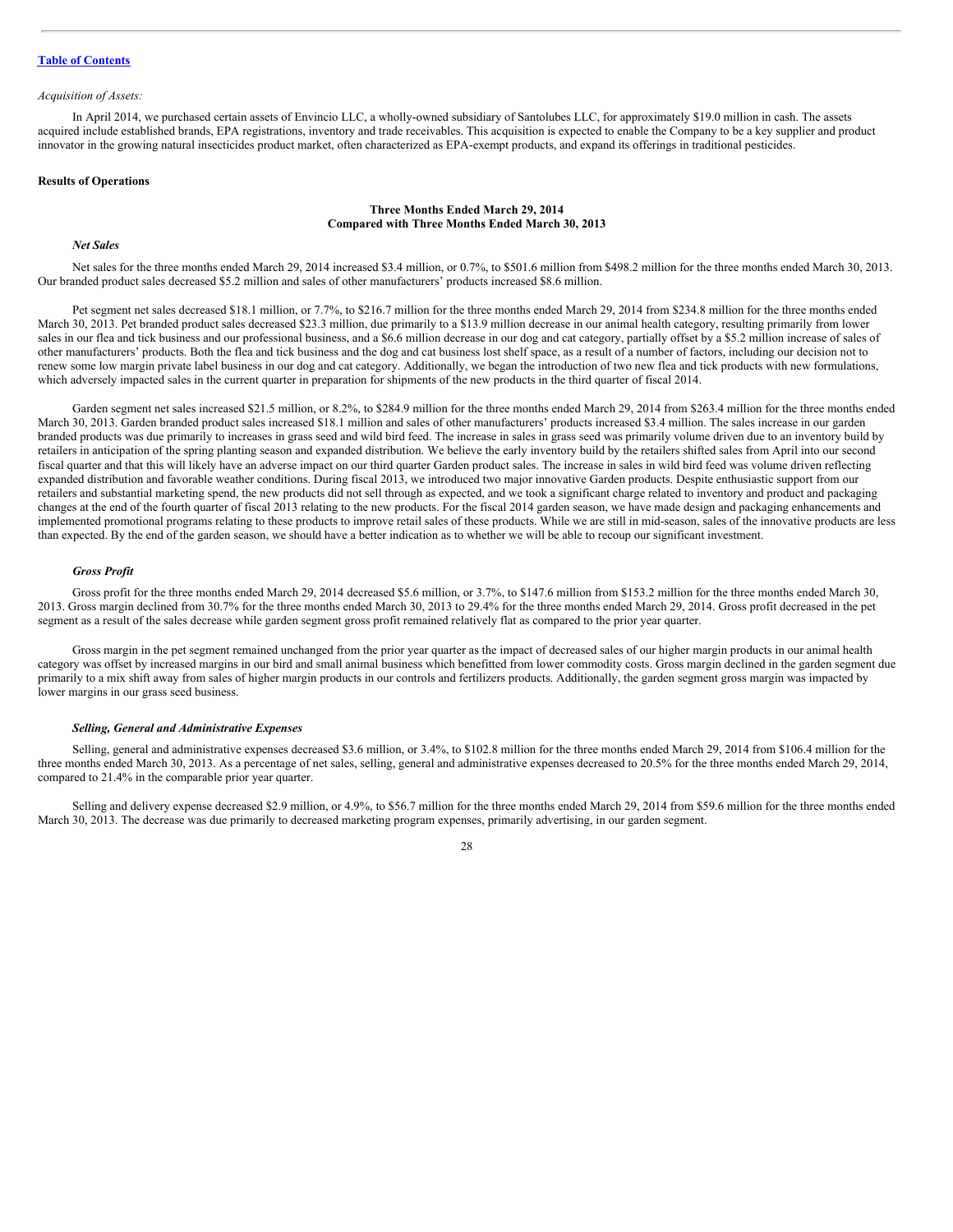Warehouse and administrative expense decreased \$0.7 million, or 1.5%, to \$46.1 million for the quarter ended March 29, 2014 from \$46.8 million in the quarter ended March 30, 2013 due primarily to decreased warehouse costs in our pet segment partially offset by increased insurance program costs and information technology third party provider costs at corporate. Corporate expenses are included within administrative expense and relate to the costs of unallocated executive, administrative, finance, legal, human resource, and informational technology functions.

#### *Operating Income*

Operating income decreased \$2.0 million, or 4.2%, to \$44.8 million for the three months ended March 29, 2014 from \$46.8 million for the three months ended March 30, 2013. Operating income decreased due to lower gross profit, which was partially offset by decreased selling, general and administrative costs. Operating income increased in our Garden segment, partially offset by a decrease in our Pet segment and an increase in operating expense in Corporate. Operating income as a percentage of net sales declined due to the decrease in gross margin, which was partially offset by an improvement in selling, general and administrative expenses as a percentage of sales.

Pet operating income decreased \$3.3 million, or 12.0% to \$24.2 million for the three months ended March 29, 2014 from \$27.5 million for the three months ended March 30, 2013. The decrease was due primarily to decreased sales, which drove lower gross profit, but was partially offset by lower selling, general and administrative costs. Garden operating income increased \$2.8 million, or 8.2%, to \$36.8 million from \$34.0 million in fiscal 2013 due primarily to reduced selling and delivery costs. Corporate operating expense increased \$1.5 million, or 10.2%, due primarily to an increase in insurance program costs and information technology third party provider costs.

#### *Net Interest Expense*

Net interest expense for the three months ended March 29, 2014 decreased \$0.5 million, or 4.8%, to \$10.4 million from \$10.9 million for the three months ended March 30, 2013. Interest expense decreased due primarily to our lower average debt outstanding during the quarter ended March 29, 2014. Debt outstanding on March 29, 2014 was \$545.3 million compared to \$593.7 million as of March 30, 2013. Our average borrowing rate for the current quarter decreased slightly to 7.7% compared to 7.8% for the prior year quarter.

#### *Other Income / Expense*

Other income increased \$0.2 million to \$0.1 million. Other income is comprised of income from investments accounted for under the equity method of accounting, foreign currency exchange gains and losses, and realized and unrealized gains and losses from derivative contracts used to economically hedge anticipated commodity purchases for use in our products.

#### *Income Taxes*

Our effective income tax rate was 37.7% for the quarter ended March 29, 2014 and 35.8% for the quarter ended March 30, 2013. The income tax rate increase was due primarily to tax credits available in the prior year quarter that were not available in the current year quarter.

#### **Six Months Ended March 29, 2014 Compared with Six Months Ended March 30, 2013**

#### *Net Sales*

Net sales for the six months ended March 29, 2014 increased \$1.4 million, or 0.2%, to \$792.1 million from \$790.7 million for the six months ended March 30, 2013. Our branded product sales decreased \$11.4 million, while sales of other manufacturers' products increased \$12.8 million.

Pet Products' net sales decreased \$28.6 million, or 6.7%, to \$401.3 million for the six months ended March 29, 2014 from \$429.9 million in the comparable fiscal 2013 period. Pet branded product sales decreased \$37.0 million from the prior year period, due primarily to a \$14.1 million decrease in our animal health category, an \$8.2 million decrease in our aquatic category and an \$8.1 million decrease in our dog and cat category; all these decreases were primarily volume driven. Our animal health category was impacted by lower sales in both the flea and tick category and the professional category. Sales of other manufacturers' products increased approximately \$8.4 million compared to the prior year six month period.

Garden Products' net sales increased \$30.0 million, or 8.3%, to \$390.8 million for the six months ended March 29, 2014 from \$360.8 million in the comparable fiscal 2013 period. Garden branded product sales increased \$25.6 million due primarily to increases in other garden supplies, grass seed and wild bird feed. The increase in sales in grass seed was primarily volume driven due to an inventory build by retailers in anticipation of an early spring planting season and reflects a sales shift to the second quarter from the third quarter. The increase in sales in wild bird feed was volume driven reflecting expanded distribution. Sales of other manufacturers' products increased approximately \$4.4 million compared to the comparable prior year period.

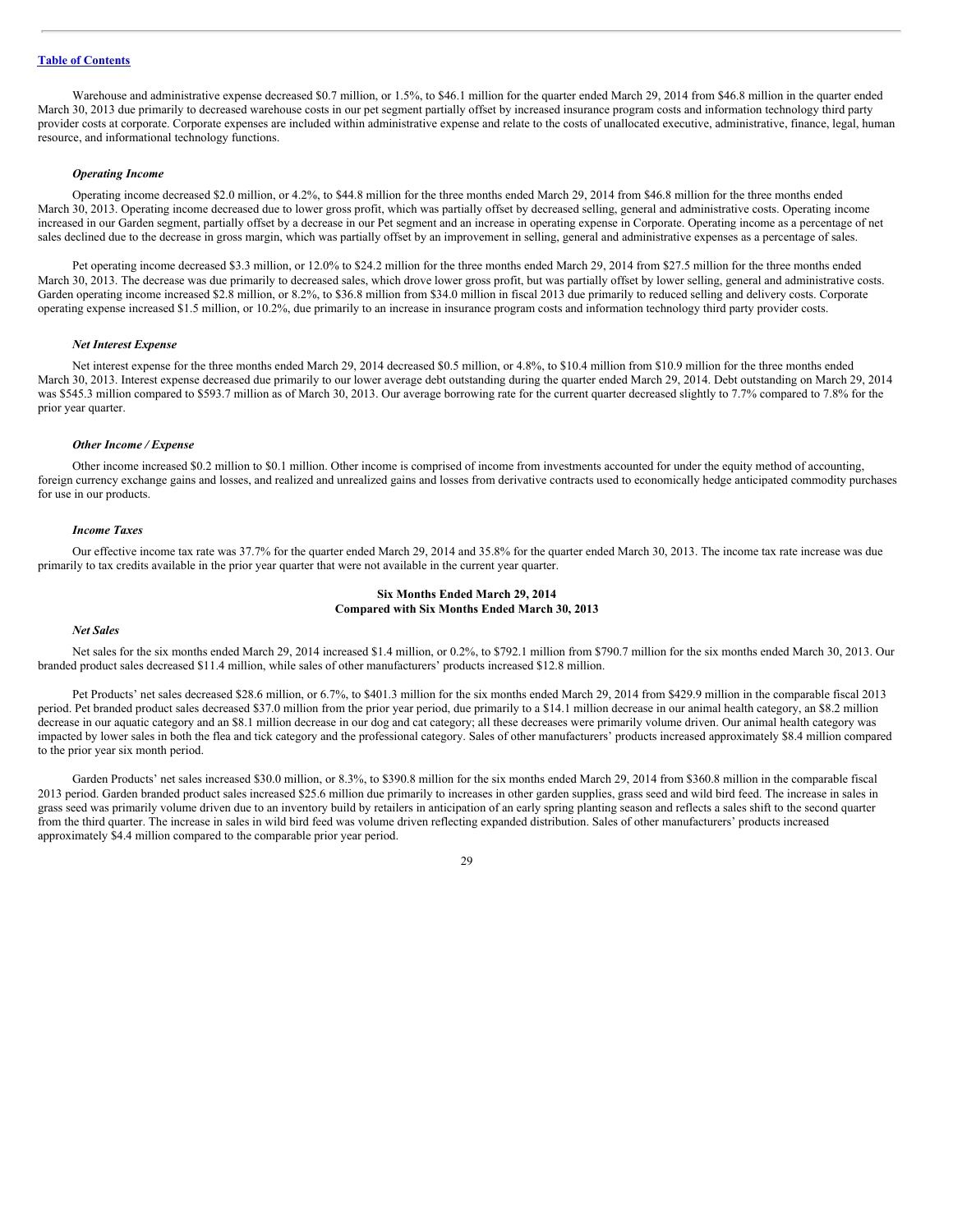#### *Gross Profit*

Gross profit for the six months ended March 29, 2014 decreased \$2.8 million, or 1.2%, to \$227.3 million from \$230.1 million for the six months ended March 30, 2013. Gross profit as a percentage of net sales declined from 29.1% for the six months ended March 30, 2013 to 28.7% for the six months ended March 29, 2014.

Gross profit decreased in the pet segment for the six months ended March 29, 2014 due to decreased sales, but the impact was partially offset by an improved gross margin as compared with the prior year period. The largest contributor to the margin increase was our bird and small animal business which benefitted from lower commodity costs. Gross profit improved in the garden segment for the six months ended March 29, 2014 due to a \$30 million increase in sales, which was partially offset by a lower gross margin. Gross margin declined in the garden segment due primarily to lower margins in grass seed and controls and fertilizers. Grass seed was impacted by higher costs while our controls and fertilizers category was impacted by an unfavorable change in product mix.

#### *Selling, General and Administrative Expenses*

Selling, general and administrative expenses decreased \$5.6 million, or 2.8%, to \$190.9 million for the six months ended March 29, 2014 from \$196.5 million for the six months ended March 30, 2013. As a percentage of net sales, selling, general and administrative expenses decreased to 24.1% for the six months ended March 29, 2014, compared to 24.9% in the comparable prior year six month period.

Selling and delivery expense decreased \$5.5 million, or 5.1%, to \$101.4 million for the six months ended March 29, 2014 from \$106.9 million for the six months ended March 30, 2013. The decrease was due primarily to decreased advertising expense in our garden segment and a decrease in payroll related costs in our pet segment.

Warehouse and administrative expense decreased \$0.1 million to \$89.5 million for the six months ended March 29, 2014 from \$89.6 million in the six months ended March 30, 2013 due primarily to decreased costs in our pet segment from prior year warehouse consolidations that are now yielding savings partially offset by increased insurance program costs and information technology third party provider costs in Corporate.

#### *Operating Income*

Operating income increased \$2.8 million, or 8.2%, to \$36.4 million for the six months ended March 29, 2014 from \$33.6 million for the six months ended March 30, 2013. Operating income increased due to lower selling, general and administrative expenses that were only partially offset by lower gross profit. Increased operating income in the garden and pet segments was partially offset by increased operating expense in Corporate.

Pet operating income increased \$1.0 million to \$38.6 million due primarily to lower selling and delivery costs. Garden operating income increased \$5.1 million to \$30.5 million due primarily to increased sales and lower selling, general and administrative costs. Corporate operating expense increased \$3.3 million due primarily to increased insurance program costs and information technology third party provider costs.

#### *Net Interest Expense*

Net interest expense for the six months ended March 29, 2014 increased \$1.4 million or 6.8%, to \$22.6 million from \$21.2 million for the six months ended March 30, 2013. The increase was due primarily to a non-cash charge of \$1.7 million in the first quarter of fiscal 2014 related to the unamortized deferred financing costs related to our prior revolving credit facility. On December 5, 2013, the Company entered into a Credit Agreement which provides for a \$390 million principal amount senior secured assetbased revolving credit facility, with up to an additional \$200 million principal amount available with the consent of the Lenders if the Company exercises the accordion feature set forth therein (collectively, the "Credit Facility"). The Credit Facility matures on December 5, 2018 and replaced the Company's prior credit facility. This increase was partially offset by lower interest expense due primarily to our lower average debt outstanding during the six month period ended March 29, 2014 as compared to the prior year six month period.

#### *Other Expense*

Other expense decreased \$0.9 million from an expense of \$1.0 million for the six months ended March 30, 2013, to \$0.1 million for the six months ended March 29, 2014. The decrease was due primarily to realized and unrealized gains and losses incurred in the prior year six month period, from derivative contracts used to economically hedge anticipated commodity purchases for use in our products.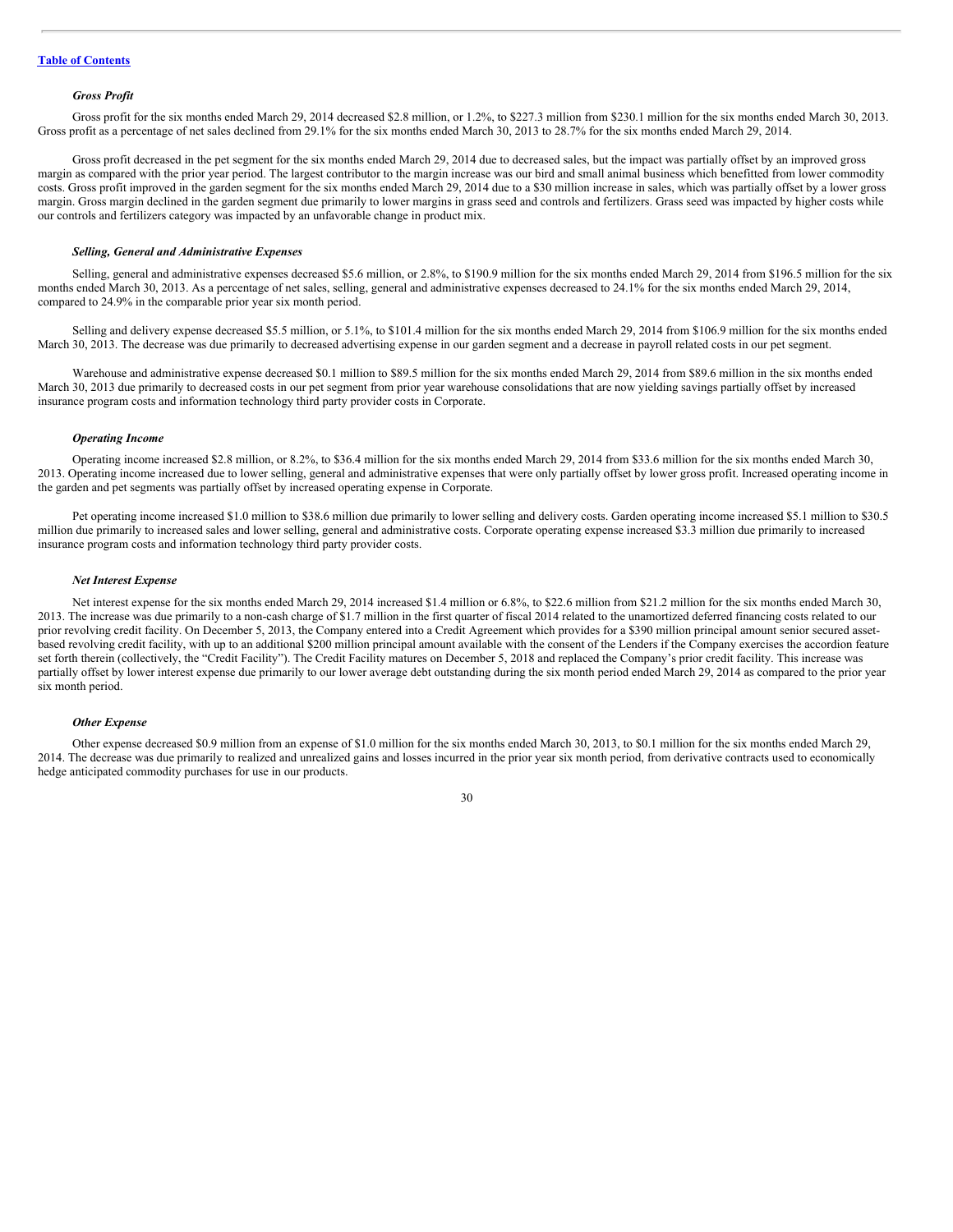#### *Income Taxes*

Our effective income tax rate was 36.9% for the six months ended March 29, 2014 and 33.6% for the six months ended March 30, 2013. Our 2013 tax rate benefited primarily from additional tax credits available in 2013.

#### **Inflation**

Our revenues and margins are dependent on various economic factors, including rates of inflation, energy costs, consumer attitudes toward discretionary spending, currency fluctuations, and other macro-economic factors which may impact levels of consumer spending. Historically, in certain fiscal periods, we have been adversely impacted by rising input costs related to domestic inflation, particularly relating to grain and seed prices, fuel prices and the ingredients used in our garden controls and fertilizers. Rising costs have made it difficult for us to increase prices to our retail customers at a pace sufficient to enable us to maintain margins.

In recent years, our business was negatively impacted by low consumer confidence, as well as other macro-economic factors. In fiscal 2012 and throughout most of fiscal 2013, commodity costs continued to increase. Recently, commodity costs have been declining although we have seen increases in our grass seed costs. We continue to monitor commodity prices in order to take action to mitigate the impact of increasing raw material costs.

#### **Weather and Seasonality**

Our sales of lawn and garden products are influenced by weather and climate conditions in the different markets we serve. Additionally, our garden segment's business is highly seasonal. In fiscal 2013, approximately 68% of our garden segment's net sales and 60% of our total net sales occurred during our second and third fiscal quarters. Substantially all of our garden segment's operating income is typically generated in this period, which has historically offset the operating loss incurred during the first fiscal quarter of the year.

#### **Liquidity and Capital Resources**

We have financed our growth through a combination of internally generated funds, bank borrowings, supplier credit, and sales of equity and debt securities.

Our business is seasonal and our working capital requirements and capital resources track closely to this seasonal pattern. Generally, during the first fiscal quarter, accounts receivable reach their lowest level while inventory, accounts payable and short-term borrowings begin to increase. During the second fiscal quarter, receivables, accounts payable and short-term borrowings increase, reflecting the build-up of inventory and related payables in anticipation of the peak lawn and garden selling season. During the third fiscal quarter, inventory levels remain relatively constant while accounts receivable peak and short-term borrowings start to decline as cash collections are received during the peak selling season. During the fourth fiscal quarter, inventory levels are at their lowest, and accounts receivable and payables are substantially reduced through collection of receivables.

We service two broad markets: pet supplies and lawn and garden supplies. Our pet supplies businesses involve products that have a year round selling cycle with a slight degree of seasonality. As a result, it is not necessary to maintain large quantities of inventory to meet peak demands. On the other hand, our lawn and garden businesses are highly seasonal with approximately 68% of our Garden segment's net sales occurring during the second and third fiscal quarters. This seasonality requires the shipment of large quantities of product well ahead of the peak consumer buying periods. To encourage retailers and distributors to stock large quantities of inventory, industry practice has been for manufacturers to give extended credit terms and/or promotional discounts.

#### *Operating Activities*

Net cash used by operating activities decreased by \$102.2 million, from \$162.2 million of cash used in operating activities for the six months ended March 30, 2013, to \$60.0 million of cash used in operating activities for the six months ended March 29, 2014. The decrease in cash used in operating activities was due primarily to reduced spend on inventory in the current period compared to the prior year period. In the prior year period, we built safety stock to ensure our ability to service our customers would not be disrupted. Although we have built inventory for the current garden season, we are focused on bringing our investment in inventory down over time, while maintaining high fill rates and service levels to our customers.

#### *Investing Activities*

Net cash used in investing activities decreased \$9.7 million, from \$16.1 million for the six months ended March 30, 2013 to \$6.4 million during the six months ended March 29, 2014. The decrease in cash used in investing activities was due primarily to lower capital expenditures in the current year and our acquisition activity in the prior year period. In December 2012, we acquired the remaining majority interest in FourStar Microbial Products, LLC ("FourStar Microbial") for approximately \$4.8 million in cash with possible contingent future performance-based payments. Capital expenditures also decreased in the current year due to reduced expenditures related to facilities and our ERP implementation.

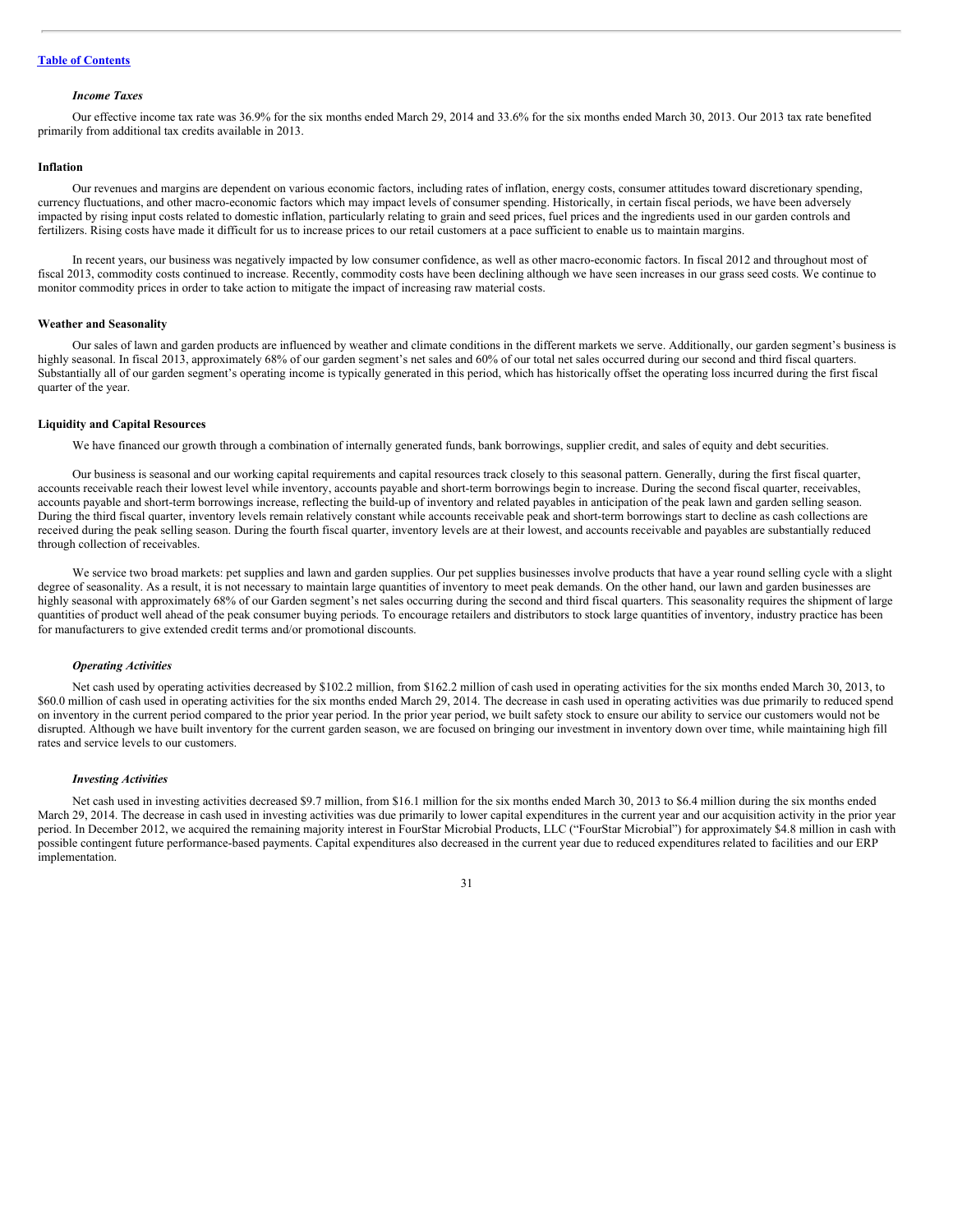#### *Financing Activities*

Net cash provided by financing activities decreased \$73.6 million, from \$141.5 million of cash provided by financing activities for the six months ended March 30, 2013, to \$67.9 million of cash provided by financing activities for the six months ended March 29, 2014. The decrease in cash provided was due primarily to lower net borrowings under our revolving credit facility during the six months ended March 29, 2014 compared to the six months ended March 30, 2013.

We expect that our principal sources of funds will be cash generated from our operations and, if necessary, borrowings under our \$390 million asset backed loan facility. Based on our anticipated cash needs, availability under our asset backed loan facility and the scheduled maturity of our debt, we believe that our sources of liquidity should be adequate to meet our working capital, capital spending and other cash needs for at least the next 12 months. However, we cannot assure you that these sources will continue to provide us with sufficient liquidity and, should we require it, that we will be able to obtain financing on terms satisfactory to us, or at all.

We anticipate that our capital expenditures, which are related primarily to replacements and upgrades to plant and equipment and investment in our implementation of a scalable enterprise-wide information technology platform, will not exceed \$30 million during fiscal 2014. We are investing in this information technology platform to improve existing operations, support future growth and enable us to take advantage of new applications and technologies. We invested approximately \$82 million from fiscal 2005 through fiscal 2013 in this initiative. Capital expenditures for 2014 and beyond will depend upon the pace of conversion of those remaining legacy systems. This initiative, when complete, will combine our numerous information systems, which should create greater efficiency and effectiveness.

As part of our growth strategy, we have acquired a number of companies in the past, and we anticipate that we will continue to evaluate potential acquisition candidates in the future. If one or more potential acquisition opportunities, including those that would be material, become available in the near future, we may require additional external capital. In addition, such acquisitions would subject us to the general risks associated with acquiring companies, particularly if the acquisitions are relatively large.

At March 29, 2014, our total debt outstanding was \$545.3 million, as compared with \$593.7 million at March 30, 2013.

#### *Asset Backed Loan Facility*

On December 5, 2013, we entered into a credit agreement which provides up to a \$390 million principal amount senior secured asset-based revolving credit facility, with up to an additional \$200 million principal amount available with the consent of the Lenders if we exercise the accordion feature set forth therein (collectively, the "Credit Facility"). The Credit Facility matures on December 5, 2018 and replaced our prior revolving credit facility. We may borrow, repay and reborrow amounts under the Credit Facility until its maturity date, at which time all amounts outstanding under the Credit Facility must be repaid in full. As of March 29, 2014, there were borrowings of \$95.0 million outstanding under the Credit Facility. There were no letters of credit outstanding under the Credit Facility as of March 29, 2014. There were other letters of credit of \$13.6 million outstanding as of March 29, 2014.

The Credit Facility is subject to a borrowing base, calculated using a formula based upon eligible receivables and inventory, minus certain reserves and subject to restrictions. The borrowing base as of March 29, 2014 was approximately \$390.0 million. The borrowing availability as of March 29, 2014 was \$295.0 million. Borrowings under the Credit Facility will bear interest at an index based on LIBOR or, at the option of the Company, the Base Rate (defined as the highest of (a) the SunTrust prime rate, (b) the Federal Funds Rate plus 0.5% and (c) one-month LIBOR plus 1.00%), plus, in either case, an applicable margin based on the Company's total outstanding borrowings. Such applicable margin for LIBOR-based borrowings fluctuates between 1.25%-1.75% (and was 1.25% at March 29, 2014) and such applicable margin for Base Rate borrowings fluctuates between 0.25%-0.75% (and was 0.25% at March 29, 2014). As of March 29, 2014, the applicable interest rate related to Base Rate borrowings was 3.5%, and the applicable interest rate related to LIBOR-based borrowings was 1.4%.

The Credit Facility contains customary covenants, including financial covenants which require us to maintain a minimum fixed charge coverage ratio of 1.00:1.00 upon reaching certain borrowing levels. The Credit Facility is secured by substantially all assets of the Company. We were in compliance with all covenants under the Credit Facility during the period ended March 29, 2014.

We incurred approximately \$3.1 million of costs in conjunction with this transaction, which included banking fees and legal expenses. These costs will be amortized over the term of the Credit Facility.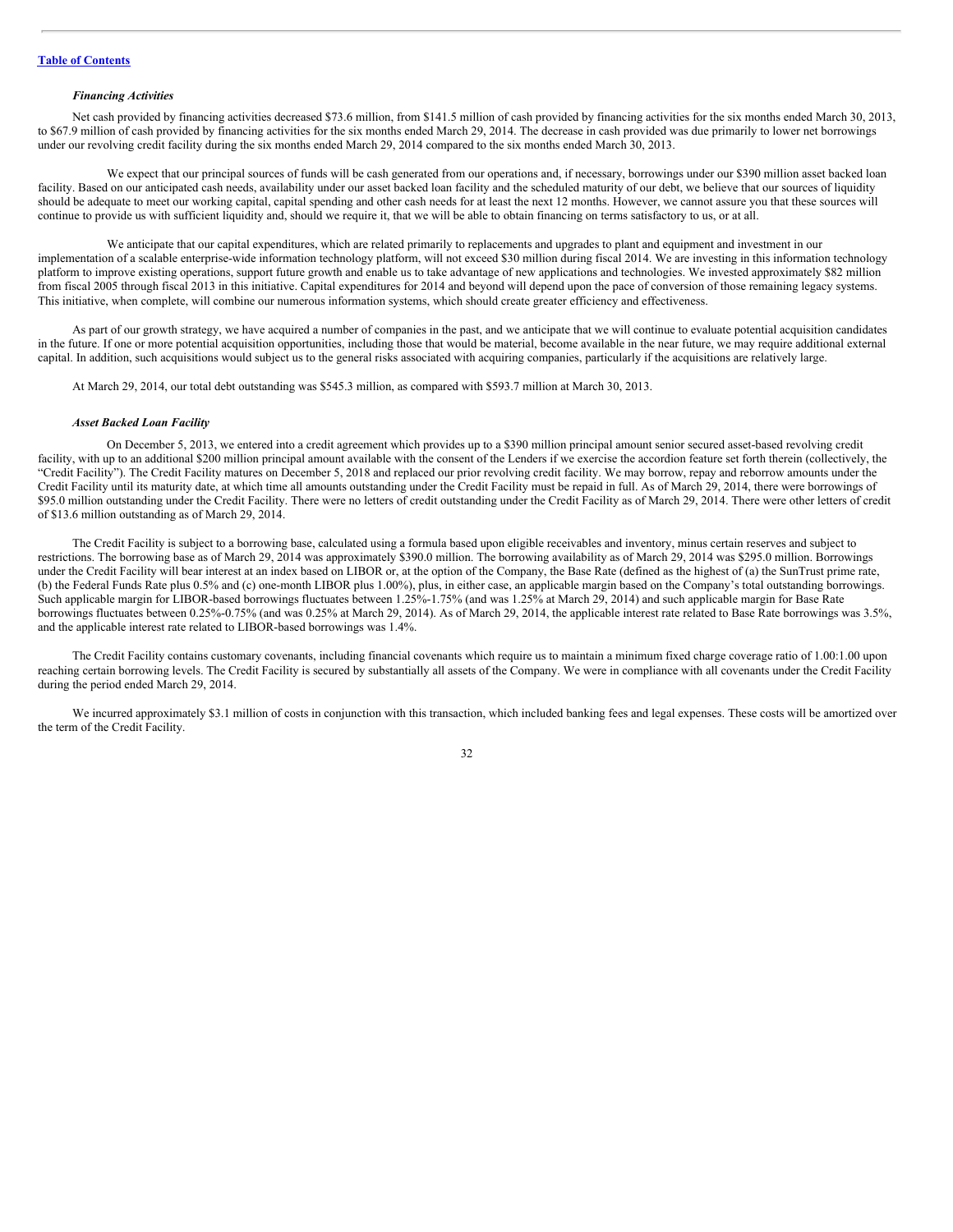We recorded a non-cash charge of \$1.7 million for the three month period ended December 29, 2013, as part of interest expense, related to the unamortized deferred financing costs under the prior revolving credit facility.

#### *Senior Subordinated Notes*

On March 8, 2010, we issued \$400 million aggregate principal amount of 8.25% senior subordinated notes due March 1, 2018 (the "2018 Notes"). On February 13, 2012, we issued an additional \$50 million aggregate principal amount of our 2018 Notes at a price of 98.501%, plus accrued interest from September 1, 2011, in a private placement. We used the net proceeds from the offering to pay a portion of the outstanding balance under our prior credit facility.

The estimated fair value of our \$450 million of 2018 Notes as of March 29, 2014 was approximately \$464.9 million. The estimated fair value is based on quoted market prices for these notes.

The 2018 Notes require semiannual interest payments, which commenced on September 1, 2010. The 2018 Notes are unsecured senior subordinated obligations and are subordinated to all of our existing and future senior debt, including our Credit Facility. The obligations under the 2018 Notes are fully and unconditionally guaranteed on a senior subordinated basis by each of our existing and future domestic restricted subsidiaries with certain exceptions. The guarantees are general unsecured senior subordinated obligations of the guarantors and are subordinated to all existing and future senior debt of the guarantors.

We may redeem some or all of the 2018 Notes at any time on or after March 1, 2014 for 104.125%, after March 1, 2015 for 102.063% and after March 1, 2016 for 100%, plus accrued and unpaid interest. The holders of the 2018 Notes have the right to require us to repurchase all or a portion of the 2018 Notes at a purchase price equal to 101% of the principal amount of the notes repurchased, plus accrued and unpaid interest upon the occurrence of a change of control.

The 2018 Notes contain customary high yield covenants, including covenants limiting debt incurrence and restricted payments, subject to certain baskets and exceptions. We were in compliance with all financial covenants related to the 2018 Notes indenture as of March 29, 2014.

#### **Off-Balance Sheet Arrangements**

There have been no material changes to the information provided in our Annual Report on Form 10-K for the fiscal year ended September 28, 2013 regarding off-balance sheet arrangements.

#### **Contractual Obligations**

There have been no material changes outside the ordinary course of business in our contractual obligations set forth in the Management's Discussion and Analysis of Financial Condition and Results of Operations—Liquidity and Capital Resources in our Annual Report on Form 10-K for the fiscal year ended September 28, 2013.

#### **New Accounting Pronouncements**

Refer to Footnote 1 in the notes to the condensed consolidated financial statements for new accounting pronouncements.

#### **Critical Accounting Policies, Estimates and Judgments**

There have been no material changes to our critical accounting policies, estimates and assumptions or the judgments affecting the application of those accounting policies since our Annual Report on Form 10-K for the fiscal year ended September 28, 2013.

#### <span id="page-32-0"></span>**Item 3. Quantitative and Qualitative Disclosures About Market Risk**

There has been no material change in our exposure to market risk from that discussed in our Annual Report on Form10-K for the fiscal year ended September 28, 2013.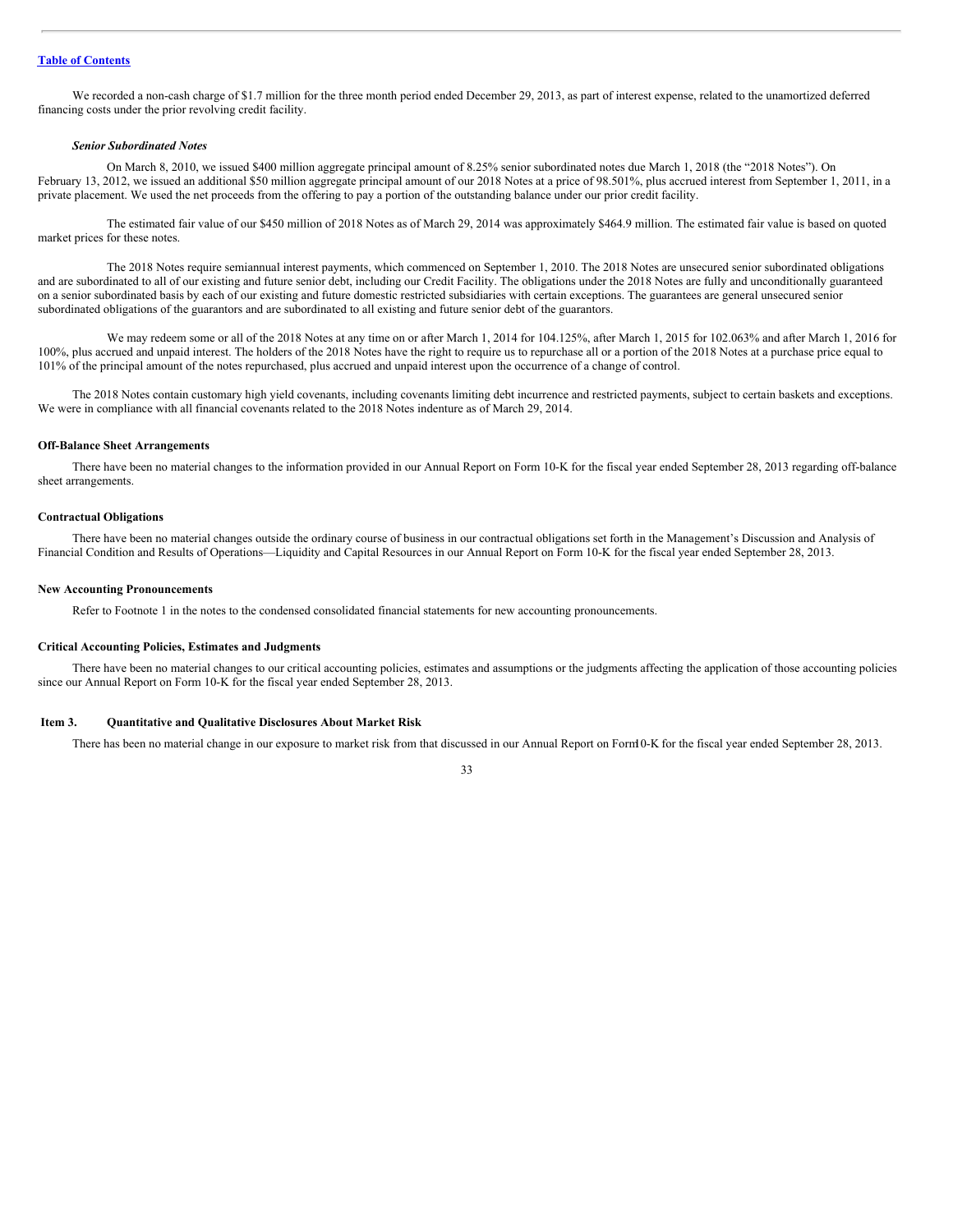#### <span id="page-33-0"></span>**Item 4. Controls and Procedures**

(a) *Evaluation of Disclosure Controls and Procedures*. Our Chief Executive Officer and Chief Financial Officer have reviewed, as of the end of the period covered by this report, the "disclosure controls and procedures" (as defined in the Securities Exchange Act of 1934 Rules 13a-15(e) and 15d-15(e)) that ensure that information relating to the Company required to be disclosed by us in the reports that we file or submit under the Exchange Act is recorded, processed, summarized and reported in a timely and proper manner and that such information is accumulated and communicated to our management, including our Chief Executive Officer and Chief Financial Officer, as appropriate to allow timely decisions regarding required disclosure. Based upon this review, such officers concluded that our disclosure controls and procedures were effective as of March 29, 2014.

(b) *Changes in Internal Control Over Financial Reporting*. Our management, with the participation of our Chief Executive Officer and Chief Financial Officer, has evaluated whether any change in our internal control over financial reporting occurred during the second quarter of fiscal 2014. Based on that evaluation, management concluded that there has been no change in our internal control over financial reporting during the second quarter of fiscal 2014 that has materially affected, or is reasonably likely to materially affect, our internal control over financial reporting.

#### **PART II. OTHER INFORMATION**

#### <span id="page-33-1"></span>**Item 1. Legal Proceedings**

From time to time, we are involved in certain legal proceedings in the ordinary course of business. Currently, we are not a party to any legal proceedings that management believes would have a material effect on our financial position or results of operations.

#### <span id="page-33-2"></span>**Item 1A. Risk Factors**

There have been no material changes from the risk factors previously disclosed in Item 1A to Part I of our Form 10-K for the fiscal year ended September 28, 2013.

#### <span id="page-33-3"></span>**Item 2. Unregistered Sales of Equity Securities and Use of Proceeds**

The following table sets forth the repurchases of any equity securities during the fiscal quarter ended March 29, 2014 and the dollar amount of authorized share repurchases remaining under our stock repurchase program.

| <b>Maximum Number (or</b>        |
|----------------------------------|
| <b>Approximate Dollar Value)</b> |
| of Shares                        |
| (or Units)                       |
| that May                         |
| <b>Yet Be Purchased</b>          |
| <b>Under the Plans or</b>        |
| Programs (1)                     |
| 50.093.000                       |
| 50,091,000                       |
| 50,091,000                       |
| 50.091.000                       |
|                                  |

(1) During the third quarter of fiscal 2011, our Board of Directors authorized a \$100 million share repurchase program. The program has no expiration date and expires when the amount authorized has been used or the Board withdraws its authorization. The repurchase of shares may be limited by certain financial covenants in our credit facility and indenture that restrict our ability to repurchase our stock.

(2) Shares purchased during the period indicated represent withholding of a portion of shares to cover taxes in connection with the vesting of restricted stock and the exercise of stock options.

#### <span id="page-33-4"></span>**Item 3. Defaults Upon Senior Securities**

Not applicable

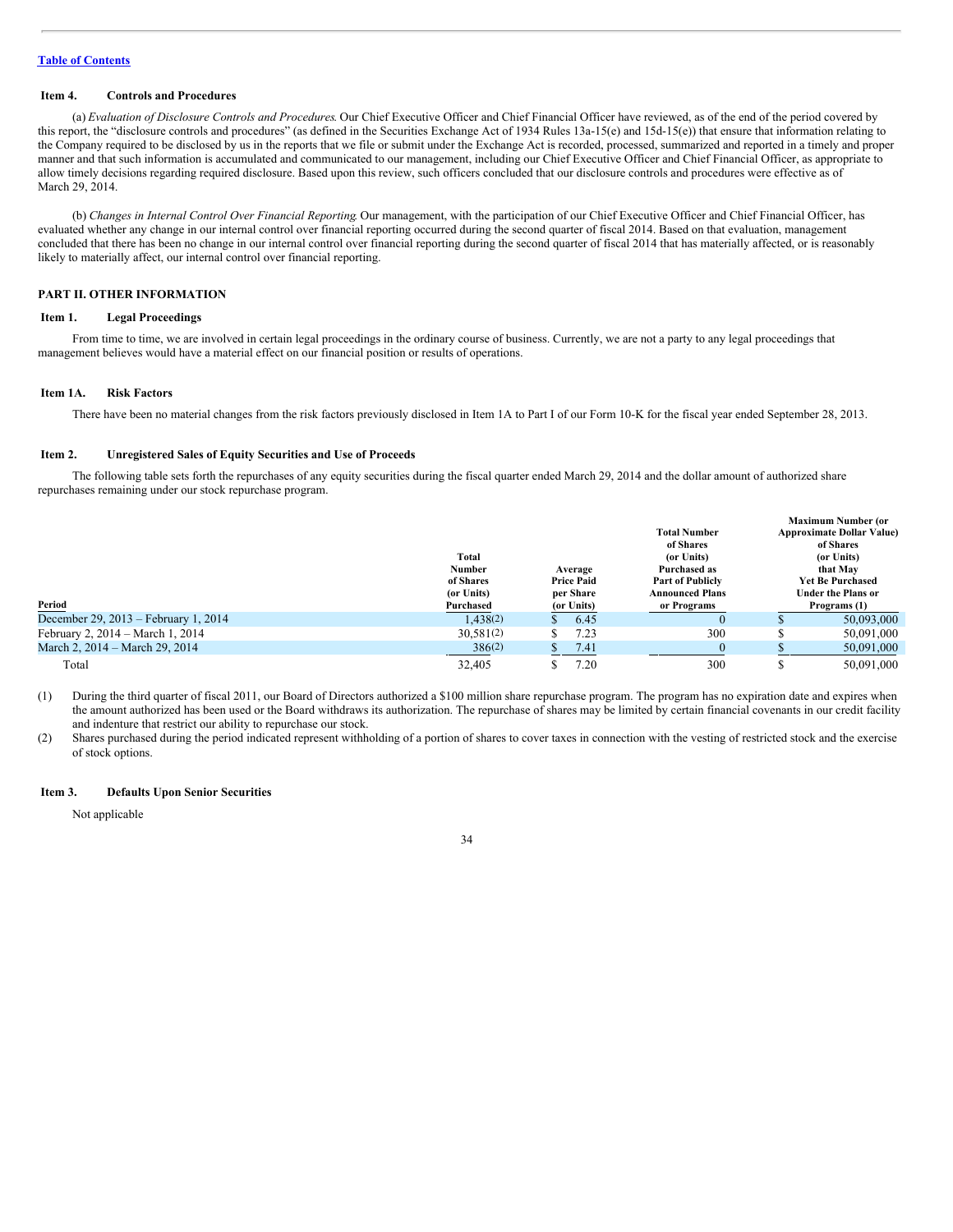#### <span id="page-34-0"></span>**Item 4. Mine Safety Disclosures**

Not applicable

#### <span id="page-34-1"></span>**Item 5. Other Information**

Not applicable

#### <span id="page-34-2"></span>**Item 6. Exhibits**

| 31.1         | Certification of Principal Executive Officer Pursuant to Section 302 of the Sarbanes-Oxley Act of 2002. |
|--------------|---------------------------------------------------------------------------------------------------------|
| 31.2         | Certification of Principal Financial Officer Pursuant to Section 302 of the Sarbanes-Oxley Act of 2002. |
| 32.1         | Certification of Principal Executive Officer Pursuant to 18 U.S.C. Section 1350.                        |
| 32.2         | Certification of Principal Financial Officer Pursuant to 18 U.S.C. Section 1350.                        |
| $101.$ INS** | <b>XBRL</b> Instance Document                                                                           |
| $101.SCH***$ | <b>XBRL Taxonomy Extension Schema Document</b>                                                          |
| $101.CAL**$  | XBRL Taxonomy Extension Calculation Linkbase Document                                                   |
| $101.$ DEF** | XBRL Taxonomy Extension Definition Linkbase Document                                                    |
| $101.LAB**$  | XBRL Taxonomy Extension Label Linkbase Document                                                         |
| 101.PRE**    | XBRL Taxonomy Extension Presentation Linkbase Document                                                  |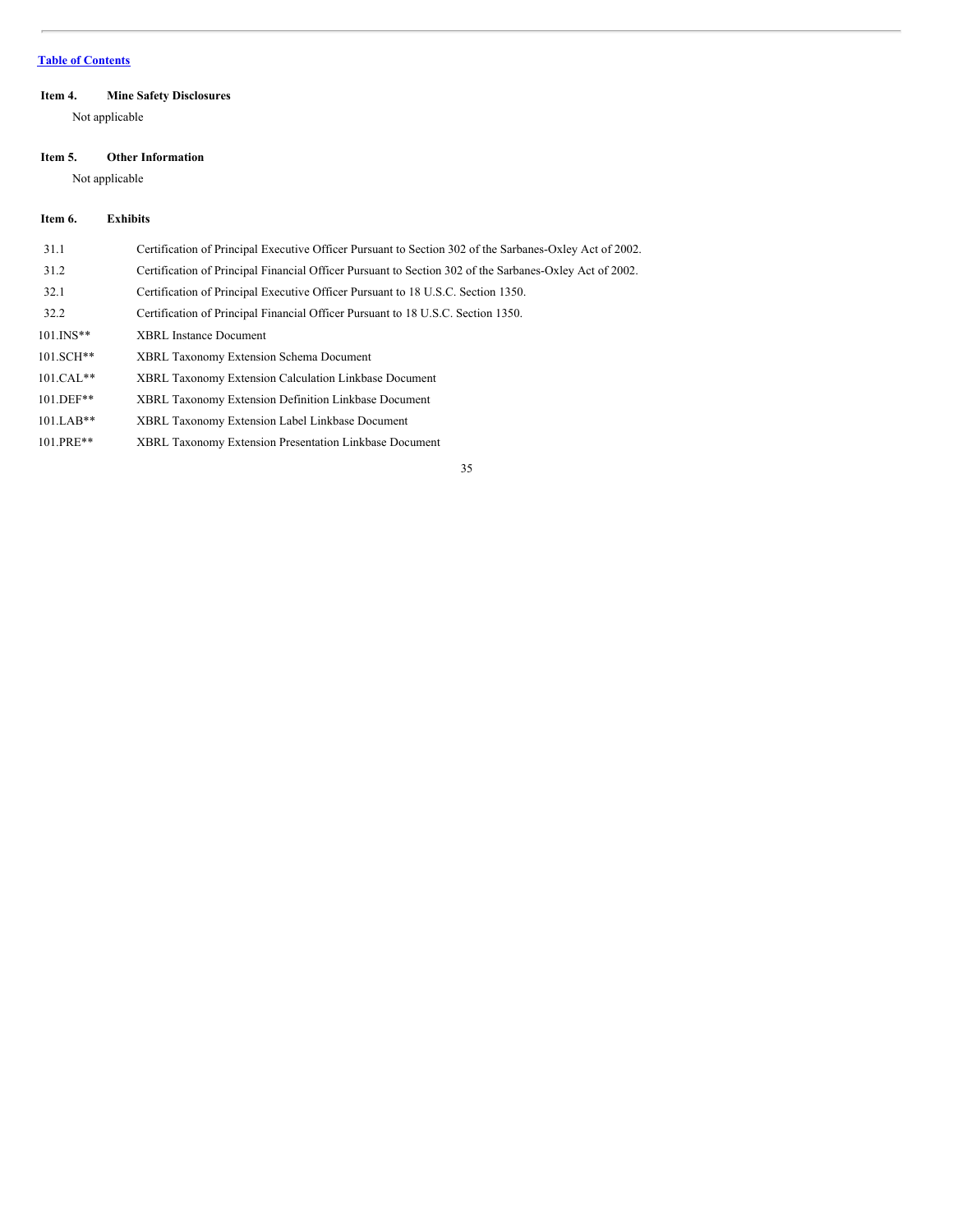#### **SIGNATURES**

Pursuant to the requirements of the Securities Act of 1934, the registrant has duly caused this report to be signed on its behalf by the undersigned thereunder duly authorized.

> CENTRAL GARDEN & PET COMPANY Registrant

Dated: May 8, 2014

/s/ JOHN R. RANELLI

John R. Ranelli President and Chief Executive Officer *(Principal Executive Of icer)*

/s/ LORI A. VARLAS

Lori A. Varlas Chief Financial Officer *(Principal Financial Of icer)*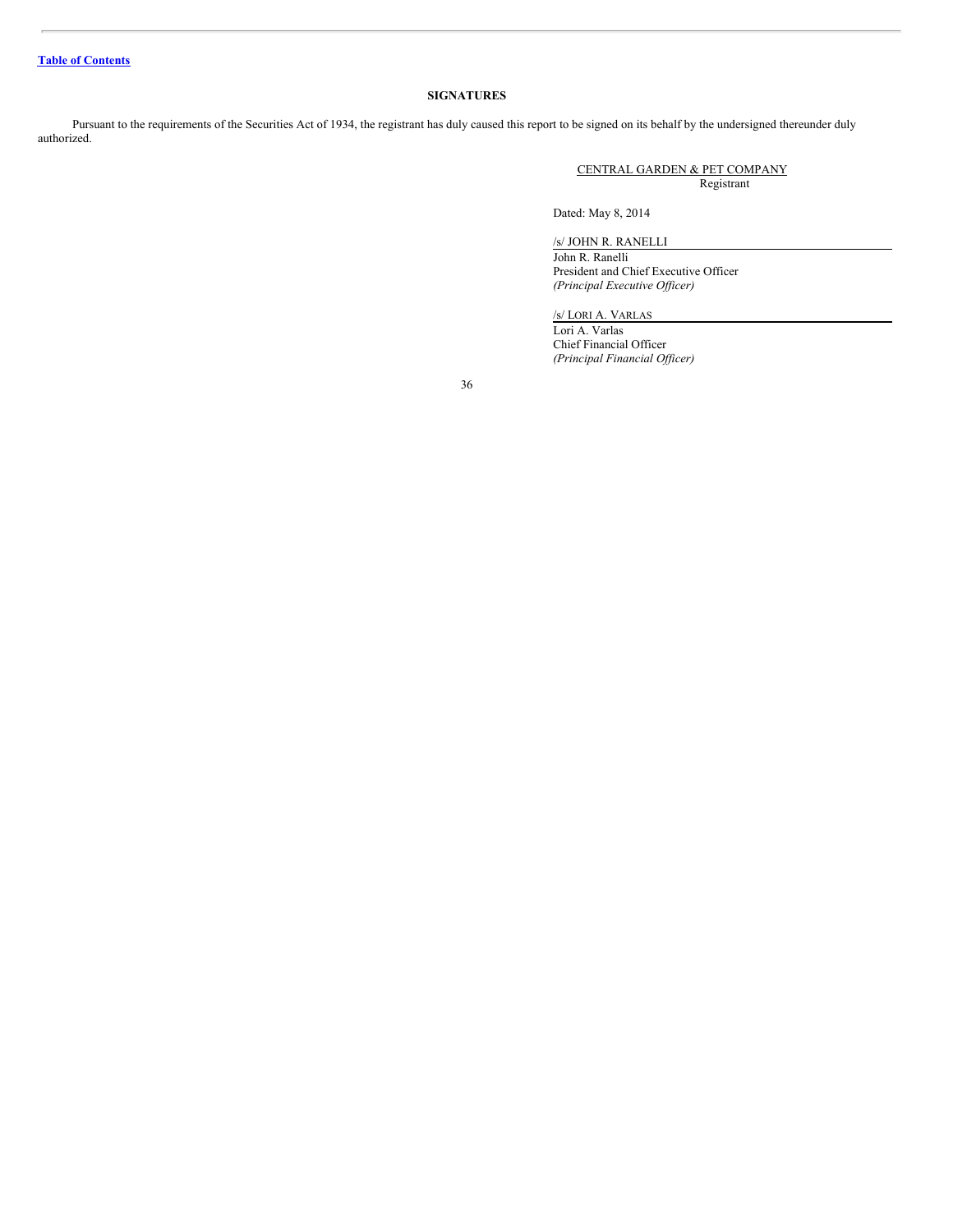**Exhibit 31.1**

I, John R. Ranelli, certify that:

- 1. I have reviewed this report on Form 10-Q for the quarter ended March 29, 2014 of Central Garden & Pet Company;
- 2. Based on my knowledge, this report does not contain any untrue statement of a material fact or omit to state a material fact necessary to make the statements made, in light of the circumstances under which such statements were made, not misleading with respect to the period covered by this report;
- 3. Based on my knowledge, the financial statements, and other financial information included in this report, fairly present in all material respects the financial condition, results of operations and cash flows of the registrant as of, and for, the periods presented in this report;
- 4. The registrant's other certifying officer and I are responsible for establishing and maintaining disclosure controls and procedures (as defined in Exchange Act Rules 13a-15(e) and 15d-15(e)) and internal control over financial reporting (as defined in Exchange Act Rules 13a-15(f) and 15d-15(f)) for the registrant and have:
	- a) designed such disclosure controls and procedures, or caused such disclosure controls and procedures to be designed under our supervision, to ensure that material information relating to the registrant, including its consolidated subsidiaries, is made known to us by others within those entities, particularly during the period in which this report is being prepared;
	- b) designed such internal control over financial reporting, or caused such internal control over financial reporting to be designed under our supervision, to provide reasonable assurance regarding the reliability of financial reporting and the preparation of financial statements for external purposes in accordance with generally accepted accounting principles;
	- c) evaluated the effectiveness of the registrant's disclosure controls and procedures and presented in this report our conclusions about the effectiveness of the disclosure controls and procedures, as of the end of the period covered by this report based on such evaluation; and
	- d) disclosed in this report any change in the registrant's internal control over financial reporting that occurred during the registrant's most recent fiscal quarter (the registrant's fourth fiscal quarter in the case of an annual report) that has materially affected, or is reasonably likely to materially affect, the registrant's internal control over financial reporting; and
- 5. The registrant's other certifying officer and I have disclosed, based on our most recent evaluation of internal control over financial reporting, to the registrant's auditors and the audit committee of the registrant's board of directors (or persons performing the equivalent functions):
	- a) all significant deficiencies and material weaknesses in the design or operation of internal control over financial reporting which are reasonably likely to adversely affect the registrant's ability to record, process, summarize and report financial information; and
	- b) any fraud, whether or not material, that involves management or other employees who have a significant role in the registrant's internal control over financial reporting.

Date: May 8, 2014

/s/ JOHN R. RANELLI

John R. Ranelli President and Chief Executive Officer *(Principal Executive Of icer)*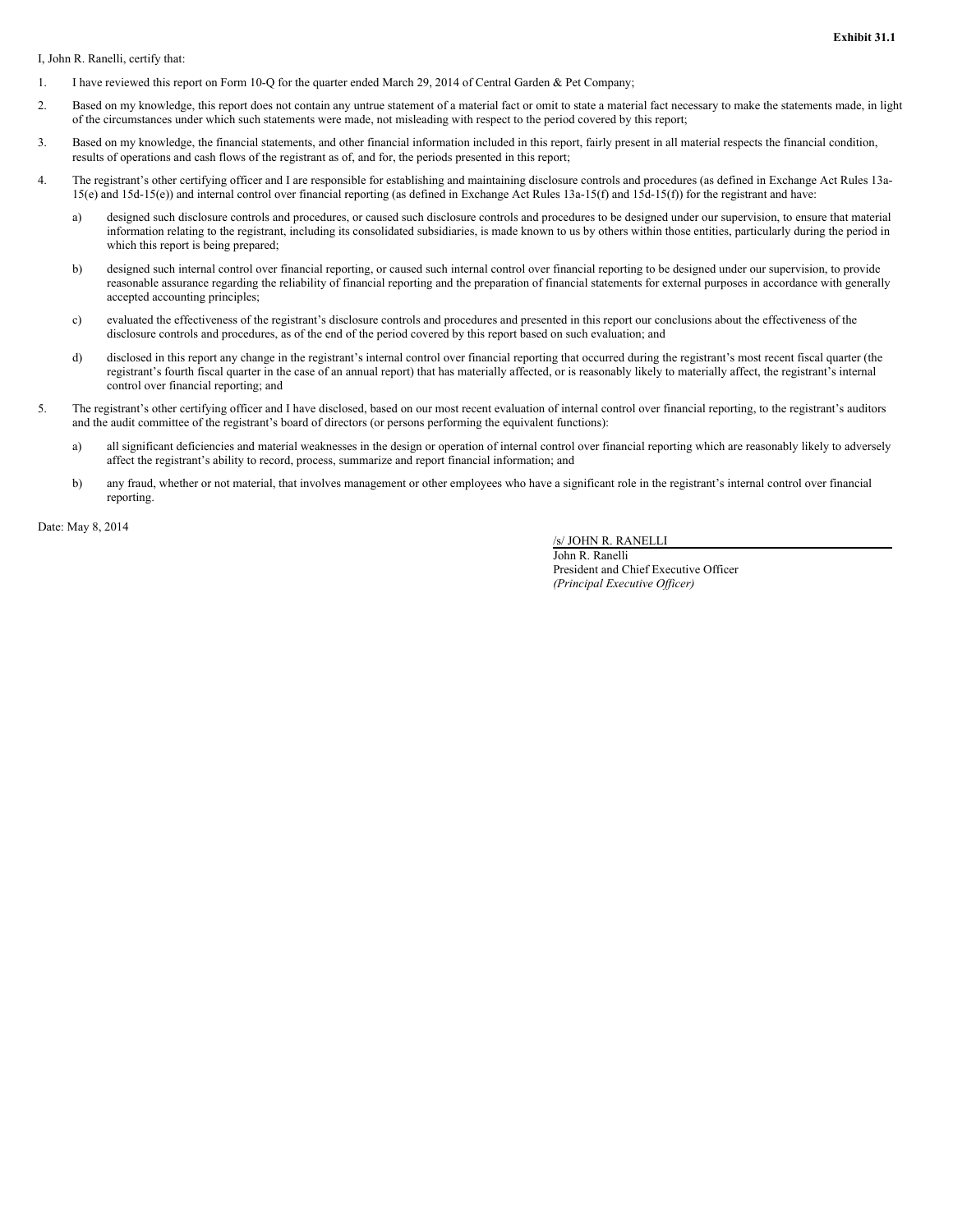**Exhibit 31.2**

I, Lori A. Varlas, certify that:

- 1. I have reviewed this report on Form 10-Q for the quarter ended March 29, 2014 of Central Garden & Pet Company;
- 2. Based on my knowledge, this report does not contain any untrue statement of a material fact or omit to state a material fact necessary to make the statements made, in light of the circumstances under which such statements were made, not misleading with respect to the period covered by this report;
- 3. Based on my knowledge, the financial statements, and other financial information included in this report, fairly present in all material respects the financial condition, results of operations and cash flows of the registrant as of, and for, the periods presented in this report;
- 4. The registrant's other certifying officer and I are responsible for establishing and maintaining disclosure controls and procedures (as defined in Exchange Act Rules 13a-15(e) and 15d-15(e)) and internal control over financial reporting (as defined in Exchange Act Rules 13a-15(f) and 15d-15(f)) for the registrant and have:
	- a) designed such disclosure controls and procedures, or caused such disclosure controls and procedures to be designed under our supervision, to ensure that material information relating to the registrant, including its consolidated subsidiaries, is made known to us by others within those entities, particularly during the period in which this report is being prepared;
	- b) designed such internal control over financial reporting, or caused such internal control over financial reporting to be designed under our supervision, to provide reasonable assurance regarding the reliability of financial reporting and the preparation of financial statements for external purposes in accordance with generally accepted accounting principles;
	- c) evaluated the effectiveness of the registrant's disclosure controls and procedures and presented in this report our conclusions about the effectiveness of the disclosure controls and procedures, as of the end of the period covered by this report based on such evaluation; and
	- d) disclosed in this report any change in the registrant's internal control over financial reporting that occurred during the registrant's most recent fiscal quarter (the registrant's fourth fiscal quarter in the case of an annual report) that has materially affected, or is reasonably likely to materially affect, the registrant's internal control over financial reporting; and
- 5. The registrant's other certifying officer and I have disclosed, based on our most recent evaluation of internal control over financial reporting, to the registrant's auditors and the audit committee of the registrant's board of directors (or persons performing the equivalent functions):
	- a) all significant deficiencies and material weaknesses in the design or operation of internal control over financial reporting which are reasonably likely to adversely affect the registrant's ability to record, process, summarize and report financial information; and
	- b) any fraud, whether or not material, that involves management or other employees who have a significant role in the registrant's internal control over financial reporting.

Date: May 8, 2014

/s/ LORI A. VARLAS

Lori A. Varlas Chief Financial Officer *(Principal Financial Of icer)*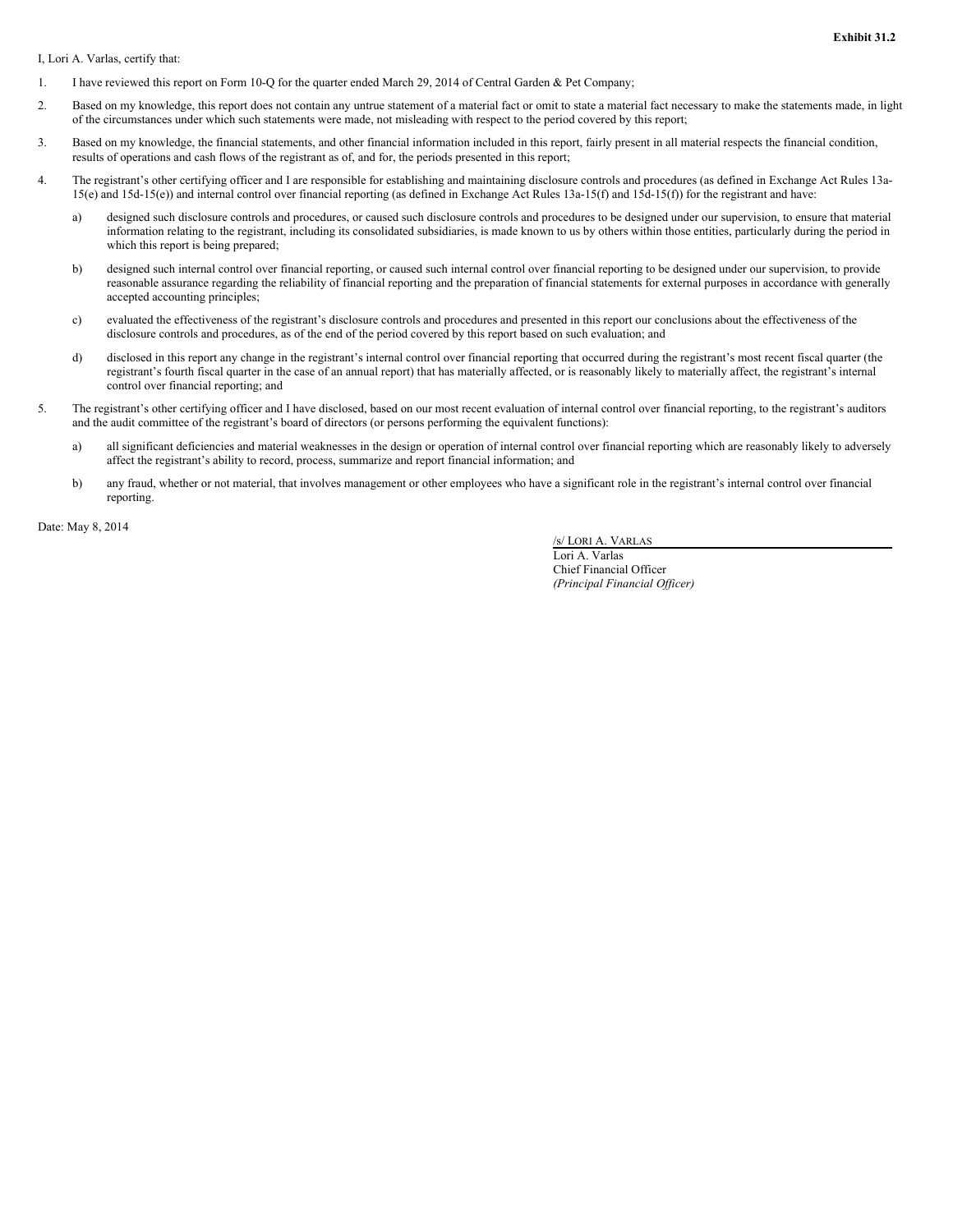#### **CERTIFICATION OF PRINCIPAL EXECUTIVE OFFICER PURSUANT TO 18 U.S.C. SECTION 1350**

In connection with the accompanying quarterly report on Form 10-Q of Central Garden & Pet Company for the quarter ended March 29, 2014 (the "Report"), I, John R. Ranelli, President and Chief Executive Officer of Central Garden & Pet Company, hereby certify pursuant to 18 U.S.C. § 1350, as adopted pursuant to § 906 of the Sarbanes-Oxley Act of 2002, that:

- (1) such Report fully complies with the requirements of section 13(a) or 15(d) of the Securities Exchange Act of 1934; and
- (2) the information contained in such Report presents, in all material respects, the financial condition and results of operations of Central Garden & Pet Company.

May 8, 2014

/s/ JOHN R. RANELLI

John R. Ranelli President and Chief Executive Officer *(Principal Executive Of icer)*